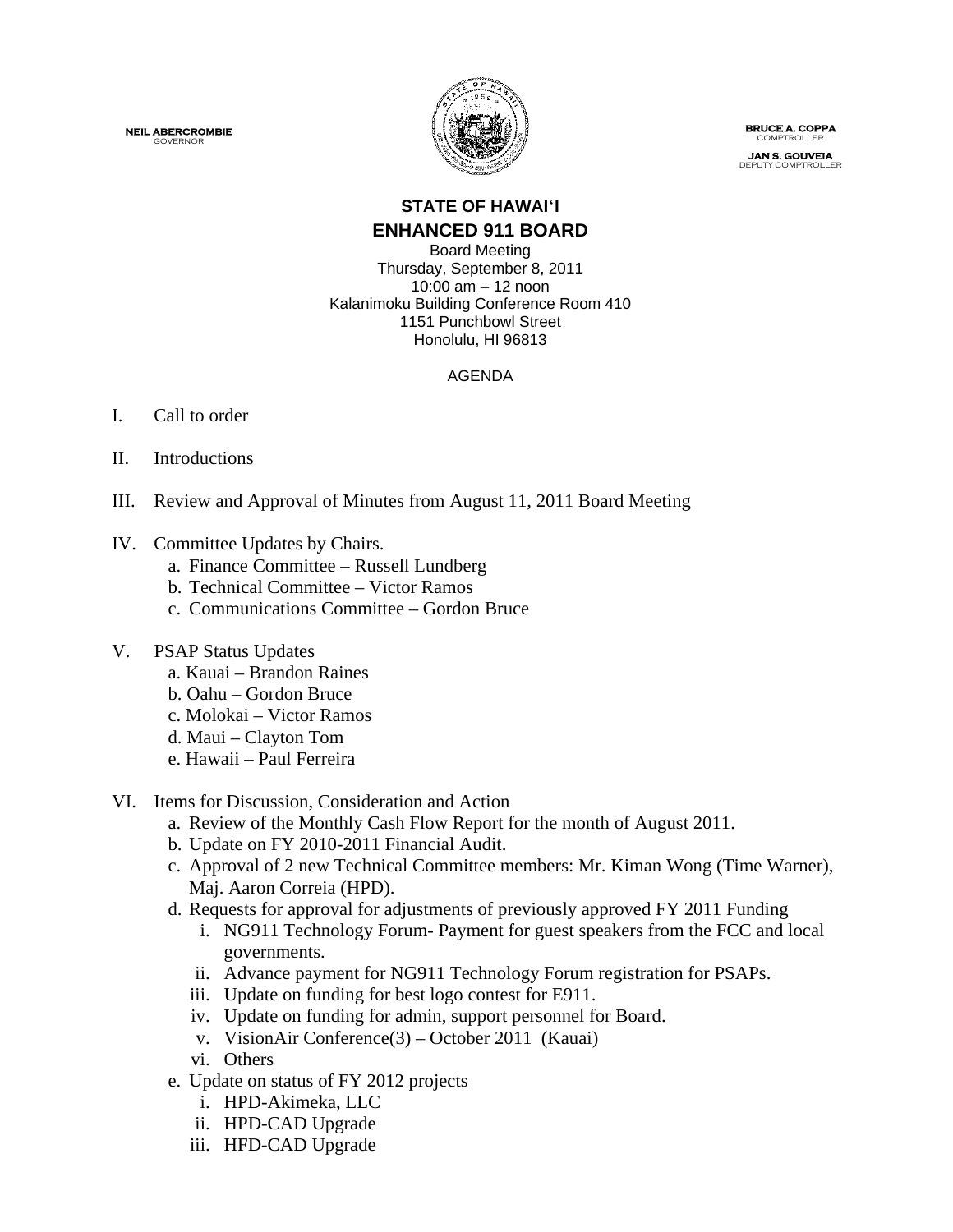- iv. Hawai'i PD- CAD Upgrade
- v. Others
- f. Update on VoIP Surcharge.
- g. October and future Board meeting dates.
- h. Wireless E911 Timeline update.
- i. Discussion of issues related to Act 168(11).
	- i. Establishing a process for the identifying and selecting additional Board members and renewal of existing Board members
	- ii. Others

### VII. Announcements

- VIII. **Next meeting date** TBD.
- IX. Adjournment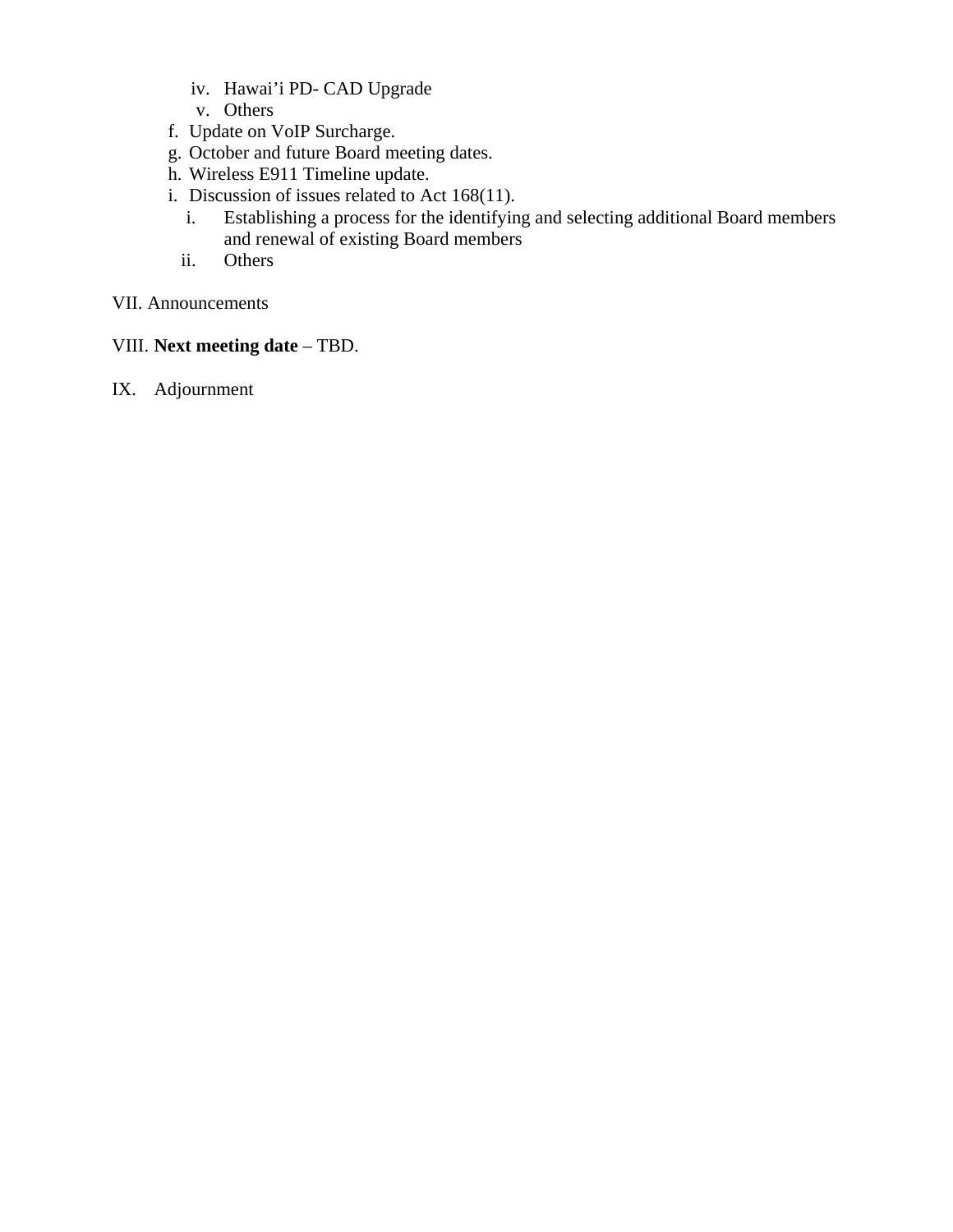**NEIL ABERCROMBIE** GOVERNOR



 **BRUCE A. COPPA** COMPTROLLE

**JAN S. GOUVEIA** DEPUTY COMPTROLLER

### **STATE OF HAWAI**'**I ENHANCED 911 BOARD**

Board Meeting Thursday, September 8, 2011 10:00 am – 12 noon Kalanimoku Building Conference Room 410 1151 Punchbowl Street Honolulu, HI 96813

### **MINUTES**

**Board members present**: Paul Ferreira (Chair), Clayton Tom, Victor Ramos, Gordon Bruce, James LaClair, Cedric Apaka, Russell Lundberg, and Brandon Raines. **Board members absent**: Goldie Cross, Bruce Coppa, and Jeffrey Ono. **Board staff present**: Thera Bradshaw, Courtney Tagupa, Pat Ohara. **Guests in attendance**: Tony Ramirez (Akimeka, LLC), Jayne Nantkes (Akimeka, LLC), Morris Tamanaha (Navy Region Hawaii), John Thompson (HPD), Mark Begley (Kauai PSAP), Justin Kollar (Kauai PSAP), and Diana Chun (EMS).

### **I. Call to order.**

The meeting was called to order at 10:05am.

# **II. Introductions**

Introductions were made of all individuals present.

III. **Review and Approval of Minutes from August 11, 2011 Board Meeting.** Mr. Russell Lundberg motioned to approve the minutes without corrections. The motion was seconded and approved unanimously by voice vote without discussion.

# IV. **Committee Updates by Chairs.**

- a. Finance Committee Russell Lundberg No updates.
- b. Technical Committee Victor Ramos No updates.
- c. Communications Committee Gordon Bruce
	- Mr. Gordon Bruce stated the following:
	- i. Set up Twitter and Facebook accounts which require permission from the governor's office and pre-approval from the Board.

Mr. James LaClair motioned to approve the request. The motion was seconded and approved unanimously by voice vote.

ii. Mr. Bruce also stated the Communications committee will present a budget to the Board for the E911 Board logo contest at the next meeting.

### V. **PSAP Status Updates**

a. Kauai – Brandon Raines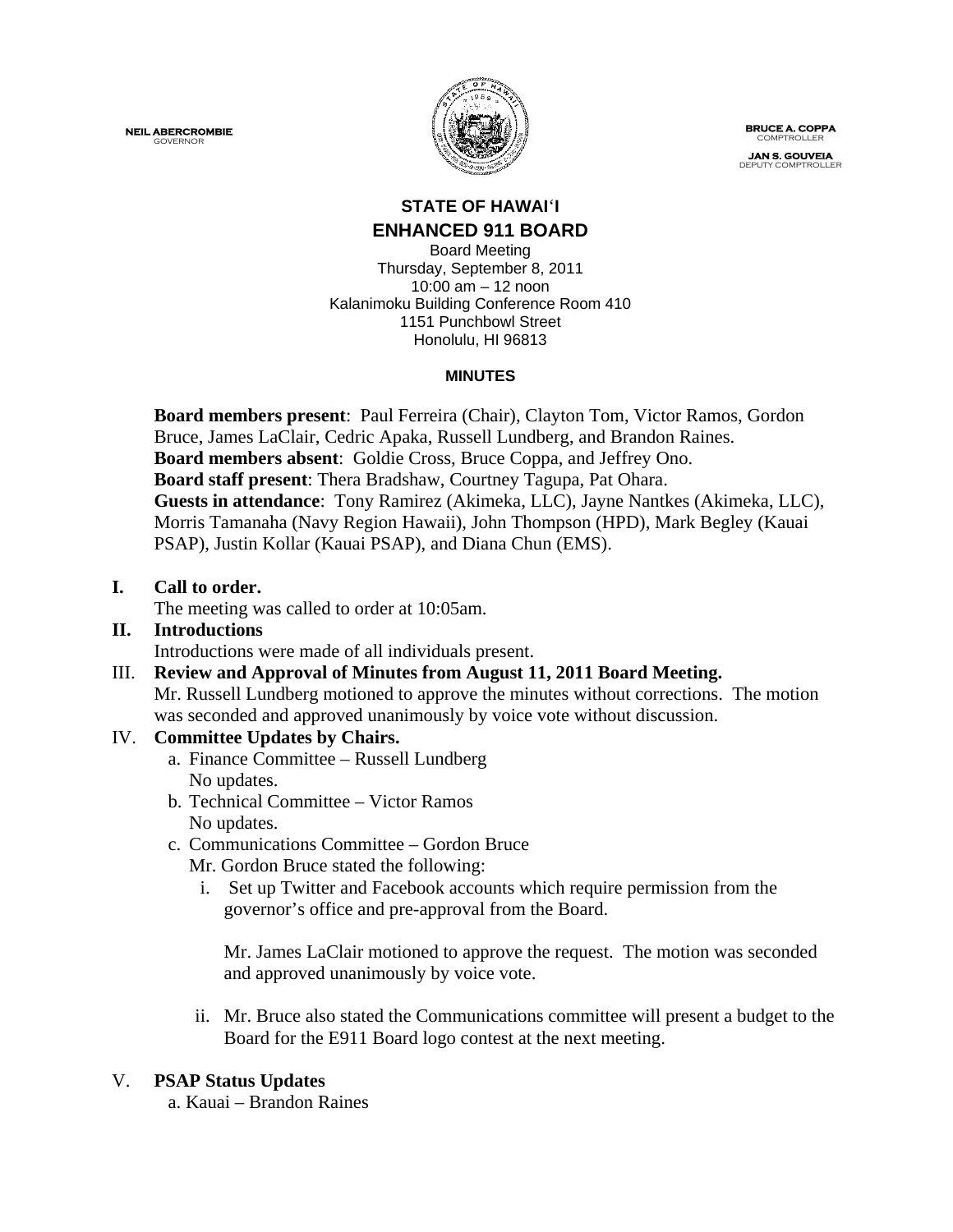Mr. Brandon stated the Technical Committee recommended an investigative committee to research 911 deliveries to the PSAPs and would welcome further discussion.

Mr. Paul Ferreira stated the following:

- i. What is the goal of the investigative committee?
- ii. What are the parameters?
- iii. Who wishes to be a member of the committee?

Mr. Begley stated the following regarding the goals of the investigative committee:

- i. Are the current tariffs in compliance with the FCC?
- ii. What is the best method of 911 call delivery to the PSAPs?
- iii. What provides the PSAPs with the best efficiency in their operations in response to 911 calls?
- iv. How much authority should the PSAPs have in determining the best method of 911 call delivery and call handling.
- v. What is the appropriate cost for 911 deliveries?

Mr. Victor Ramos stated the following:

- i. Should the Board consider possible litigation in the future?
- ii. If Kauai is considering litigation, should the Board wait to form the committee?

Mr. Bruce stated that the Board has no authority to implement change.

Mr. Begley stated that the Board promoted legislation expanding its authority and oversight of 911 services which is not inconsistent with what Kauai is attempting to accomplish.

Mr. Russell Lundberg responded by stating that if the Board were to render an opinion would both parties (Kauai and Hawaiian Telcom) respect it without litigation?

Mr. Begley responded by stating that this is not Kauai's problem but involves all PSAPs statewide and whether they are able to control their own 911 delivery. The FCC states that the PSAPs have better knowledge of how 911 calls should be processed, received and forwarded. Hawaiian Telcom's tariff is inconsistent with the FCC. If the Board agrees with the FCC, then the Board should recommend to the PUC that their regulations regarding the tariff should come in compliance with the FCC.

Mr. Tony Ramirez stated that the scope of the investigative committee would be limited to the rights and responsibilities of call delivery to the PSAPs. The secondary issue would be regulatory or if everyone was in compliance with the FCC and tariff rules.

Mr. Begley stated the Kauai County is not preparing to file a lawsuit but to file a complaint with the PUC.

Mr. Ferreira requested volunteers for the investigative committee however the main hesitation from the Board is the lack of expertise to participate on the new legislation. Ms. Thera Bradshaw recommended that expertise will be available during the NG911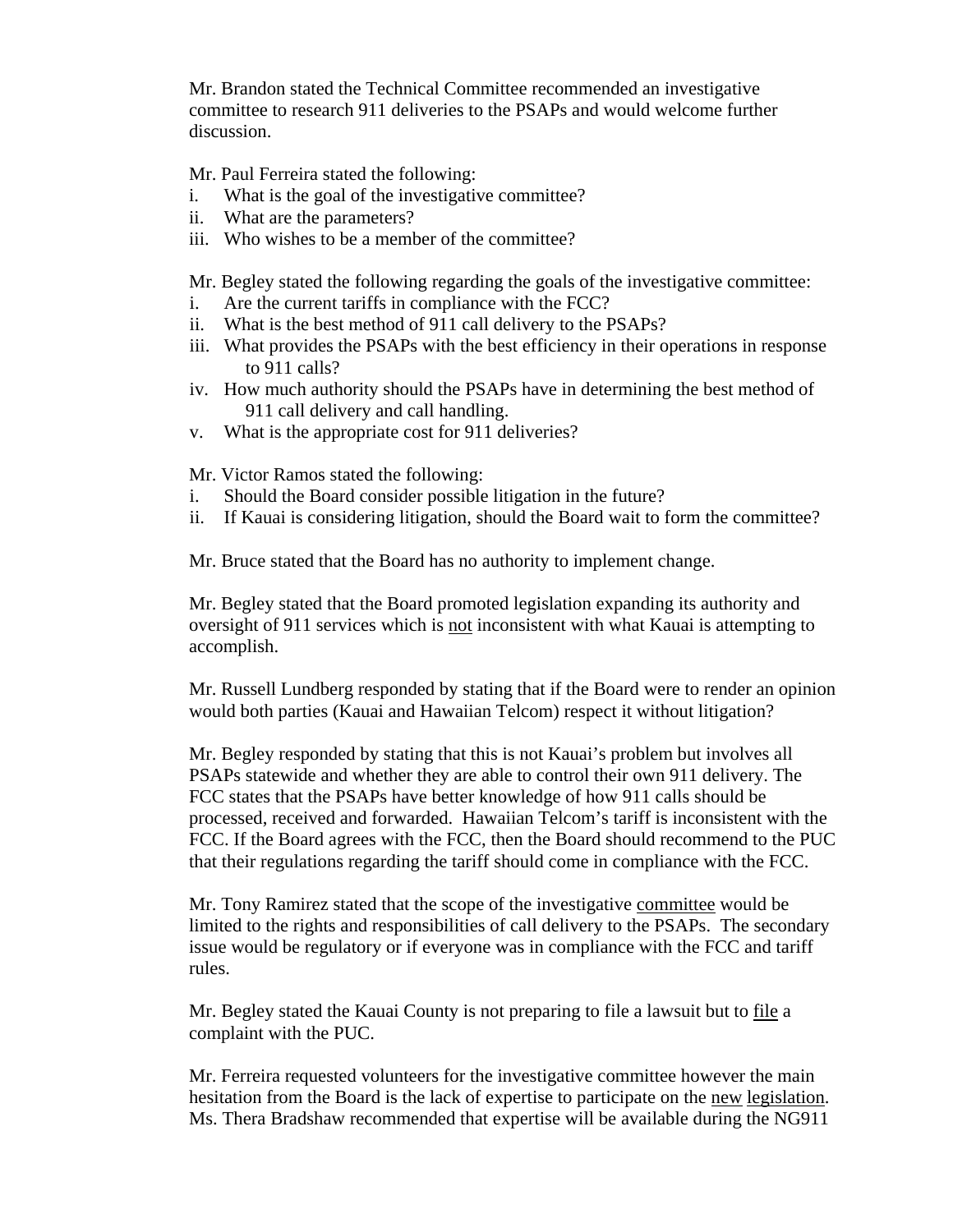Technology Forum and there will be an opportunity to meet with the experts to advise the Board on how best to proceed.

Mr. Gordon Bruce motioned that the formation of an investigative committee be delayed until after the Forum. The motion was seconded and was passed unanimously by voice vote without discussion.

Ms. Thera Bradshaw was requested to provide a written draft of the points that need to be considered in the discussions with the Forum guest experts.

b. Oahu – Gordon Bruce

No updates

- c. Molokai Victor Ramos No updates.
- d. Maui Clayton Tom No updates.
- e. Hawaii Paul Ferreira No updates.

### VI. **Items for Discussion, Consideration and Action**

- a. Review of the Monthly Cash Flow Report for the month of August 2011.
	- Mr. Tagupa stated the following regarding the cash flow for the month:
		- i. August receipts- \$914,649.72.
	- ii. August FYTD receipts-\$1,385,880.
	- iii. August disbursements- \$864,223.01.
	- iv. August FYTD disbursements-\$341,964.
	- v. Cash balance- \$12,041,917.60.
	- vi. Encumbrance balance- \$3,355,340.97.
	- vii. Unencumbered cash balance-\$8,686,576.63.

# b. **Update on FY 2010-2011 Financial Audit**.

Mr. Courtney Tagupa stated that he has completed the required procurement courses and is awaiting delegation of authority from Mr. Coppa to proceed with the procurement. The audit remains on track for completion and delivery to the Board at the December meeting.

c. **Approval of 2 new Technical Committee members**: Mr. Kiman Wong (Time Warner), Maj. Aaron Correia (HPD).

Mr. Victor Ramos motioned to approve the new Technical Committee members. The motioned was seconded and was passed unanimously by voice vote without discussion.

### **d. Requests for approval for adjustments of previously approved FY 2011 Funding**

i. NG911 Technology Forum- Payment for guest speakers from the FCC and local governments. Mr. Russell Lundberg motioned to approve the addition of \$10.5K of funding.

The motion was seconded and unanimously approved by voice vote with discussion.

ii. Advance payment for NG911 Technology Forum registration for PSAPs.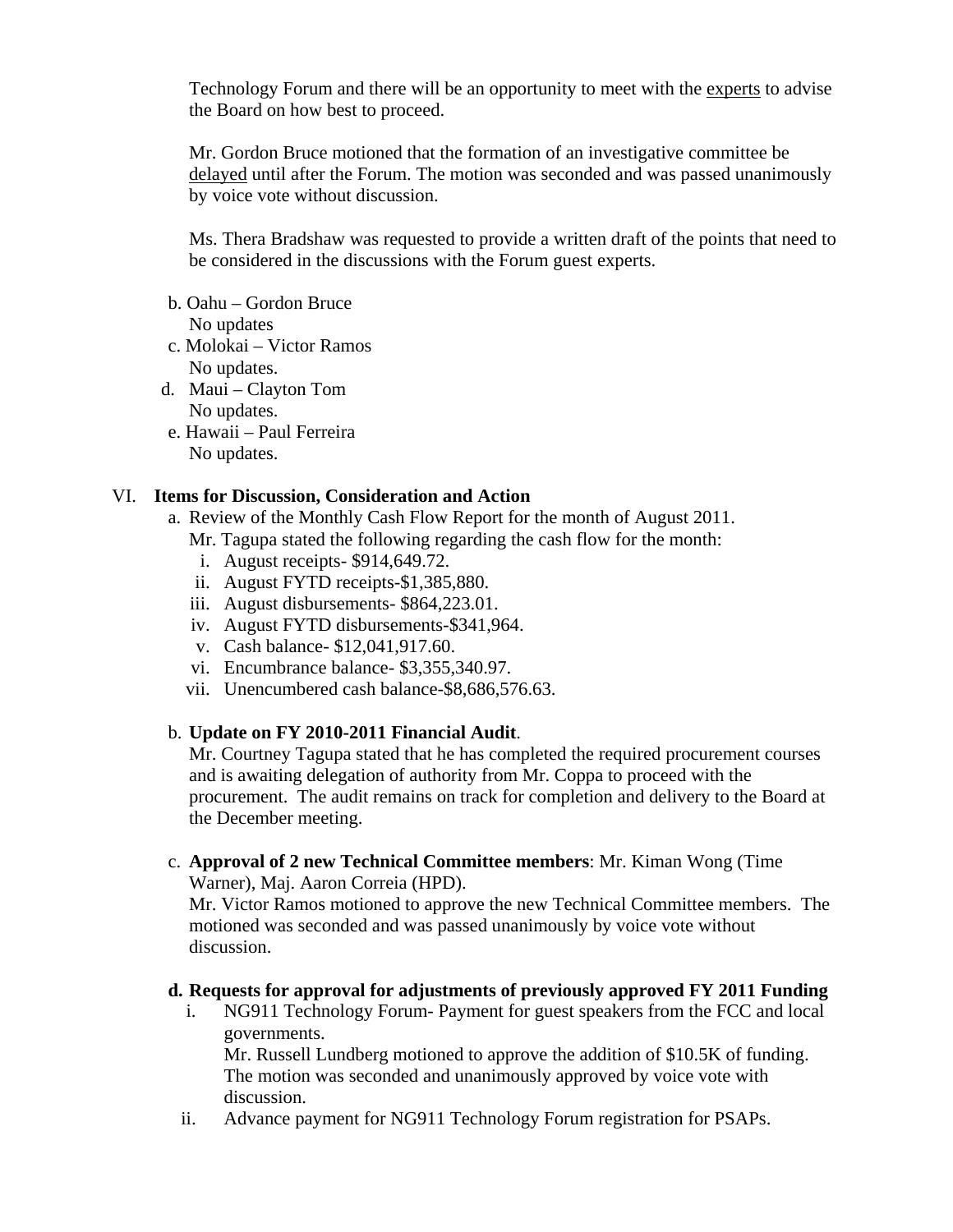Mr. Lundberg motioned to approve the advance payment. The motion was seconded and approved unanimously by voice vote without discussion.

- iii. Update on funding for best logo contest for E911. Mr. Bruce will present proposed funding for all estimated costs for the E911 Logo contest.
- iv. Update on funding for admin, support personnel for Board.
	- Mr. Ferreira stated that the matter is being deferred pending new legislation.
- v. VisionAir Conference(3) October 2011 (Kauai) Mr. James LaClair motioned to approve additional funding for attendance to the VisionAir Conference for up to 3 individuals. The motion was seconded and approved unanimously by voice vote without discussion.
- vi. Others

### **e. Update on status of FY 2012 projects**

i. HPD-Akimeka, LLC Major Thompson stated that final certification is nearing. ii. HPD-CAD Upgrade

Major Thompson stated that there will be a demonstration on the  $15<sup>th</sup>$  &  $16<sup>th</sup>$  of September. The project is proceeding as plan.

- iii. HFD-CAD Upgrade No update.
- iv. Hawai'i PD- CAD Upgrade No updates.
- v. Others

### **f. Update on VoIP Surcharge.**

The process of identifying VoIP Connection Service Providers continues as a work-inprocess. We have had some success in receipts for the month although very small. The largest VoIP service providers are Oceanic Time Warner and possibly Vonage. Collecting surcharges from Vonage may be a challenge since they have not established nexus in Hawaii.

#### g. **October and future Board meeting dates**.

Mr. Ferreira stated that during the Technical/Finance Committee meeting it was recommended that the October Board/Committee meeting scheduled remain unchanged and that the Communications Committee meeting be changed to the same day as the Technical/Finance meetings.

Mr. Gordon Bruce motioned to approve the meeting schedule. The motion was seconded and approved unanimously by voice vote with discussion.

#### **h. Wireless E911 Timeline update.**

There were no updates to report.

#### **i. Discussion of issues related to Act 168(11).**

i. Establishing a process for identifying and selecting additional Board members and renewal of existing Board members.

Mr. Tagupa provided a list of the current board members and their term expiration dates. He further explained that the procedure.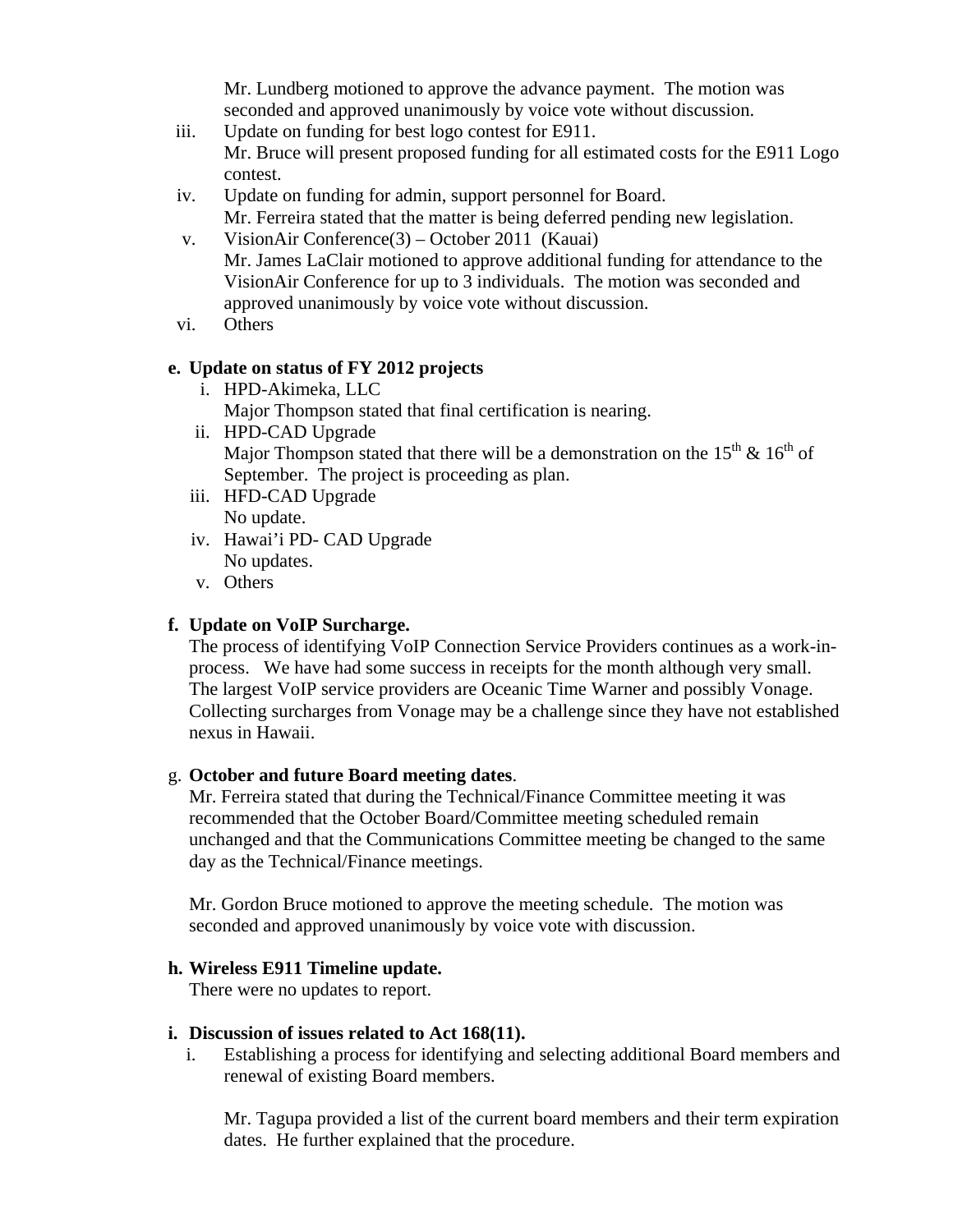ii. Others

# VII. **Announcements**

# VIII. **Next meeting date** – TBD.

#### IX. **Adjournment**

The meeting was adjourned at 11:25am.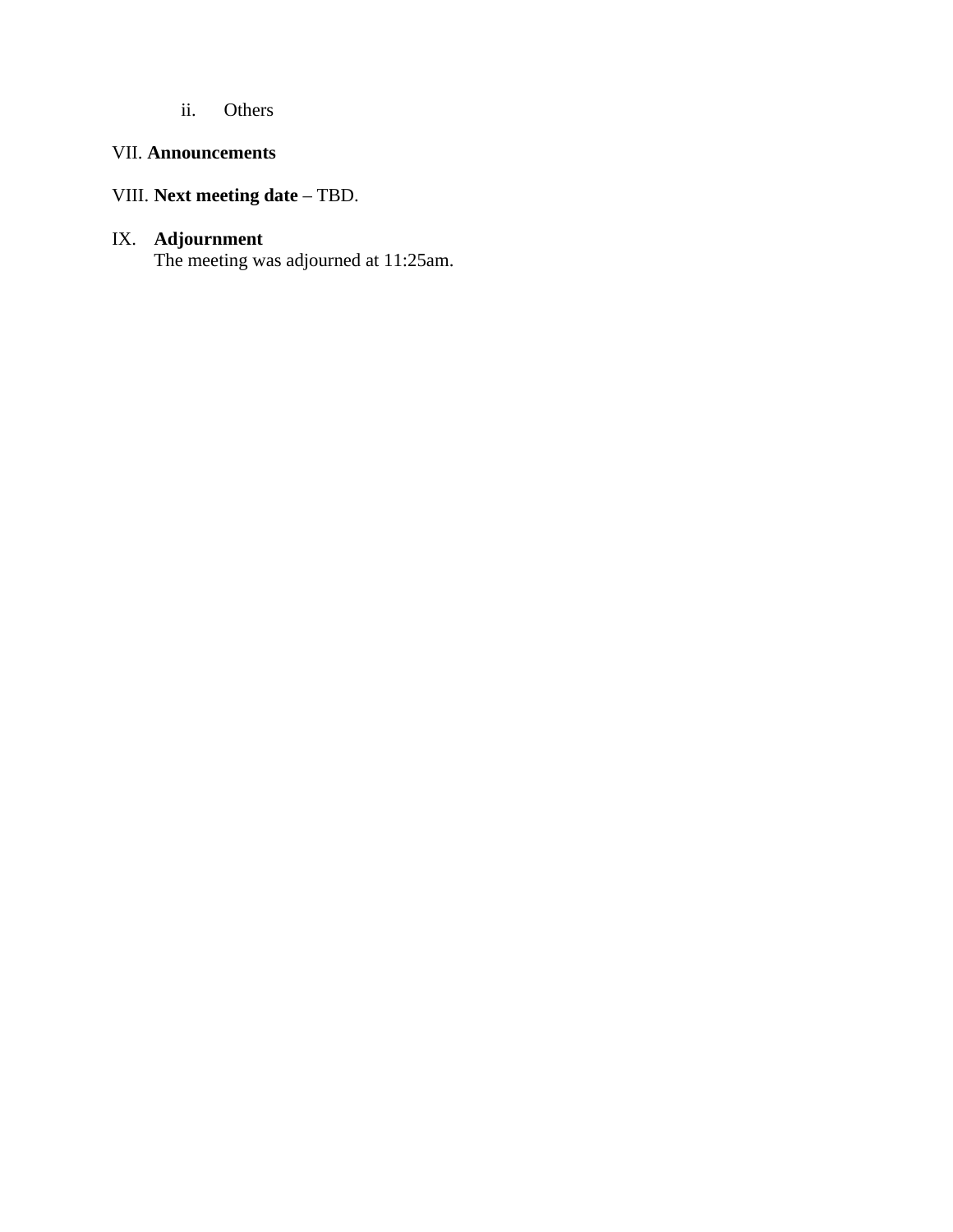| <b>FIRST HAW AIIAN BANK ACCOUNT:</b>           |                       |                           |                |                           |                   |
|------------------------------------------------|-----------------------|---------------------------|----------------|---------------------------|-------------------|
| <b>General Fund</b>                            | <b>Prior Month</b>    |                           | <b>Month</b>   |                           | <b>Ending</b>     |
|                                                | Inception-to-Date     |                           | Cash           |                           | Inception-to-Date |
|                                                | <b>Cash Flow</b>      |                           | <b>Flow</b>    |                           | <b>Cash Flow</b>  |
| <b>ITEM</b>                                    | <b>Balance</b>        |                           | <b>Balance</b> |                           | <b>Balance</b>    |
|                                                |                       |                           |                |                           |                   |
| <b>Cash Inflow:</b>                            |                       |                           |                |                           |                   |
|                                                |                       |                           |                |                           |                   |
| Enhance 911 Surcharge Collection               | \$<br>51,850,559.79   | \$                        | 914,573.08     | \$                        | 52,765,132.87     |
| Other Income                                   | \$<br>11,555.22       |                           |                | \$                        | 11,555.22         |
| Interest Income                                | \$<br>1,824,092.94    | \$                        | 76.64          | \$                        | 1,824,169.58      |
| <b>Prior Period Interest Income Adjustment</b> | \$<br>(257, 236.01)   |                           |                | \$                        | (257, 236.01)     |
| Net Interest Income                            | \$<br>1,566,856.93    | \$                        | 76.64          | \$                        | 1,566,933.57      |
|                                                |                       |                           |                |                           |                   |
| <b>Subtotal Cash Inflow</b>                    | \$<br>53,428,971.94   | $\boldsymbol{\mathsf{S}}$ | 914,649.72     | \$                        | 54, 343, 621. 66  |
| <b>Cash Outflow:</b>                           |                       |                           |                |                           |                   |
| Act 79 Fund Transfer to State                  | \$<br>(16,000,000.00) |                           |                |                           | \$(16,000,000.00) |
| <b>PSAP Reimbursement</b>                      | \$<br>(18,987,343.12) | \$                        | (832, 679.75)  | \$                        | (19,820,022.87)   |
| <b>Board Member Travel Expense</b>             | \$<br>(94, 380.21)    | $\boldsymbol{\mathsf{S}}$ | (4, 459.93)    | \$                        | (98, 840.14)      |
| <b>DB&amp;F Revenue Assessments</b>            | \$<br>(2,616,073.63)  |                           |                | \$                        | (2,616,073.63)    |
| DB&F Administrative Expense Assess.            | \$<br>(648, 249.30)   |                           |                | \$                        | (648, 249.30)     |
| <b>WSP Reimbursement</b>                       | \$<br>(820, 324.22)   |                           |                | \$                        | (820, 324.22)     |
| Consultant-Intrado, Inc.                       | \$<br>(439, 260.41)   |                           |                | \$                        | (439, 260.41)     |
| <b>Consultant-Exec Director</b>                | \$<br>(1,803,838.31)  | $\boldsymbol{\mathsf{S}}$ | (27,083.33)    | \$                        | (1,830,921.64)    |
| <b>Audit Expense</b>                           | \$<br>(24, 545.00)    |                           |                | \$                        | (24, 545.00)      |
| <b>Other Board Related Expenses</b>            | \$<br>(3,466.85)      |                           |                | \$                        | (3,466.85)        |
|                                                |                       |                           |                |                           |                   |
| <b>Subtotal Cash Outflow</b>                   | $$$ (41,437,481.05)   | \$                        | (864, 223.01)  | \$                        | (42, 301, 704.06) |
|                                                |                       |                           |                |                           |                   |
| <b>Bank Balance</b>                            | \$<br>11,991,490.89   | $\boldsymbol{\mathsf{S}}$ | 50,426.71      | \$                        | 12,041,917.60     |
|                                                |                       |                           |                |                           |                   |
| Encumbrances                                   | \$<br>(3,917,104.03)  | $\boldsymbol{\mathsf{S}}$ | 561,763.06     | \$                        | (3,355,340.97)    |
|                                                |                       |                           |                |                           |                   |
| <b>Unencumbered Cash</b>                       | \$<br>8,074,386.86    | $\boldsymbol{\mathsf{S}}$ | 612,189.77     | $\boldsymbol{\mathsf{S}}$ | 8,686,576.63      |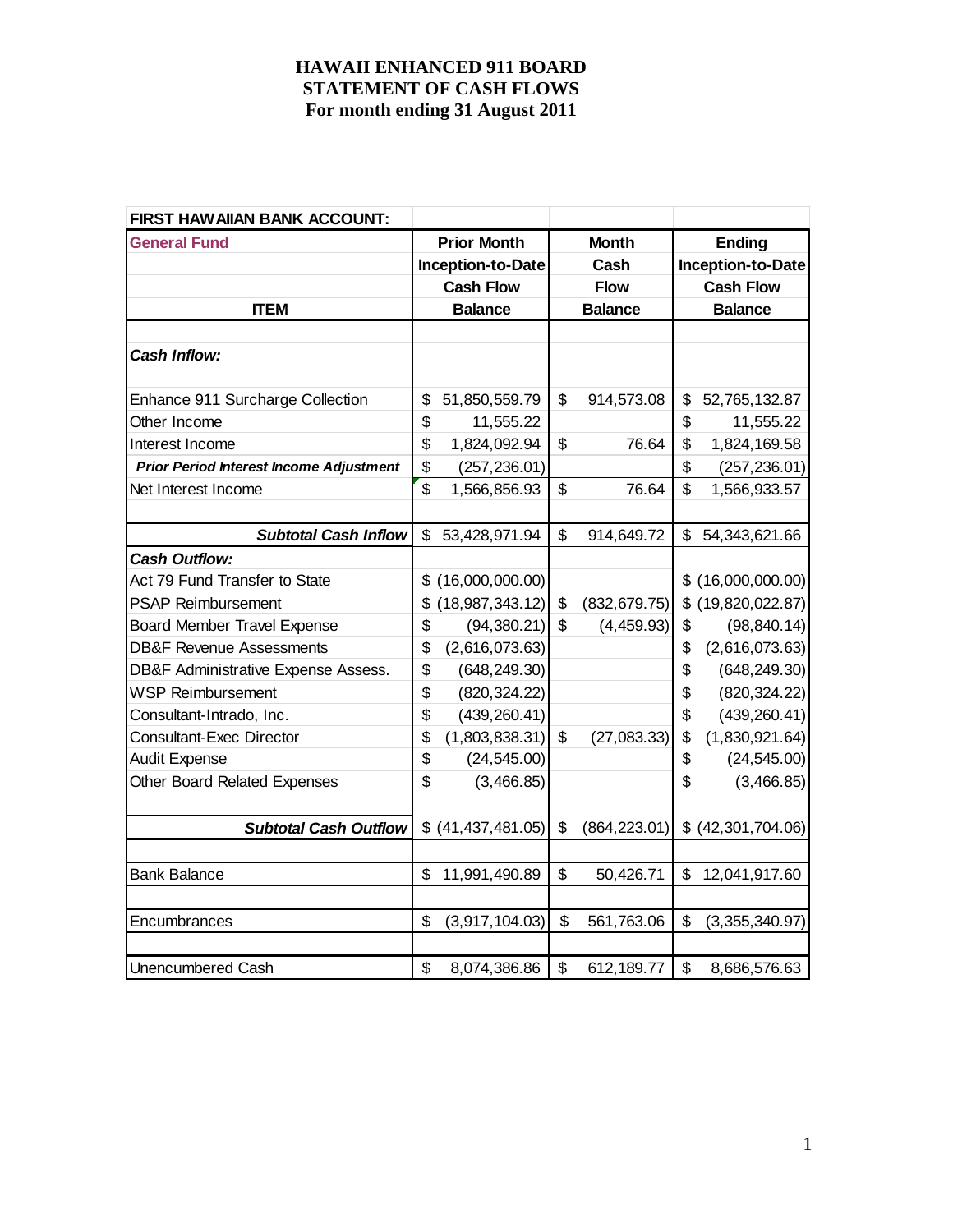|                                                   | <b>ENHANCED 911 BOARD</b>      |                |                    |
|---------------------------------------------------|--------------------------------|----------------|--------------------|
| ANALYSIS OF ENCUMBRANCE CHANGE FROM JUNE 30, 2011 |                                |                |                    |
|                                                   |                                |                |                    |
|                                                   | FY 2011                        |                |                    |
|                                                   | <b>ENCUMBRANCE AMOUNT PAID</b> |                | <b>ENCUMBRANCE</b> |
| Vendor                                            | <b>Amount</b>                  | <b>DOWN</b>    | <b>CARRY-OVER</b>  |
| C&C of Honolulu, Hawaii, Maui, Kauai Counties     | 1,556.51                       | (1,556.51)     |                    |
| Akimeka, LLC-Hawaii PSAP                          | 36,311.62                      | (36, 311.62)   |                    |
| Akimeka, LLC-Kauai PSAP                           | 50,012.62                      | (50, 012.62)   |                    |
| Akimeka, LLC-Maui PSAP                            | 35,140.93                      | (35, 140.93)   |                    |
| VisionAIR- (Kauai PSAP)                           | 3,800,000.00                   | (525, 451.44)  | 3,274,548.56       |
| Integraph Conference-Hawai'l County PSAP          | 8,270.54                       | (8, 270.54)    |                    |
| Nena Conference- Hawaii PSAP                      | 19,559.05                      | (11, 616.64)   | 7,942.41           |
| Hawaiian Telcom-Oahu PSAP                         | 2,070.12                       | (2,070.12)     |                    |
| Hawaiian Telcom-Oahu PSAP                         | 350.00                         |                | 350.00             |
| Pictometry-Hawaii PSAP                            | 1,070,342.18                   | (1,070,342.18) |                    |
| Sprint-Operations (Direct Payment)                | 72,500.00                      |                | 72,500.00          |
| §36-27, HRS Revenue Assessment                    | 108,378.55                     | (108, 378.55)  |                    |
| §36-30, HRS Administrive Assessment               | 184,490.86                     | (184, 490.86)  |                    |
| TOTAL                                             | 5,388,982.98                   | (2,033,642.01) | 3,355,340.97       |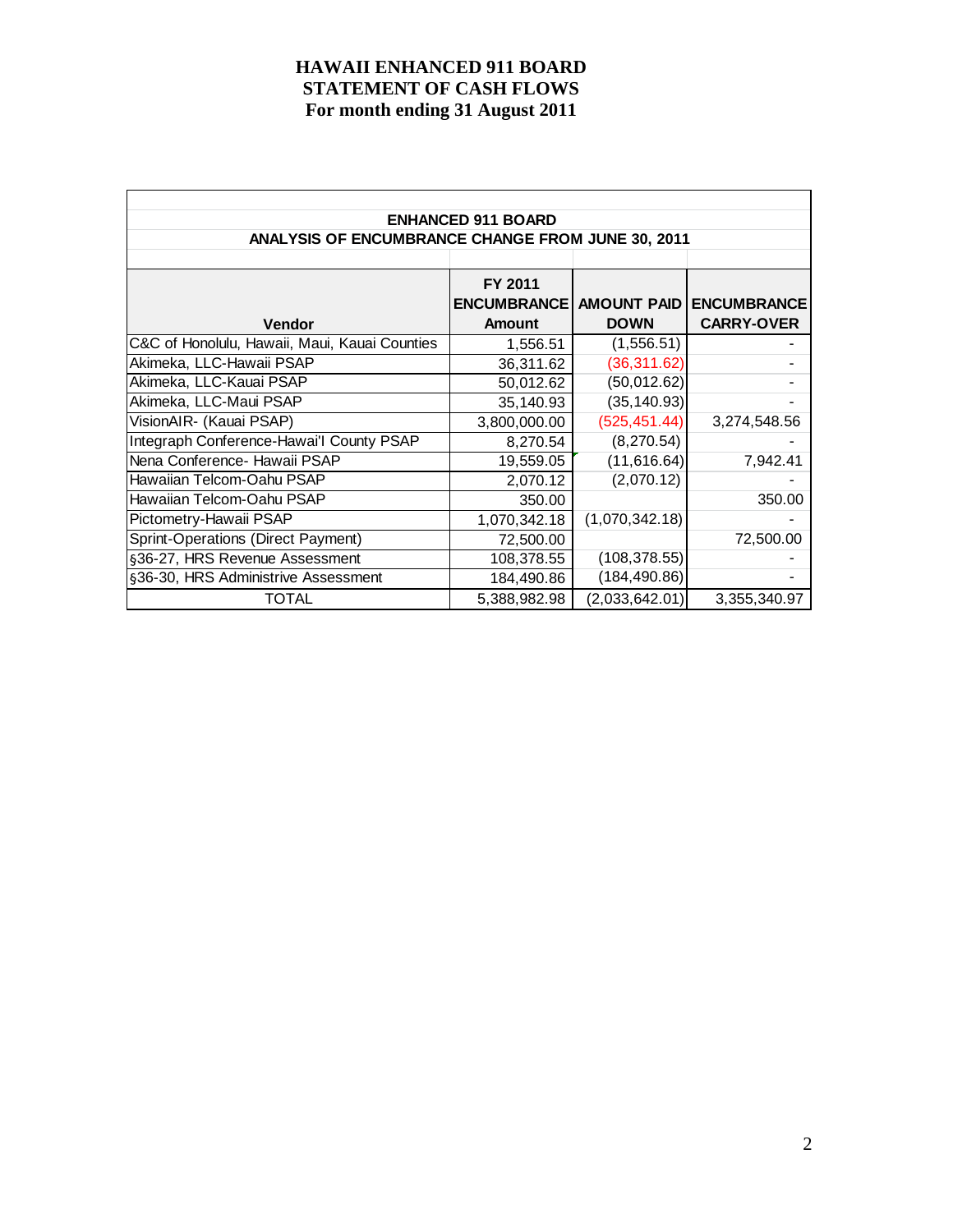| FY 2012 AUGUST 2011 (2 MONTHS)                                | <b>HAWAII</b>  | <b>KAUAI</b>   | <b>ACTUAL EXPENDITURES</b><br>MAUI | <b>OAHU</b>    | <b>OPS</b>     | <b>TOTAL</b>             | <b>TOTAL</b>       | %            |
|---------------------------------------------------------------|----------------|----------------|------------------------------------|----------------|----------------|--------------------------|--------------------|--------------|
| <b>DESCRIPTION</b>                                            | 2 Mos.         | 2 Mos.         | 2 Mos.                             | 2 Mos.         | 2 Mos.         | 2 Mos.                   | <b>BUDGET</b>      | <b>SPENT</b> |
| <b>DISBURSEMENTS:</b>                                         |                |                |                                    |                |                |                          |                    |              |
| 911 Board Expansion                                           |                |                |                                    |                |                | $\blacksquare$           | 75,000             |              |
| <b>Audit Expense</b>                                          |                |                |                                    |                |                |                          | 10,000             |              |
| <b>Bank Charge</b>                                            |                |                |                                    |                | 47             | 47                       |                    |              |
| <b>Board Member Travel</b>                                    |                |                |                                    |                |                |                          |                    |              |
|                                                               |                |                |                                    |                | 5,201          | 5,201                    | 24,050             |              |
| <b>TKC Consulting Group, LLC</b>                              |                |                |                                    |                | 54,167         | 54,167                   | 325,000<br>374,000 |              |
| DB&F Admin. Exp. Assess<br><b>DB&amp;F Revenue Assessment</b> |                |                |                                    |                |                | $\blacksquare$           |                    |              |
|                                                               |                |                |                                    |                |                |                          | 410,000            |              |
| <b>WSP Cost Recovery</b>                                      |                |                |                                    |                |                |                          |                    |              |
| Sprint/Nextel                                                 |                |                |                                    |                |                |                          | 160,000            |              |
| Operations                                                    |                |                | $\overline{a}$                     |                | 59,415         | 59,415                   | 1,378,050          | 4.31%        |
| <b>MSAG Services (Akimeka)</b>                                | 37,514         |                |                                    |                |                | 37,514                   | 1,704,164          |              |
| <b>CAD Maintenance</b>                                        |                |                |                                    |                |                |                          | 410,152            |              |
| <b>Tritech CAD System Maintenance</b>                         |                |                |                                    |                |                | $\blacksquare$           |                    |              |
| <b>EMS</b>                                                    |                |                |                                    |                |                | $\blacksquare$           | 92,820             |              |
| Honolulu Fire Dept.                                           |                |                |                                    |                |                | $\blacksquare$           | 112,200            |              |
| Excom911 Logging Recorder Maint                               |                |                |                                    |                |                | $\blacksquare$           | 75,000             |              |
| Intergraph Call Taker License                                 |                |                |                                    |                |                | $\blacksquare$           | 34,140             |              |
| <b>Pictometry License Agreement</b>                           |                |                |                                    |                |                |                          | 1,234,136          |              |
| <b>Positron Equip SW Maintenance</b>                          |                |                |                                    |                |                |                          | 40,000             |              |
| <b>GeoComm Maintenance</b>                                    |                |                |                                    |                |                |                          | 40,000             |              |
| <b>Maintenance</b>                                            | 37,514         | $\blacksquare$ | $\blacksquare$                     | $\blacksquare$ |                | 37,514                   | 3,742,612          | 1.00%        |
| <b>EMS Tower Lease</b>                                        |                |                |                                    |                |                |                          | 7,690              |              |
| <b>Hawaiian Telcom Charges</b>                                |                |                |                                    |                |                |                          |                    |              |
| <b>Hawaiian Telcom Trunk</b>                                  | 25,526         | 18,566         | 23,208                             | 157,814        |                | 225,114                  | 1,618,730          |              |
| <b>Long Distance Chgs</b>                                     |                | 139            | 81                                 |                |                | 220                      |                    |              |
| Haw Tel Frame Relay & CIR                                     |                |                |                                    | 11,353         |                | 11,353                   |                    |              |
| Ocean Safety CML Charges                                      |                |                |                                    | 2,070          |                | 2,070                    | 25,200             |              |
| <b>Subtotal RECURRING</b>                                     | 63,040         | 18,705         | 23,289                             | 171,237        | 59,415         | 335,686                  | 6,772,282          | 4.96%        |
| <b>CAD Upgrade</b>                                            |                |                |                                    |                |                |                          |                    |              |
| Hawai'i Police Dept                                           |                |                |                                    |                |                | $\blacksquare$           | 3,000,000          |              |
| <b>Honolulu Fire Dept./EMS</b>                                |                |                |                                    |                |                |                          | 1,400,000          |              |
| Honolulu Police Dept.                                         |                |                |                                    |                |                | $\blacksquare$           | 2,000,000          |              |
| <b>Computers</b>                                              |                |                |                                    |                |                | $\blacksquare$           |                    |              |
| <b>EMS CAD Live Rounting</b>                                  |                |                |                                    |                |                | $\blacksquare$           | 20,000             |              |
| <b>EMS Tritech-GeoComm Interface</b>                          |                |                |                                    |                |                |                          | 30,000             |              |
| <b>CMLs for Alternate Dispatch</b>                            |                |                |                                    |                |                | $\overline{\phantom{a}}$ |                    |              |
| Training                                                      |                |                |                                    |                |                | $\blacksquare$           | 164,283            |              |
|                                                               |                |                |                                    |                |                | $\blacksquare$           |                    |              |
| <b>RTO Training for CADS</b>                                  |                |                |                                    |                |                |                          | 15,000             |              |
| TriTech CAD System Admin Train (HFD)                          |                |                |                                    |                |                |                          | 6,000              |              |
| <b>Subtotal Non-RECURRING</b>                                 | $\overline{a}$ | $\blacksquare$ | $\blacksquare$                     | L,             | $\blacksquare$ | $\blacksquare$           | 6,635,283          | 0.00%        |
| <b>Conferences:</b>                                           |                |                |                                    |                |                |                          |                    |              |
| 911 Goes to Washington Conf                                   |                |                |                                    |                |                | $\blacksquare$           | 42,600             |              |
| <b>APCO Conference</b>                                        |                |                |                                    | 5,997          |                | 5,997                    | 39,000             |              |
| Intergraph Conference                                         |                |                |                                    |                |                |                          | 12,000             |              |
| Motorola CAD User's                                           |                |                |                                    |                |                | $\blacksquare$           | 12,000             |              |
| <b>NASNA Conference</b>                                       |                |                |                                    |                |                | $\blacksquare$           | 3,000              |              |
| Navigator                                                     |                |                |                                    |                |                | $\blacksquare$           | 3,000              |              |
| Nena Conference                                               |                |                |                                    | 281            |                | 281                      | 25,200             |              |
| <b>NENA Technical Dev. Conference</b>                         |                |                |                                    |                |                | $\blacksquare$           | 12,000             |              |
| <b>NG911 Technology Forum</b>                                 |                |                |                                    |                |                | $\blacksquare$           | 20,000             |              |
| <b>Pictometry Future View Confer</b>                          |                |                |                                    |                |                | ۰.                       | 9,600              |              |
| <b>TriTech CAD Users</b>                                      |                |                |                                    |                |                | ۰.                       | 9,000              |              |
| <b>Subtotal Conferences</b>                                   | $\overline{a}$ | $\centerdot$   | $\overline{a}$                     | 6,278          |                | 6,278                    | 187,400            | 3.35%        |
|                                                               |                |                |                                    |                |                |                          |                    |              |
| <b>TOTALS</b>                                                 | 63,040         | 18,705         | 23,289                             | 177,515        | 59,415         | 341,964                  | 13,594,965         | 2.52%        |
| % of Budget                                                   | 0.5%           | 0.1%           | 0.2%                               | 1.3%           | 0.4%           | 2.5%                     |                    |              |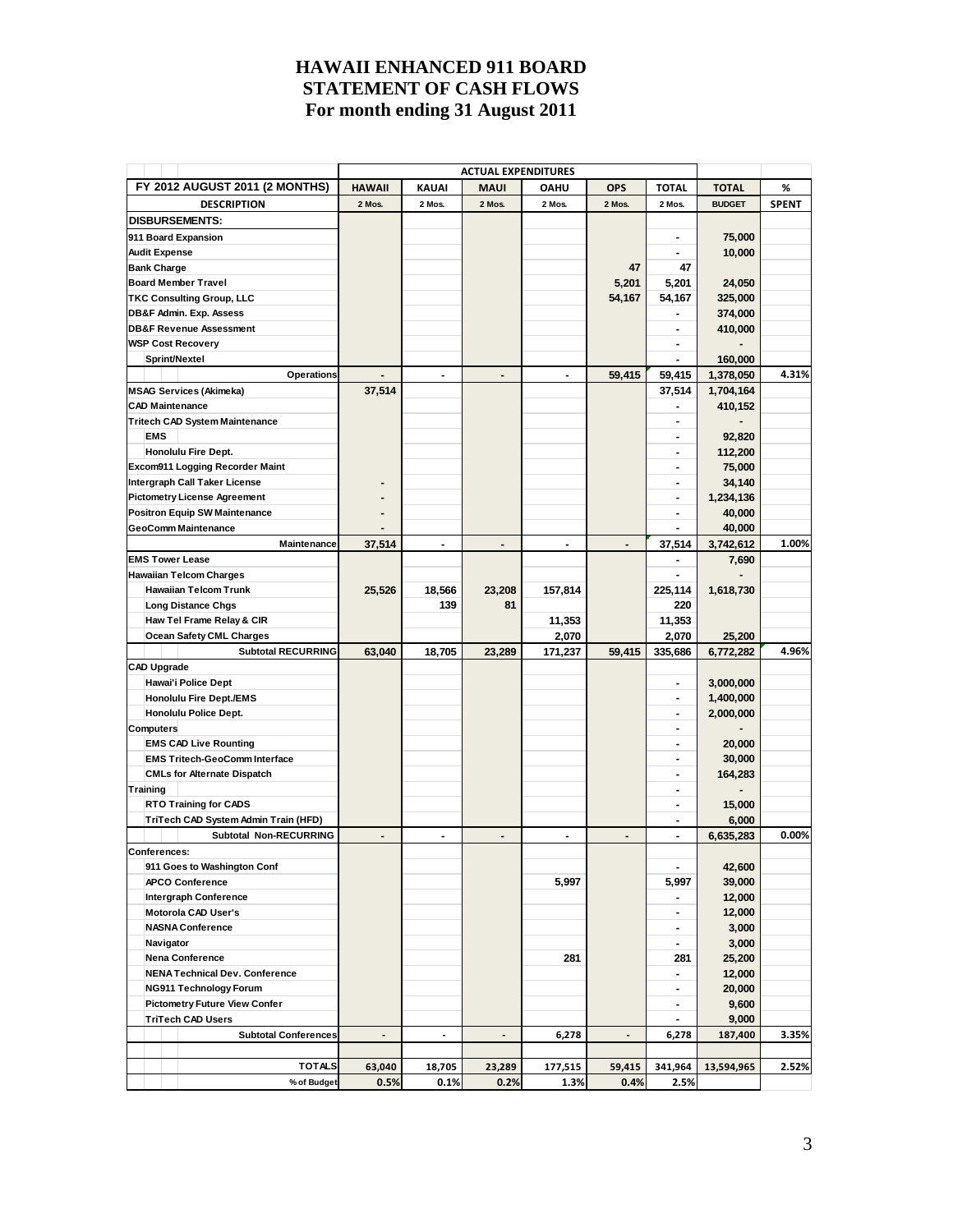|                       | <b>FY2011 AUGUST 2011 (2 MONTHS)</b>       |           |               |                               |  |
|-----------------------|--------------------------------------------|-----------|---------------|-------------------------------|--|
|                       | <b>DESCRIPTION</b>                         | 2 months  | <b>Budget</b> | Over/(Under)<br><b>Budget</b> |  |
| <b>RECEIPTS:</b>      |                                            |           |               |                               |  |
| Interest Inc.         |                                            | 254       |               | 254                           |  |
|                       | <b>Total VoIP Surcharge Collection</b>     | 2,913     |               | 2,913                         |  |
|                       | <b>Total Wireless Surcharge Collection</b> | 1,385,880 | 8,300,000     | (6,914,120)                   |  |
| <b>Total RECEIPTS</b> |                                            | 1,389,047 | 8,300,000     | $(6,910,953)$ 16.7%           |  |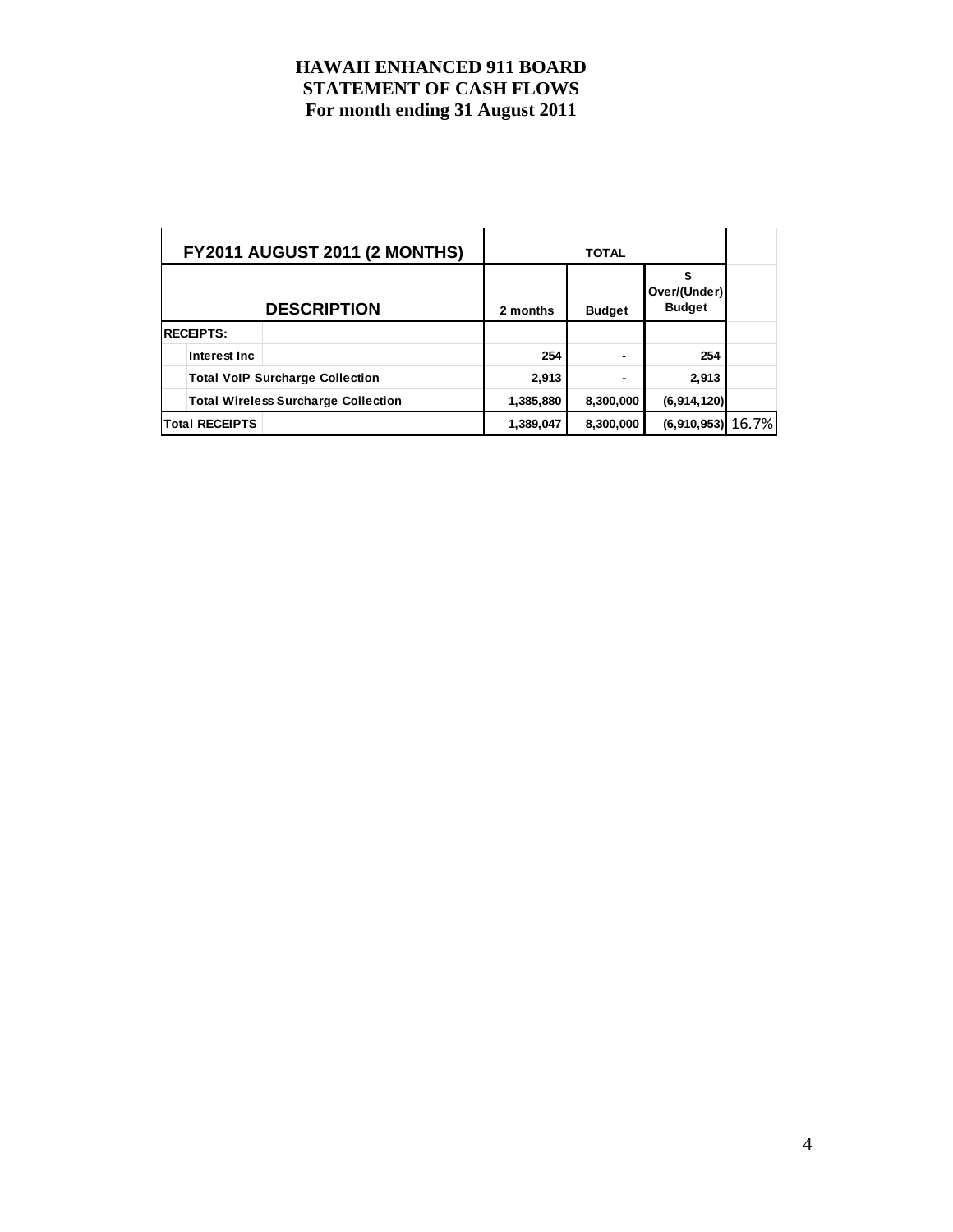| <b>FY2012 STRATEGIC PLAN BUDGET</b>    | <b>HAWAII</b> | KAUAI         | <b>MAUI</b>   | <b>OAHU</b>   | <b>OPS</b>    | <b>TOTAL</b>  | %             |
|----------------------------------------|---------------|---------------|---------------|---------------|---------------|---------------|---------------|
| <b>DESCRIPTION</b>                     | <b>Budget</b> | <b>Budget</b> | <b>Budget</b> | <b>Budget</b> | <b>Budget</b> | <b>Budget</b> | <b>Budget</b> |
| <b>DISBURSEMENTS:</b>                  |               |               |               |               |               |               |               |
| 911 Board Expansion                    |               |               |               |               | 75,000        | 75,000        | 0.55%         |
| <b>Audit Expense</b>                   |               |               |               |               | 10,000        | 10,000        | 0.07%         |
| <b>Board Member Travel</b>             |               |               |               |               | 24,050        | 24,050        | 0.18%         |
| <b>TKC Consulting Group, LLC</b>       |               |               |               |               | 325,000       | 325,000       | 2.39%         |
| DB&F Admin. Exp. Assess                |               |               |               |               | 374,000       | 374,000       | 2.75%         |
| <b>DB&amp;F Revenue Assessment</b>     |               |               |               |               | 410,000       | 410,000       | 3.02%         |
| <b>WSP Cost Recovery</b>               |               |               |               |               |               |               |               |
| Sprint/Nextel                          |               |               |               |               | 160,000       | 160,000       | 1.18%         |
| Operations                             |               |               |               |               | 1,378,050     | 1,378,050     | 10.14%        |
| <b>MSAG Services (Akimeka)</b>         | 450,166       | 309,846       | 436,521       | 507,631       |               | 1,704,164     | 12.54%        |
| <b>CAD Maintenance</b>                 | 66,867        |               | 115,825       | 227,460       |               | 410,152       | 3.02%         |
| <b>Tritech CAD System Maintenance</b>  |               |               |               |               |               |               |               |
| <b>EMS</b>                             |               |               |               | 92,820        |               | 92,820        | 0.68%         |
| Honolulu Fire Dept.                    |               |               |               | 112,200       |               | 112,200       | 0.83%         |
| <b>Excom911 Logging Recorder Maint</b> |               |               |               | 75,000        |               | 75,000        | 0.55%         |
| Intergraph Call Taker License          | 34,140        |               |               |               |               | 34,140        | 0.25%         |
| <b>Pictometry License Agreement</b>    | 353,260       | 202,909       | 377,062       | 300,905       |               | 1,234,136     | 9.08%         |
| <b>Positron Equip SW Maintenance</b>   | 40,000        |               |               |               |               | 40,000        | 0.29%         |
| <b>GeoComm Maintenance</b>             |               |               |               | 40,000        |               | 40,000        | 0.29%         |
| Maintenance                            | 944,433       | 512,755       | 929.408       | 1,356,016     |               | 3,742,612     | 27.53%        |
| <b>EMS Tower Lease</b>                 |               |               |               | 7,690         |               | 7,690         | 0.06%         |
| <b>Hawaiian Telcom Charges</b>         |               |               |               |               |               |               |               |
| <b>Hawaiian Telcom Trunk</b>           | 306,344       | 114,998       | 278,495       | 918,893       |               | 1,618,730     | 11.91%        |
| <b>Ocean Safety CML Charges</b>        |               |               |               | 25,200        |               | 25,200        | 0.19%         |
| <b>Subtotal RECURRING</b>              | 1,250,777     | 627/753       | 1,207,903     | 2,307,799     | 1,378,050     | 6,772,282     | 49.81%        |
| <b>CAD Upgrade</b>                     |               |               |               |               |               |               |               |
| Hawai'i Police Dept                    | 3,000,000     |               |               |               |               | 3,000,000     | 22.07%        |
| <b>Honolulu Fire Dept./EMS</b>         |               |               |               | 1,400,000     |               | 1,400,000     | 10.30%        |
| Honolulu Police Dept.                  |               |               |               | 2,000,000     |               | 2,000,000     | 14.71%        |
| <b>Computers</b>                       |               |               |               |               |               |               | 0.00%         |
| <b>EMS CAD Live Rounting</b>           |               |               |               | 20,000        |               | 20,000        | 0.15%         |
| <b>EMS Tritech-GeoComm Interface</b>   |               |               |               | 30,000        |               | 30,000        | 0.22%         |
| <b>CMLs for Alternate Dispatch</b>     |               | 164,283       |               |               |               | 164,283       | 1.21%         |
| Training                               |               |               |               |               |               |               |               |
| <b>RTO Training for CADS</b>           |               |               | 15,000        |               |               | 15,000        | 0.11%         |
| TriTech CAD System Admin Train (HFD)   |               |               |               | 6,000         |               | 6,000         | 0.04%         |
| <b>Subtotal Non-RECURRING</b>          | 3,000,000     | 164,283       | 15,000        | 3,456,000     |               | 6,635,283     | 48.81%        |
| Conferences:                           |               |               |               |               |               |               |               |
| 911 Goes to Washington Conf            | 6,000         | 3,600         | 6,000         | 24,000        | 3,000         | 42,600        | 0.31%         |
| APCO Conference                        | 9,000         |               |               | 27,000        | 3,000         | 39,000        | 0.29%         |
| Intergraph Conference                  | 6,000         |               | 6,000         |               |               | 12,000        | 0.09%         |
| Motorola CAD User's                    |               |               |               | 12,000        |               | 12,000        | 0.09%         |
| <b>NASNA Conference</b>                |               |               |               |               | 3,000         | 3,000         | 0.02%         |
| Navigator                              |               |               |               | 3,000         |               | 3,000         | 0.02%         |
| Nena Conference                        | 9,000         | 7,200         | 6,000         |               | 3,000         | 25,200        | 0.19%         |
| NENA Technical Dev. Conference         |               |               |               | 12,000        |               | 12,000        | 0.09%         |
| <b>NG911 Technology Forum</b>          |               |               |               |               | 20,000        | 20,000        | 0.15%         |
| Pictometry Future View Confer          |               | 3,600         | 6,000         |               | ×             | 9,600         | 0.07%         |
| <b>TriTech CAD Users</b>               |               |               |               | 9,000         |               | 9,000         | 0.07%         |
| <b>Subtotal Conferences</b>            | 30,000        | 14,400        | 24,000        | శ7,000        | 32,000        | 187,400       | 1.38%         |
|                                        |               |               |               |               |               |               |               |
| Total Strategic Plan Budget            | 4,280,777     | 806,436       | 1,246,903     | 5,850,799     | 1,410,050     | 13,594,965    | 100.00%       |
| % of Budget                            | 31.5%         | 5.9%          | 9.2%          | 43.0%         | 10.4%         | 100.0%        |               |
|                                        |               |               |               |               |               |               |               |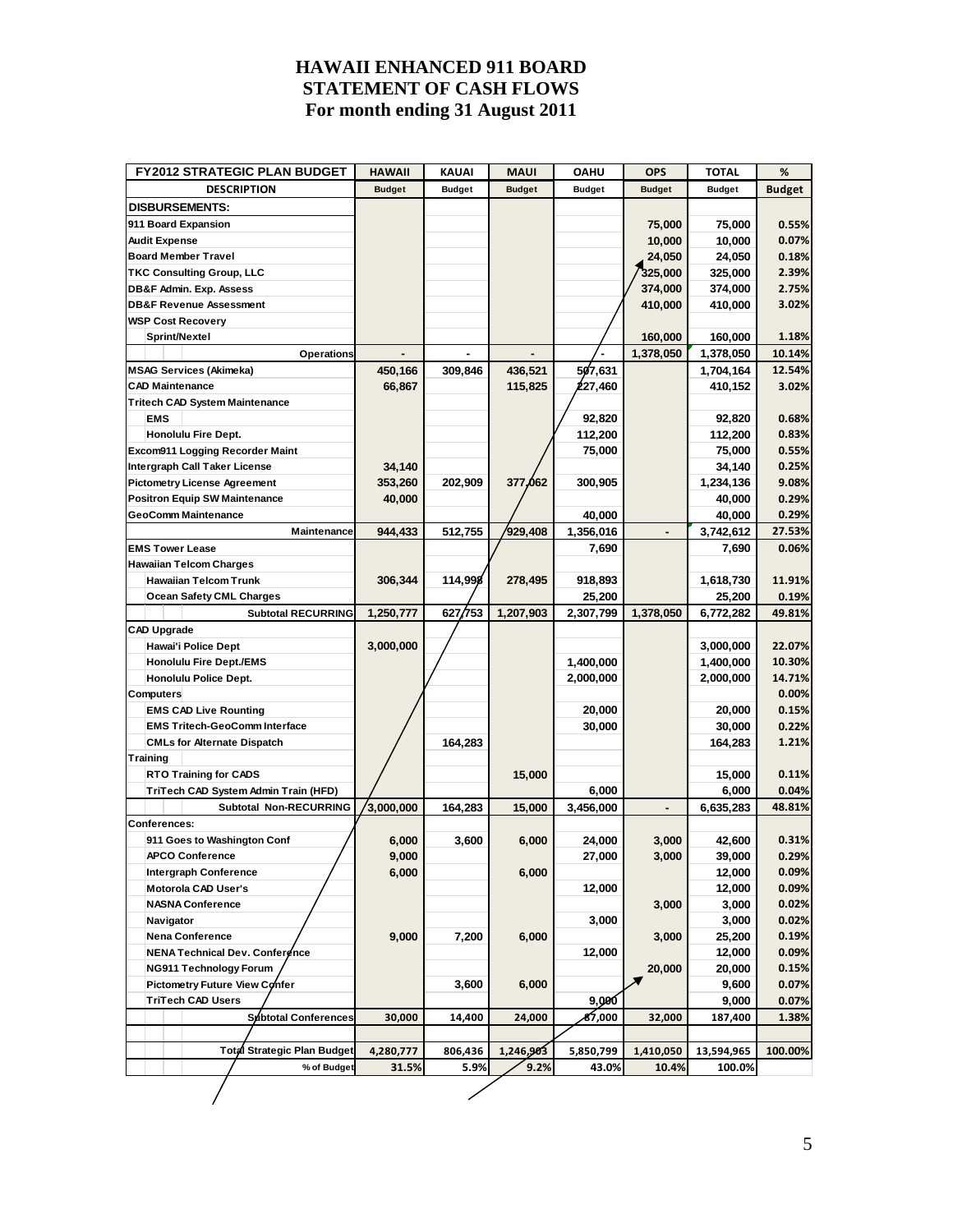# **PSAP Operations**

#### **9-1-1 Call Volume – August 2011**

| <b>PSAP</b> | Total  | <b>Wireline</b> | $\%$  | <b>Wireless</b> | %     |
|-------------|--------|-----------------|-------|-----------------|-------|
| HAWAII (*)  | 10,581 | 3,660           | 34.6% | 6,920           | 65.4% |

*(\*) Totals are based on calls to Primary PSAP.* 

|                   | <b>HAWAII</b> |            |                                     |            | <b>TOTAL PSAP 9-1-1 CALL VOLUME</b> |            |                    |            |                         |
|-------------------|---------------|------------|-------------------------------------|------------|-------------------------------------|------------|--------------------|------------|-------------------------|
|                   |               | Wireline   |                                     | Wireless   |                                     | Admin      |                    |            | Abandoned               |
| 2011              | <b>Total</b>  | # of Calls | %to Total<br>Wireline &<br>Wireless | # of Calls | %to Total<br>Wireline &<br>Wireless | # of Calls | %to Total<br>Calls | # of Calls | % Abandoned<br>to Total |
| December          |               |            |                                     |            |                                     |            |                    |            |                         |
| November          |               |            |                                     |            |                                     |            |                    |            |                         |
| October           |               |            |                                     |            |                                     |            |                    |            |                         |
| September         |               |            |                                     |            |                                     |            |                    |            |                         |
| August            | 10,581        | 3,660      | 34.6%                               | 6,920      | 65.4%                               |            | 0.0%               | 1,110      | 10.5%                   |
| July              | 10,395        | 3,901      | 37.5%                               | 6,494      | 62.5%                               | 0          | 0.0%               | 1,243      | 12.0%                   |
| June              | 10,158        | 3,537      | 34.8%                               | 6,620      | 65.2%                               |            | 0.0%               | 1,133      | 11.2%                   |
| May               | 10,190        | 3,730      | 36.6%                               | 6,460      | 63.4%                               | 0          | 0.0%               | 1,141      | 11.2%                   |
| April             | 9,521         | 3,409      | 35.8%                               | 6,112      | 64.2%                               | $\Omega$   | 0.0%               | 1,012      | 10.6%                   |
| March             | 10,514        | 3,871      | 36.8%                               | 6,643      | 63.2%                               | $\Omega$   | 0.0%               | 1,097      | 10.4%                   |
| February          | 9,340         | 3,453      | 37.0%                               | 5,886      | 63.0%                               |            | 0.0%               | 997        | 10.7%                   |
| January           | 10,183        | 3,755      | 36.9%                               | 6,428      | 63.1%                               | 0          | 0.0%               | 1,140      | 11.2%                   |
| <b>TOTAL YTD</b>  | 80,882        | 29,316     | 36.2%                               | 51,563     | 63.8%                               | 3          | 0.0%               | 8,873      | 11.0%                   |
| <b>AVG PER MO</b> | 10,110        | 3,665      |                                     | 6,445      |                                     | $\bf{0}$   |                    | 1,109      |                         |

Note: Total Calls include Administrative calls that are not direct 911 calls.

| <b>HAWAII</b>     |              |            |                                      |                        | <b>TRANSFERRED TO FIRE</b> |                                             |                        |              |                    |            |                        |
|-------------------|--------------|------------|--------------------------------------|------------------------|----------------------------|---------------------------------------------|------------------------|--------------|--------------------|------------|------------------------|
|                   |              |            | Wireline                             |                        | Wireless                   |                                             |                        | Admin        |                    | Abandoned  |                        |
| 2011              | <b>Total</b> | # of Calls | % to Total<br>Wireline &<br>Wireless | % of Total<br>Wireline | # of Calls                 | % to Total<br>Wireline &<br><b>Wireless</b> | % of Total<br>Wireless | # of Calls   | %to Total<br>Calls | # of Calls | %Abandoned<br>to Total |
| December          |              |            |                                      |                        |                            |                                             |                        |              |                    |            |                        |
| November          |              |            |                                      |                        |                            |                                             |                        |              |                    |            |                        |
| October           |              |            |                                      |                        |                            |                                             |                        |              |                    |            |                        |
| September         |              |            |                                      |                        |                            |                                             |                        |              |                    |            |                        |
| August            | 1,974        | 891        | 45.1%                                | 24.3%                  | 1,083                      | 54.9%                                       | 15.7%                  | $\Omega$     | 0.0%               | 49         | 2.5%                   |
| July              | 1,850        | 916        | 49.5%                                | 23.5%                  | 933                        | 50.5%                                       | 14.4%                  |              | 0.1%               | 39         | 2.1%                   |
| June              | 1,814        | 861        | 47.5%                                | 24.3%                  | 953                        | 52.5%                                       | 14.4%                  | 0            | 0.0%               | 25         | 1.4%                   |
| May               | 1,861        | 843        | 45.3%                                | 22.6%                  | 1,018                      | 54.7%                                       | 15.8%                  | 0            | 0.0%               | 37         | 2.0%                   |
| April             | 1,821        | 845        | 46.4%                                | 24.8%                  | 976                        | 53.6%                                       | 16.0%                  |              | 0.0%               | 31         | 1.7%                   |
| March             | 1,977        | 926        | 46.9%                                | 23.9%                  | 1,050                      | 53.1%                                       | 15.8%                  |              | 0.1%               | 45         | 2.3%                   |
| February          | 1,809        | 892        | 49.3%                                | 25.8%                  | 917                        | 50.7%                                       | 15.6%                  | 0            | 0.0%               | 37         | 2.0%                   |
| January           | 1,914        | 909        | 47.5%                                | 24.2%                  | 1,004                      | 52.5%                                       | 15.6%                  |              | 0.1%               | 22         | 1.1%                   |
| <b>TOTAL YTD</b>  | 15,020       | 7,083      | 47.2%                                | 24.2%                  | 7,934                      | 52.8%                                       | 15.4%                  | 3            | 0.0%               | 285        | 1.9%                   |
| <b>AVG PER MO</b> | 1,878        | 885        |                                      |                        | 992                        |                                             |                        | $\mathbf{0}$ |                    | 36         |                        |

Note: | Total Calls include Administrative calls that are not direct 911 calls.

**Notes:**

- (1) "Abandoned" calls represent the number of incoming 9-1-1 calls for which the caller had hung up before a call-taker answered.
- (2) "Abandoned" calls are included in the "Wireline" and "Wireless" counts respectively. The standard CML reports do not provide a break-out of "Abandoned" calls between "Wireline" and "Wireless" calls.
- (3) Total call volumes include Administrative calls. (Administrative calls = Calls made between 911 positions but are not 911 calls.)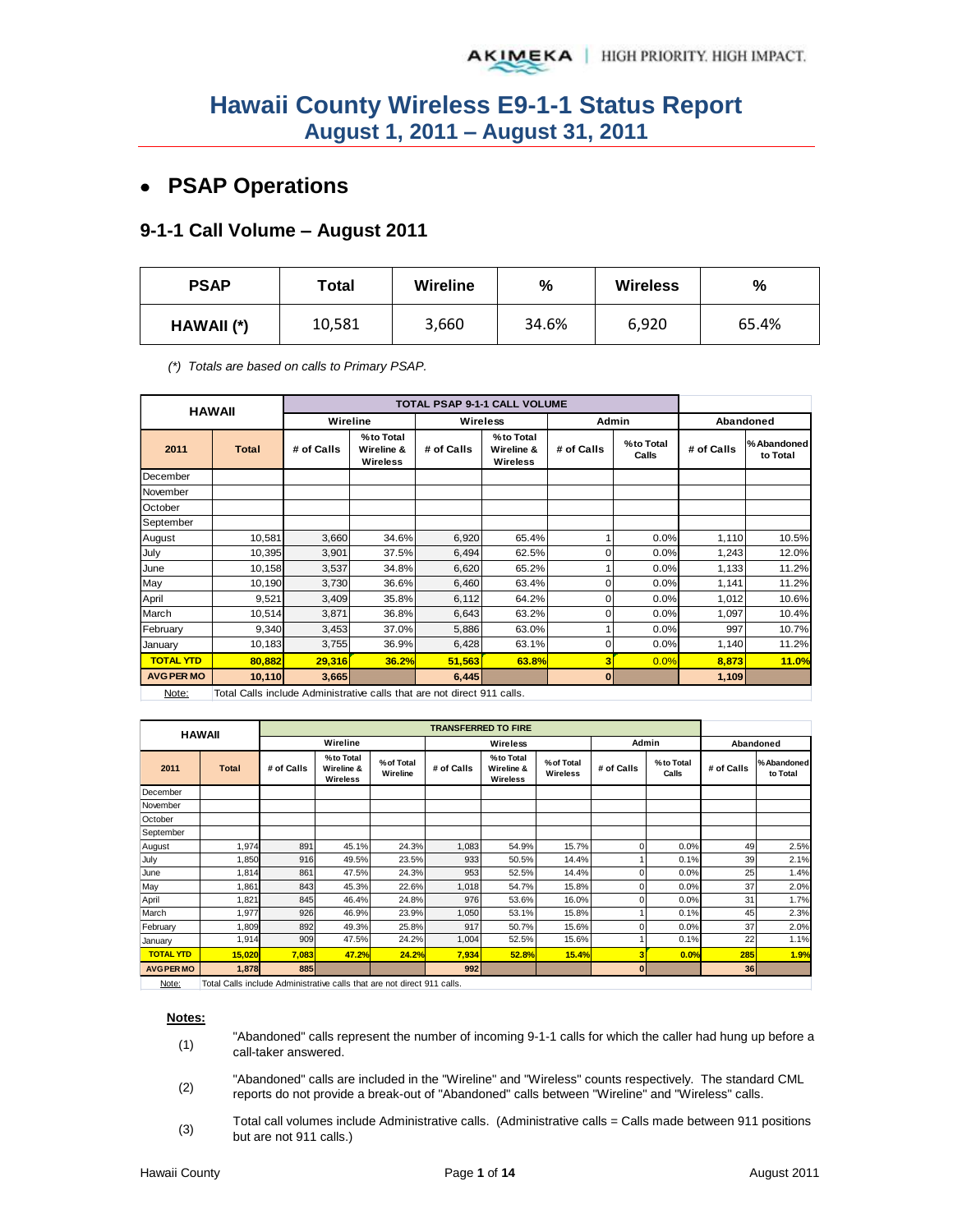# **PSAP Operations (continued)**

### **Wireless Test – August 2011**

| Date     | <b>WSP</b>    | <b>Sites</b><br>Tested | <b>Sectors</b><br>Tested | <b>Tested By</b>        | <b>Test</b><br><b>Pass/Fail</b> |
|----------|---------------|------------------------|--------------------------|-------------------------|---------------------------------|
| 08/11/11 | AT&T Mobility |                        | 15                       | Hawaii PSAP/<br>Akimeka | Pass                            |
| 08/11/11 | Sprint        |                        | 3                        | Hawaii PSAP/<br>Akimeka | Pass                            |

### **Current Month PSAP Operations Activities – August 2011**

| $08/01/11 -$<br>Pending | Akimeka personnel completed the Hawai'i County -- AT&T Mobility Annual<br>Audit. Seventeen (17) updates/corrections were needed based on the audit<br>review and was returned to AT&T Mobility/Intrado. A response is still<br>pending. Unfortunately the Intrado Analyst who does the updates will be out<br>of the office until September 6, 2011. |
|-------------------------|------------------------------------------------------------------------------------------------------------------------------------------------------------------------------------------------------------------------------------------------------------------------------------------------------------------------------------------------------|
| $08/01/11 -$<br>Pending | Akimeka personnel requested Call Routing Sheets (CRSs) from Nextel on<br>July 27, 2011 for the Annual Audit. Nextel returned the CRSs to Akimeka on<br>August 1, 2011. Akimeka is currently conducting the annual audit review and<br>validation.                                                                                                    |
| $08/01/11 -$<br>Pending | Akimeka personnel requested Call Routing Sheets (CRSs) from Sprint on<br>July 27, 2011 for the Annual Audit. Sprint returned the CRSs to Akimeka on<br>July 28, 2011. Akimeka is currently conducting the annual audit review and<br>validation.                                                                                                     |
| $08/01/11 -$<br>Pending | T-Mobile returned the requested Call Routing Sheets (CRSs) to Akimeka on<br>July 29, 2011 for the Annual Audit. Akimeka is currently conducting the<br>annual audit review and validation.                                                                                                                                                           |
| 08/02/11                | On behalf of the Hawai'i County PSAP, Akimeka contacted Hawaiian Telcom,<br>Inc. (HTI) regarding truncated (missing) digit on a No Record Found<br>condition. HTI reported that since the removal of the SEALI equipment, the<br>telephone number is truncated at the last digit and Plant CML is aware of the<br>trouble.                           |
| 08/06/11 --<br>08/08/11 | Akimeka personnel assisted the Hawai'i County PSAP in registering two (2)<br>telephone numbers being utilized by mainland alarm companies to reach<br>9-1-1. Both numbers were registered with the DO NOT CALL LIST and an<br>updated list was provided to the PSAP.                                                                                 |
| 08/26/11                | Akimeka personnel assisted the Hawai'i County PSAP in the investigation of<br>a T-Mobile customer calling 9-1-1 repeatedly. Exigent wireless procedures                                                                                                                                                                                              |

and information was provided to the PSAP.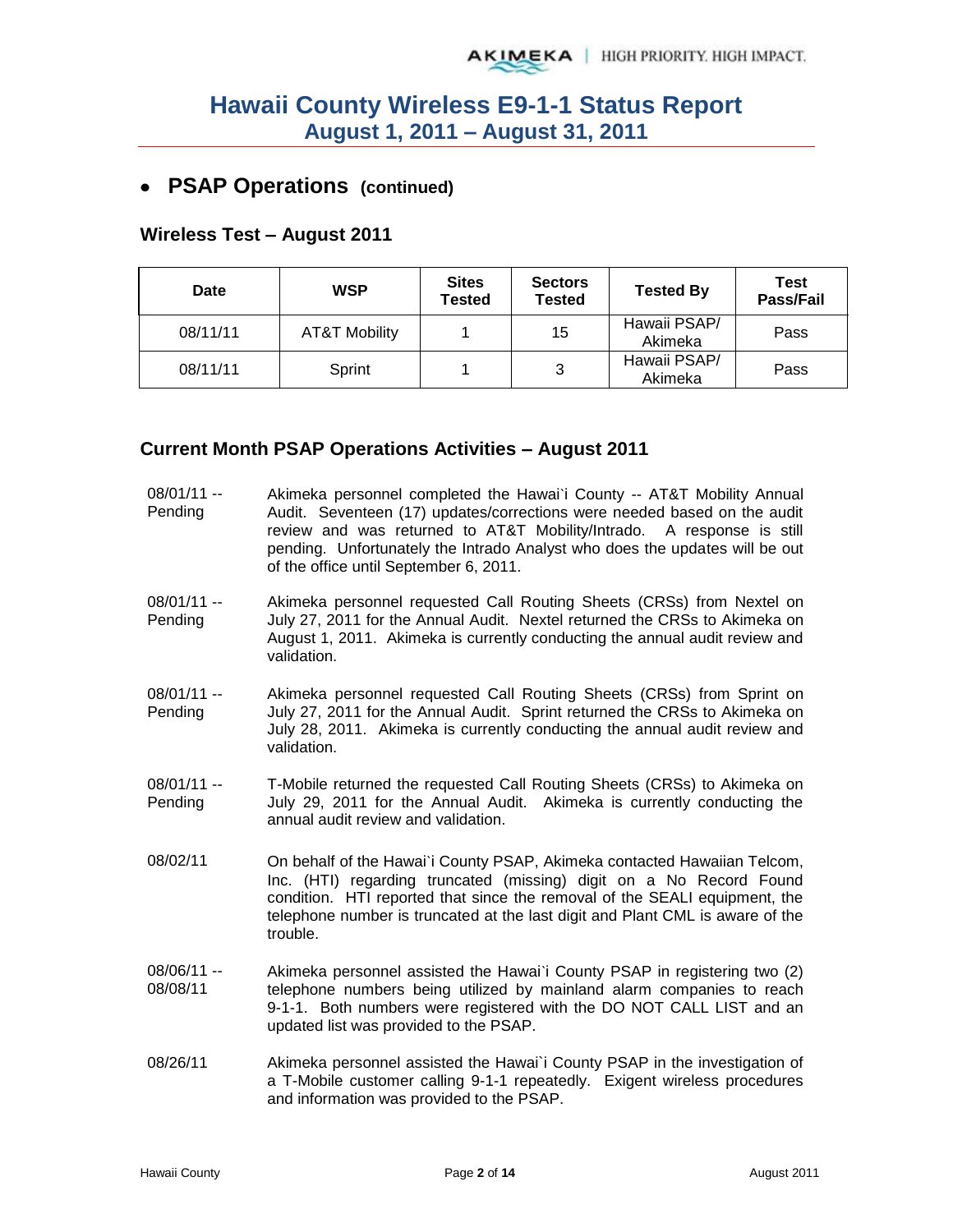## **PSAP Operations (continued)**

#### **Current Month PSAP Operations Activities – August 2011 (continued)**

08/26/11 On behalf of the Hawai`i County PSAP, Akimeka contacted Hawaiian Telcom, Inc. (HTI) requesting clarification on their Express Dial Tone (EDT) procedures. HTI advised that the PSAP can call 643-9111 to obtain address information for an EDT telephone number.

#### **Open Issues (To be Monitored and Tracked by Akimeka)**

#### *Updates as of August 31, 2011 are noted below:*

11/21/09 Akimeka will continue to monitor and track AT&T Mobility's open trouble ticket (11/21/09) for missing house number (HN), street and community information when transferring a WPH2 call or rebidding a WPH2 call. This issue was escalated to the State of Hawaii Wireless Enhanced 9-1-1 Board for action (August 2010). There have been no updates received to date. Unfortunately, the trouble is still occurring.

> Akimeka will provide status updates via the Monthly Status Report (MSR) when there are significant changes or updates as provided by the State of Hawaii Wireless Enhanced 9-1-1 Board and/or AT&T Mobility.

> *Update (4/30/11)* -- Hawaiian Telcom notified the Neighbor Island PSAPs that Intrado will be upgrading the ALI software to Version 5.0. A feature in this upgrade may potentially address the AT&T issue. This feature can be activated with the permission of all of the PSAPs across the State of Hawaii. This will be reviewed and discussed at the next Enhanced 9-1-1 Wireless Board Technical Committee meeting on May 10, 2011.

> *Update (5/31/11)* -- All PSAPs sent in a written confirmation to Hawaiian Telcom, Inc. (HTI) to proceed with the software 5.0 upgrade. Testing has been scheduled for Monday, June 6, 2011.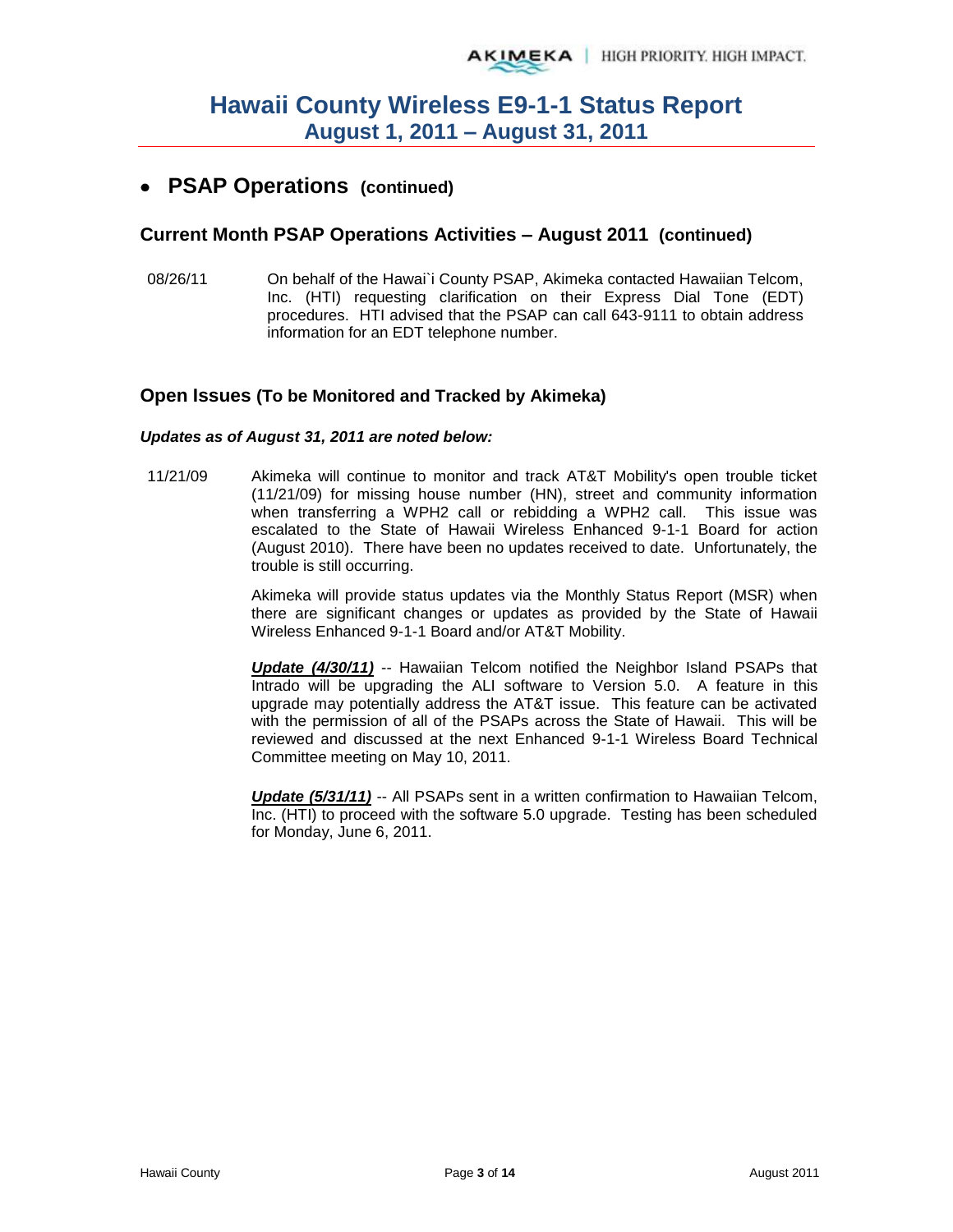# **PSAP Operations (continued)**

#### **Open Issues (To be Monitored and Tracked by Akimeka) (continued)**

#### *Updates as of August 31, 2011 are noted below:*

11/29/09 (continued) *Update (6/30/11)* -- The ALI cache wireless option was installed by Hawaiian Telcom, Inc. (HTI) on June 5, 2011. Testing was conducted as scheduled on the Neighbor Islands on June 6, 2011. Testing began at 7:44 a.m. however, there was no improvement. House number (HN) and street and community information was still missing when transferring a WPH2 call or rebidding a WPH2 call. Akimeka contacted HTI to report the condition. HTI and Intrado addressed the issue and testing continued. Results of the re-bidding of a WPH1 to WPH2 (GSM) call displayed the tower information and city. However, when testing UMT to UMT calls, the tower information and city were missing. In addition, the COF fields remained constant at 271 meters for every Phase II test call received. Akimeka reported this to Intrado for review.

> In June 8, 2011, HTI notified the PSAPs that they believe the ALI caching trouble was resolved and all information sent on re-bids is in compliance with what is being sent by AT&T Mobility. As such, any additional discrepancy of calculated accuracy pertaining to the confidence factor (COF) should be reported to AT&T Mobility.

*Update (7/31/11)* – No further updates.

*Update (8/31/11)* – No further updates.

04/16/10 Akimeka personnel worked on a flowchart for the Neighbor Island PSAPs to document the flow of a Call Routing Spreadsheet (CRS) and Testing Validation Worksheet (TVW). It was discovered that different processes exist among the carriers.

> Akimeka created and submitted for review a DRAFT Call Routing Sheet (CRS) and Testing Validation Worksheet (TVW) process flowchart to the Neighbor Island PSAPs on December 20, 2010.

> *Update (4/30/11)* – Akimeka continued to work on the flowchart and incorporate the feedback received. An updated process flowchart is currently under review within Akimeka. Once approved, it will be shared with the Neighbor Island PSAPs.

*Update (5/31/11)* – In progress.

*Update (6/30/11)* – In progress.

*Update (7/31/11)* – In progress.

*Update (8/31/11)* – In progress. Personnel updates need to be incorporated.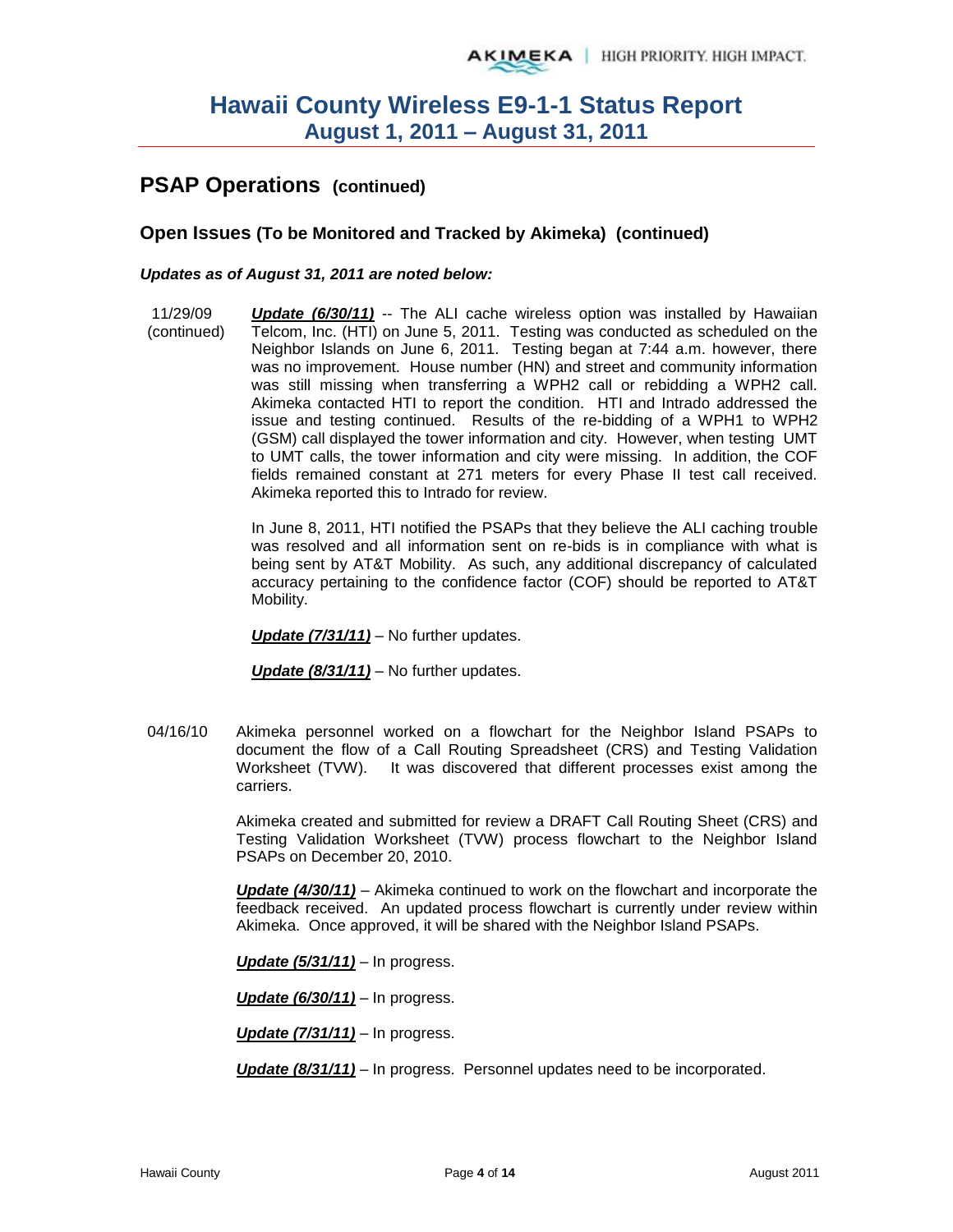# **MSAG**

### **Current Month – August 2011**

| 2011          |                                                                    |       | 9-1-1NET REQUESTS |          |               |        |              |                              |                           | In Suspended Status<br>as of Report Month End                |    |
|---------------|--------------------------------------------------------------------|-------|-------------------|----------|---------------|--------|--------------|------------------------------|---------------------------|--------------------------------------------------------------|----|
|               |                                                                    |       |                   |          |               |        |              | <b>Customer</b>              | Change<br><b>Requests</b> | (b)                                                          |    |
| <b>PSAP</b>   | <b>TOTAL</b>                                                       | Total | Change            | Combined | <b>Delete</b> | Insert | <b>Split</b> | <b>Addresses</b><br>Affected | Submitted<br>(a)          | # of<br><b>TNs</b><br><b>Affected</b><br><b>Transactions</b> |    |
| <b>HAWAII</b> | 364                                                                | 360   | 236               | 31       | 14            | 40     | 39           | 4.686                        |                           | 20                                                           | 57 |
|               | Revised categories and report format changes effective April 2009. |       |                   |          |               |        |              |                              |                           |                                                              |    |

During the month of August 2011, 360 9-1-1Net requests were completed relating to the MSAG database, with 4,686 customer ANI/ALI records updated as a direct result. Four (4) discrepancy reports were submitted to 9-1-1Net for updates and corrections, as needed, and monitored for completion. See attached spreadsheet for a detailed description of changes and additions.

On August 11, 2011, from 12:00 p.m. HST until 5:00 p.m. HST, Intrado's 911Net was down. No records could be processed or verified during this time.

#### *There are 20 records in Suspended status as of August 31, 2011 affecting 57 telephone numbers (TNs).*

 Fifteen (15) suspended records are due to the TNs not having a valid address in the ALI record. Address validation requests for each customer TN were sent to the respective service provider. The respective service provider provided a TMK number for the ALI record. Akimeka researched multiple databases, however, a valid MSAG address was not attached to the TMK assignment. Currently, these records are pending update from Hawaiian Telcom, Inc. (HTI).

An invalid MSAG address will result in a No Record Found (NRF) condition during a 9-1-1 call.

There has been an observed trend that Hawaiian Telcom, Inc. has been updating ALI records with TMK or parcel numbers that contain no address information much less a valid MSAG address. These records will remain in suspended status by Intrado until insertion of a valid MSAG address into the ALI record.

- Two (2) suspended records are a result of community boundary conflict and require further investigation. The area of conflict is within the Mountain View-Kurtistown area.
- Three (3) suspended records are a result of the customer changing service provider without updating their ALI record or being disconnected with no available address information. Additional research is needed.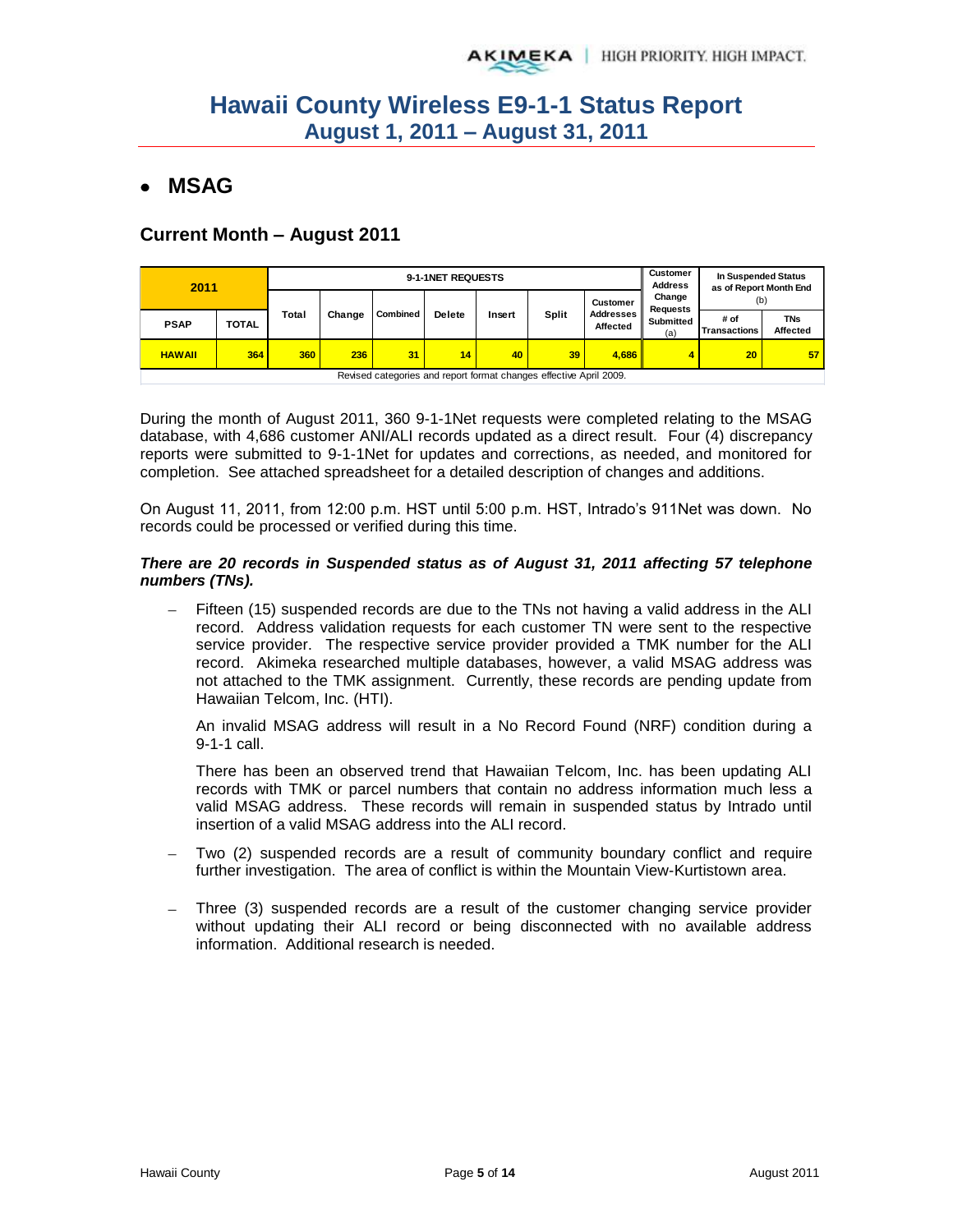### **MSAG (continued)**

#### **Current Month – August 2011 (continued)**

#### **Correspondence Letter Special Project Status Update**

Akimeka continued to work on the correspondence letters (1,372) provided in hard copies, dating back to 2004, to validate if the address changes were incorporated into Akimeka's MSAG and GIS mapping layer updates.

In the month of August 2011, Akimeka focused on researching street/address updates in order to validate the older hard copies, which were not accounted for in the information within the E9-1-1 databases.

As of August 31, 2011, the current percentage complete with this requested special project is **86% complete** (1,181 out of 1,372).

|                   | <b>HAWAII</b> |              |        |          | 9-1-1NET REQUESTS       |        |          |                                  | Customer                 | In Suspended Status<br>as of Report Month End |                     |
|-------------------|---------------|--------------|--------|----------|-------------------------|--------|----------|----------------------------------|--------------------------|-----------------------------------------------|---------------------|
|                   |               |              |        |          |                         |        |          | Customer                         | <b>Address</b><br>Change | (b)                                           |                     |
| 2011              | <b>TOTAL</b>  | <b>Total</b> | Change | Combined |                         | Insert | Split    | <b>Addresses</b><br>Affected (*) |                          | # of<br><b>Transactions</b>                   | <b>TNs Affected</b> |
| December          |               |              |        |          |                         |        |          |                                  |                          |                                               |                     |
| November          |               |              |        |          |                         |        |          |                                  |                          |                                               |                     |
| October           |               |              |        |          |                         |        |          |                                  |                          |                                               |                     |
| September         |               |              |        |          |                         |        |          |                                  |                          |                                               |                     |
| August            | 364           | 360          | 236    | 31       | 14                      | 40     | 39       | 4,686                            | $\overline{4}$           | 20                                            | 57                  |
| July              | 256           | 256          | 120    | 36       | 14                      | 67     | 19       | 3,210                            | $\mathbf 0$              | 16                                            | 21                  |
| June              | 228           | 214          | 37     | 21       | $\overline{7}$          | 149    | $\Omega$ | 2,482                            | 14                       | $\Omega$                                      | $\Omega$            |
| May               | 379           | 361          | 127    | 77       | 19                      | 102    | 36       | 1,676                            | 18                       | 5                                             | 36                  |
| April             | 426           | 417          | 230    | 170      | 5                       | 2      | 10       | 5,268                            | 9                        | $\Omega$                                      | O                   |
| March             | 217           | 205          | 78     | 114      | $\overline{\mathbf{c}}$ |        | 10       | 1,512                            | 12                       | $\Omega$                                      | $\Omega$            |
| February          | 173           | 144          | 97     | 12       | $\mathbf{3}$            | 9      | 23       | 1,150                            | 29                       | $\Omega$                                      | $\Omega$            |
| January           | 310           | 293          | 155    | 83       | 4                       | 8      | 43       | 2,548                            | 17                       | $\Omega$                                      | C                   |
| <b>TOTAL YTD</b>  | 2,353         | 2,250        | 1,080  | 544      | 68                      | 378    | 180      | 22,532                           | 103                      |                                               |                     |
| <b>AVG PER MO</b> | 294           | 281          | 135    | 68       | 9                       | 47     | 23       | 2,817                            | 13                       |                                               |                     |

### **Year-to-Date (YTD) Summary – 2011**

(\*) Applies to Change, Delete and Insert categories

*Note: Revised categories and report format changes effective April 2009.*

| <b>Definitions:</b> | (a) | Represents customer address change requests submitted to Intrado to correct customer ANI/ALI<br>records, including those identified by Akimeka. |
|---------------------|-----|-------------------------------------------------------------------------------------------------------------------------------------------------|
|                     | (b) | Represents what is in suspension status at the end of the report month -- awaiting further action<br>by County, Telco, or Akimeka.              |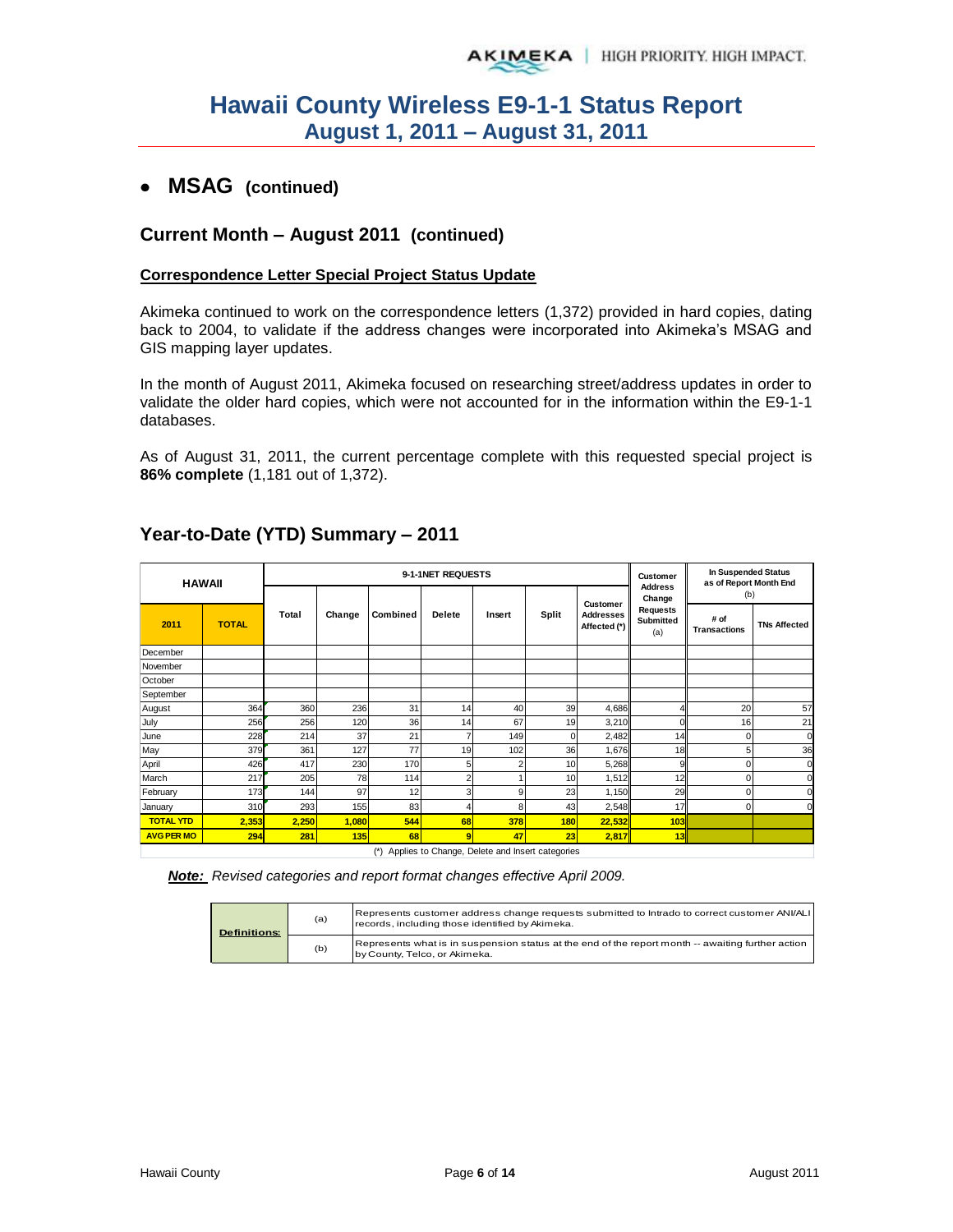# **Mapping Layers Updated/Loaded Into GIS – August 2011**

#### *9-1-1 GIS layers provided by Akimeka to the PSAP are designed for use on E9-1-1 systems.*

| <b>HAWAII</b>                                                          |                                                                  |                                            |                                                                                                                                      |  |  |  |  |  |  |  |
|------------------------------------------------------------------------|------------------------------------------------------------------|--------------------------------------------|--------------------------------------------------------------------------------------------------------------------------------------|--|--|--|--|--|--|--|
| <b>Type of Layer</b>                                                   | Akimeka GIS<br>Server<br>Date Created/<br><b>Edits Performed</b> | Date Loaded Into<br><b>PSAP GIS Server</b> | <b>Other/Remarks</b>                                                                                                                 |  |  |  |  |  |  |  |
| <b>CRITICAL 9-1-1 PUBLIC SAFETY LAYERS</b><br>(Listed Alphabetically)  |                                                                  |                                            |                                                                                                                                      |  |  |  |  |  |  |  |
|                                                                        |                                                                  | 08/24/11 (Police)                          |                                                                                                                                      |  |  |  |  |  |  |  |
| <b>Address Points</b>                                                  | 08/22/11                                                         | 08/23/11 (Fire)                            | Edited street number and street names as found in the<br>County's updated layer. Included all data needed for the<br>Intergraph CAD. |  |  |  |  |  |  |  |
|                                                                        | 08/19/11                                                         |                                            | Added street number and street names as found in the<br>County's updated layer. Included all data needed for the<br>Intergraph CAD.  |  |  |  |  |  |  |  |
| <b>Emergency</b><br><b>Callboxes</b>                                   |                                                                  |                                            |                                                                                                                                      |  |  |  |  |  |  |  |
| <b>Fire Beats</b><br>(Includes Medic<br>Beats)                         |                                                                  |                                            | Renamed from "Fire Beat Boundaries"                                                                                                  |  |  |  |  |  |  |  |
| <b>Fire Districts</b><br>(Includes Medic<br>Districts)                 |                                                                  |                                            |                                                                                                                                      |  |  |  |  |  |  |  |
| <b>Fire Response</b><br>Areas                                          |                                                                  |                                            | Renamed "Fire ESZ" layer to "Fire Response Areas" layer                                                                              |  |  |  |  |  |  |  |
| <b>Fire Stations</b>                                                   | 08/01/11                                                         | 08/09/11                                   | Updated with information provided by Hawai'i County                                                                                  |  |  |  |  |  |  |  |
| <b>Major Roads</b>                                                     |                                                                  |                                            |                                                                                                                                      |  |  |  |  |  |  |  |
| <b>MSAG Address</b><br><b>Points</b><br>(aka Pseudo Address<br>Points) |                                                                  |                                            |                                                                                                                                      |  |  |  |  |  |  |  |
| <b>MSAG</b><br><b>Communities</b><br>(aka Towns)                       |                                                                  |                                            |                                                                                                                                      |  |  |  |  |  |  |  |
| <b>Medic Stations</b>                                                  |                                                                  |                                            |                                                                                                                                      |  |  |  |  |  |  |  |
| <b>Milepost Markers</b>                                                |                                                                  |                                            |                                                                                                                                      |  |  |  |  |  |  |  |
| <b>Points of Interest</b>                                              |                                                                  |                                            |                                                                                                                                      |  |  |  |  |  |  |  |
| <b>Police Beats</b>                                                    |                                                                  |                                            | Renamed from "Police Beat Boundaries"                                                                                                |  |  |  |  |  |  |  |
| <b>Police Districts</b>                                                |                                                                  |                                            |                                                                                                                                      |  |  |  |  |  |  |  |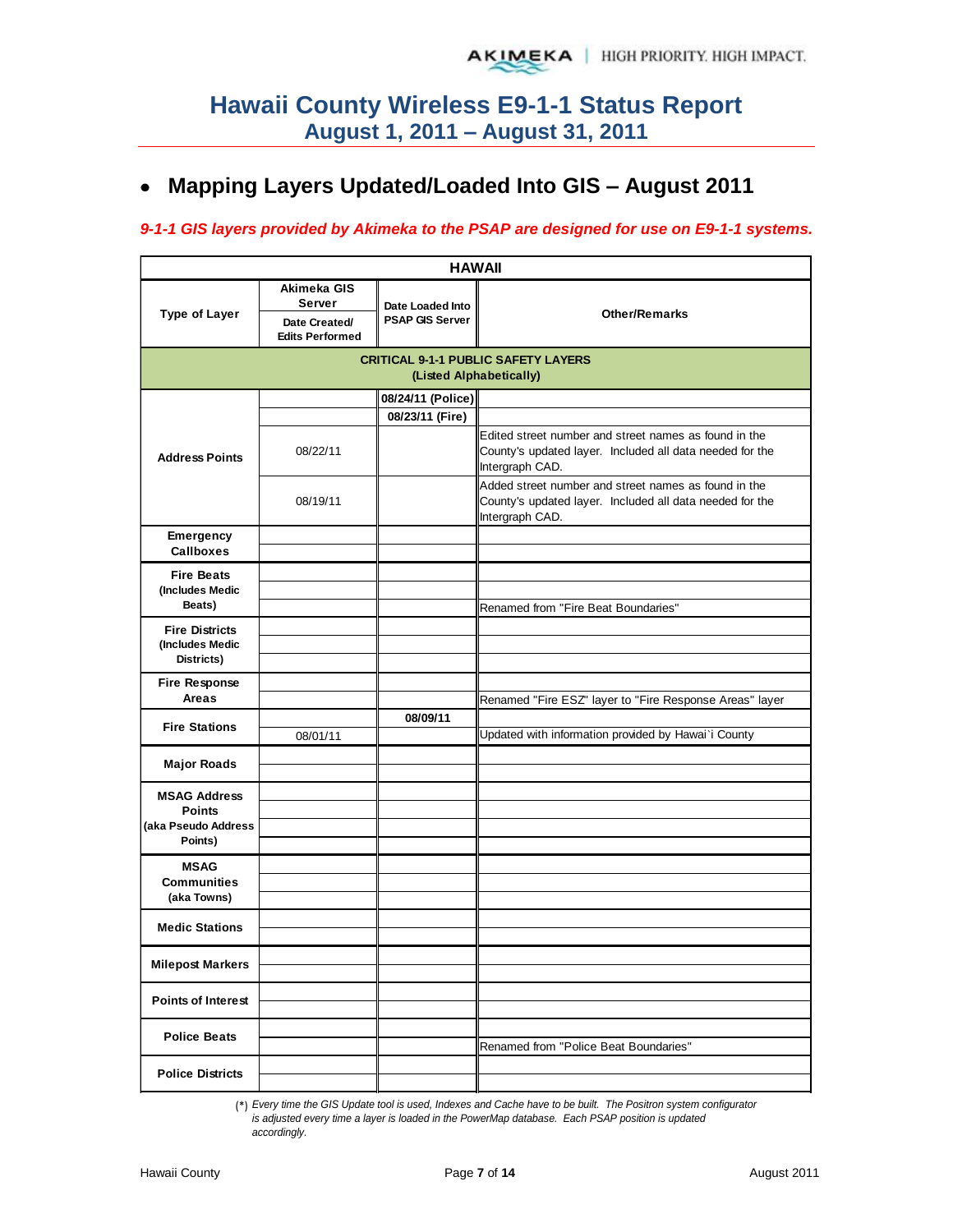# **Mapping Layers Updated/Loaded Into GIS – August 2011 (continued)**

#### *9-1-1 GIS layers provided by Akimeka to the PSAP are designed for use on E9-1-1 systems.*

| <b>HAWAII</b>                                                         |                                               |                                            |                                                                                                                                     |  |  |  |  |  |  |
|-----------------------------------------------------------------------|-----------------------------------------------|--------------------------------------------|-------------------------------------------------------------------------------------------------------------------------------------|--|--|--|--|--|--|
| <b>Type of Layer</b>                                                  | Akimeka GIS<br><b>Server</b><br>Date Created/ | Date Loaded Into<br><b>PSAP GIS Server</b> | <b>Other/Remarks</b>                                                                                                                |  |  |  |  |  |  |
|                                                                       | <b>Edits Performed</b>                        |                                            |                                                                                                                                     |  |  |  |  |  |  |
| <b>CRITICAL 9-1-1 PUBLIC SAFETY LAYERS</b><br>(Listed Alphabetically) |                                               |                                            |                                                                                                                                     |  |  |  |  |  |  |
| <b>Police Response</b>                                                |                                               |                                            |                                                                                                                                     |  |  |  |  |  |  |
| Areas                                                                 |                                               |                                            | Renamed "Police ESZ" layer to "Police Response Areas"<br>layer                                                                      |  |  |  |  |  |  |
| <b>Police Stations</b>                                                |                                               |                                            |                                                                                                                                     |  |  |  |  |  |  |
| <b>Schools</b>                                                        |                                               |                                            |                                                                                                                                     |  |  |  |  |  |  |
|                                                                       |                                               | 08/24/11 (Police)                          |                                                                                                                                     |  |  |  |  |  |  |
|                                                                       |                                               | 08/23/11 (Fire)                            |                                                                                                                                     |  |  |  |  |  |  |
|                                                                       | 08/22/11                                      |                                            | Changed street names and spatially changed centerlines                                                                              |  |  |  |  |  |  |
| <b>Street Centerlines</b>                                             | 08/18/11                                      |                                            | Added new streets and changed ranges found in the County's<br>updated layer. Included all data necessary for the Intergraph<br>CAD. |  |  |  |  |  |  |
| <b>Trails</b>                                                         |                                               |                                            |                                                                                                                                     |  |  |  |  |  |  |
|                                                                       |                                               |                                            |                                                                                                                                     |  |  |  |  |  |  |
| <b>WSP Cell Towers</b>                                                | 08/29/11                                      |                                            | <b>AT&amp;T Mobility</b>                                                                                                            |  |  |  |  |  |  |
|                                                                       |                                               | 08/09/11                                   |                                                                                                                                     |  |  |  |  |  |  |
|                                                                       | 08/04/11 -- 08/05/11                          |                                            | <b>AT&amp;T Mobility</b>                                                                                                            |  |  |  |  |  |  |
|                                                                       |                                               | (Listed Alphabetically)                    | <b>OTHER SUPPORTING 9-1-1 PUBLIC SAFETY LAYERS</b>                                                                                  |  |  |  |  |  |  |
| <b>Churches</b>                                                       |                                               |                                            |                                                                                                                                     |  |  |  |  |  |  |
| <b>Gas Stations</b>                                                   |                                               |                                            |                                                                                                                                     |  |  |  |  |  |  |
| Food & Beverage                                                       |                                               |                                            |                                                                                                                                     |  |  |  |  |  |  |
| <b>Hospitals</b>                                                      |                                               |                                            |                                                                                                                                     |  |  |  |  |  |  |
| Lodging                                                               |                                               |                                            |                                                                                                                                     |  |  |  |  |  |  |
| <b>Medical Facilities</b>                                             |                                               |                                            |                                                                                                                                     |  |  |  |  |  |  |
| <b>Parcels</b>                                                        |                                               |                                            |                                                                                                                                     |  |  |  |  |  |  |
| <b>Parks</b>                                                          |                                               |                                            |                                                                                                                                     |  |  |  |  |  |  |
| (Includes National                                                    |                                               |                                            |                                                                                                                                     |  |  |  |  |  |  |
| Parks)                                                                |                                               |                                            | Renamed from "National and State Parks"                                                                                             |  |  |  |  |  |  |
| Parks Polygon                                                         |                                               |                                            |                                                                                                                                     |  |  |  |  |  |  |
| <b>Post Offices</b>                                                   |                                               |                                            |                                                                                                                                     |  |  |  |  |  |  |
| <b>Subdivisions</b>                                                   |                                               |                                            |                                                                                                                                     |  |  |  |  |  |  |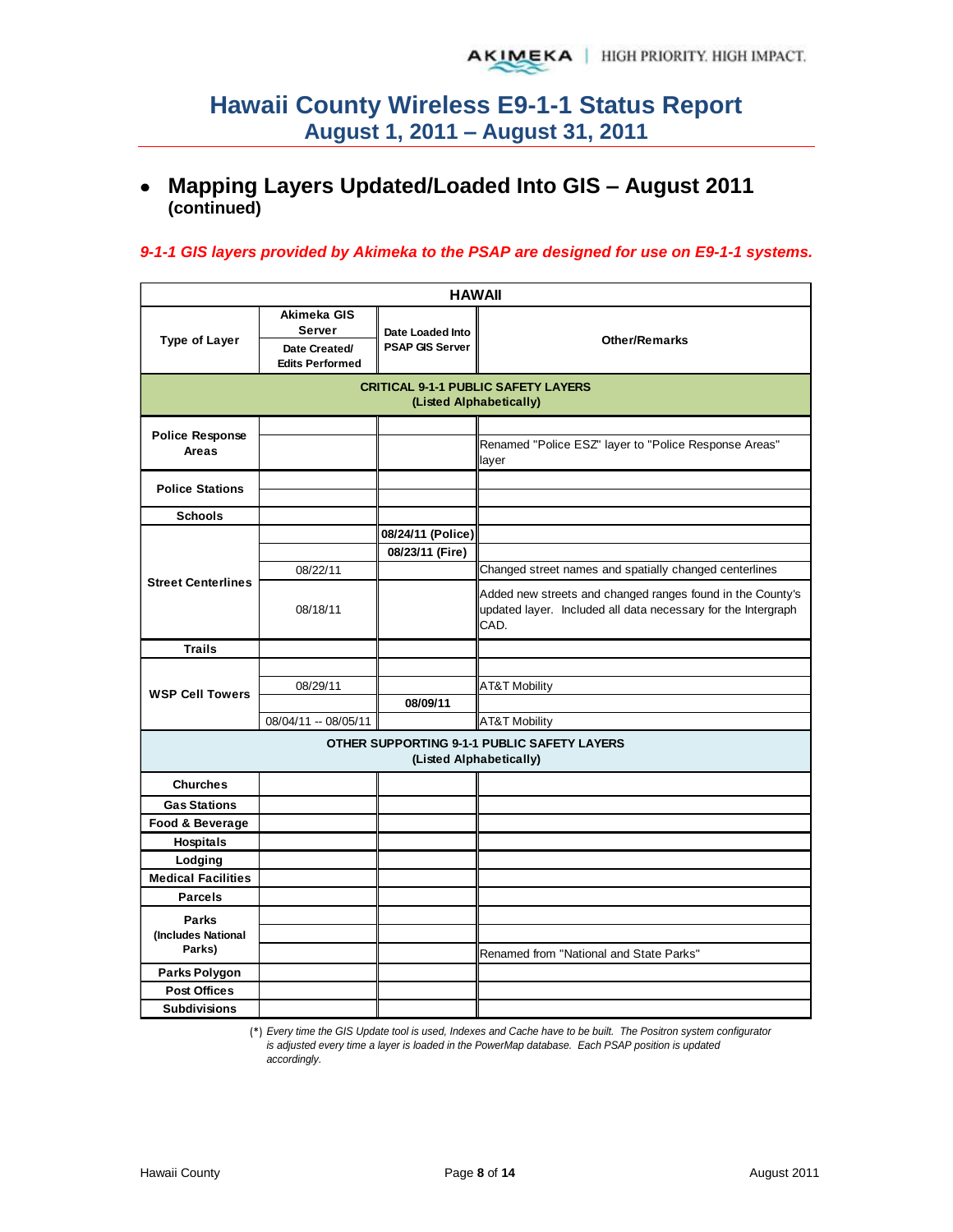## **Mapping Layers Updated/Loaded Into GIS – August 2011 (continued)**

#### *9-1-1 GIS layers provided by Akimeka to the PSAP are designed for use on E9-1-1 systems.*

|                                                       |                                                                         | <b>HAWAII</b>                                                       |                                                                              |  |  |
|-------------------------------------------------------|-------------------------------------------------------------------------|---------------------------------------------------------------------|------------------------------------------------------------------------------|--|--|
| <b>Type of Layer</b>                                  | Akimeka GIS<br><b>Server</b><br>Date Created/<br><b>Edits Performed</b> | Date Loaded Into<br><b>PSAP GIS Server</b>                          | <b>Other/Remarks</b>                                                         |  |  |
|                                                       |                                                                         | <b>DISASTER/HOMELAND SECURITY LAYERS</b><br>(Listed Alphabetically) |                                                                              |  |  |
| <b>Airports</b>                                       |                                                                         |                                                                     |                                                                              |  |  |
| <b>Bridges</b>                                        |                                                                         |                                                                     |                                                                              |  |  |
| Coastline                                             |                                                                         |                                                                     |                                                                              |  |  |
| <b>Coastal Names</b>                                  |                                                                         |                                                                     |                                                                              |  |  |
| Critical<br>Infrastructure                            |                                                                         |                                                                     |                                                                              |  |  |
| Emergency<br><b>Shelters</b>                          | 08/17/11                                                                | 08/24/11 (Police)<br>08/23/11 (Fire)                                | Updated and added shelters using documentation provided by<br>Hawai'i County |  |  |
| Government<br><b>Buildings</b>                        |                                                                         |                                                                     |                                                                              |  |  |
| Helipads                                              |                                                                         |                                                                     |                                                                              |  |  |
| <b>Hydrology Layers</b>                               |                                                                         |                                                                     |                                                                              |  |  |
| - Dams                                                |                                                                         |                                                                     |                                                                              |  |  |
| - Ponds                                               |                                                                         |                                                                     |                                                                              |  |  |
| - Streams<br>(Includes Rivers)                        |                                                                         |                                                                     |                                                                              |  |  |
| - Waterfalls                                          |                                                                         |                                                                     |                                                                              |  |  |
| Ocean Rescue<br><b>Boundaries</b>                     |                                                                         |                                                                     |                                                                              |  |  |
| <b>Ocean Safety</b><br>(Includes Lifeguard<br>Stands) |                                                                         |                                                                     |                                                                              |  |  |
| Tsunami<br><b>Evacuation Zones</b>                    |                                                                         |                                                                     |                                                                              |  |  |
| Tsunami<br><b>Roadblocks</b>                          |                                                                         |                                                                     |                                                                              |  |  |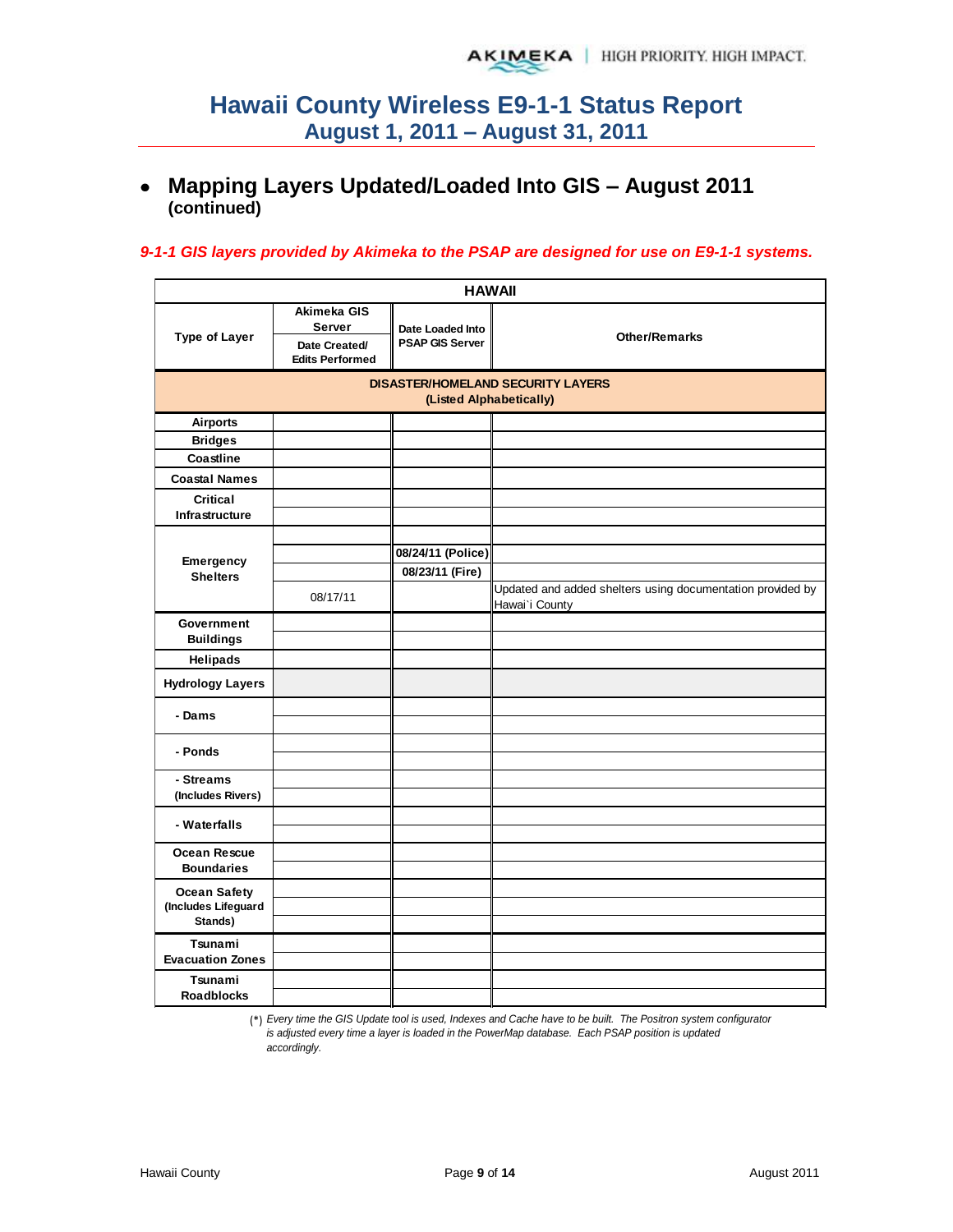## **Mapping Layers Updated/Loaded Into GIS – August 2011 (continued)**

#### *9-1-1 GIS layers provided by Akimeka to the PSAP are designed for use on E9-1-1 systems.*

|                                                                     | <b>HAWAII</b>                           |                        |                      |  |  |  |  |  |  |  |
|---------------------------------------------------------------------|-----------------------------------------|------------------------|----------------------|--|--|--|--|--|--|--|
|                                                                     | Akimeka GIS<br>Server                   | Date Loaded Into       |                      |  |  |  |  |  |  |  |
| <b>Type of Layer</b>                                                | Date Created/<br><b>Edits Performed</b> | <b>PSAP GIS Server</b> | <b>Other/Remarks</b> |  |  |  |  |  |  |  |
| <b>DISASTER/HOMELAND SECURITY LAYERS</b><br>(Listed Alphabetically) |                                         |                        |                      |  |  |  |  |  |  |  |
| <b>United States</b><br><b>National Grid</b>                        |                                         |                        |                      |  |  |  |  |  |  |  |
| <b>Volcano Hazard</b><br><b>Zones</b>                               |                                         |                        |                      |  |  |  |  |  |  |  |
| <b>SPECIAL REQUESTS</b>                                             |                                         |                        |                      |  |  |  |  |  |  |  |
|                                                                     |                                         |                        |                      |  |  |  |  |  |  |  |

|       | Street Centerline, Address Points, and Parcels layers are provided by Hawaii County.                                                                                                                         |
|-------|--------------------------------------------------------------------------------------------------------------------------------------------------------------------------------------------------------------|
| Note: | Akimeka has been instructed to not perform any edits on the Parcels layers as provided.<br>Akimeka uploads the layer into the Akimeka GIS Server and PSAP GIS Server accordingly.                            |
|       | For the Street Centerline and Address Points layers, effective November 25, 2009, Akimeka<br>will compare and incorporate the County's changes into Akimeka's Street Centerline and<br>Address Points layer. |

#### **Current Month GIS Activities – August 2011**

- 08/02/11 -- Ongoing Akimeka GIS personnel worked on the spatial adjustment of all GIS layers, excluding imagery and layers created using X/Y coordinates using GPS'ed Street Centerline and Pictometry imagery. This is an ongoing project.
- 08/29/11 -- 08/31/11 Akimeka GIS personnel repaired the geometry on the spatially adjusted layers. Topology checks were created. Using the topology checks, errors found in the Parcels and Parks Polygon layers were corrected.

Akimeka GIS personnel continued to utilize topology checks to identify and correct any errors found in the layers.

Results of Akimeka's effort will be reported next month.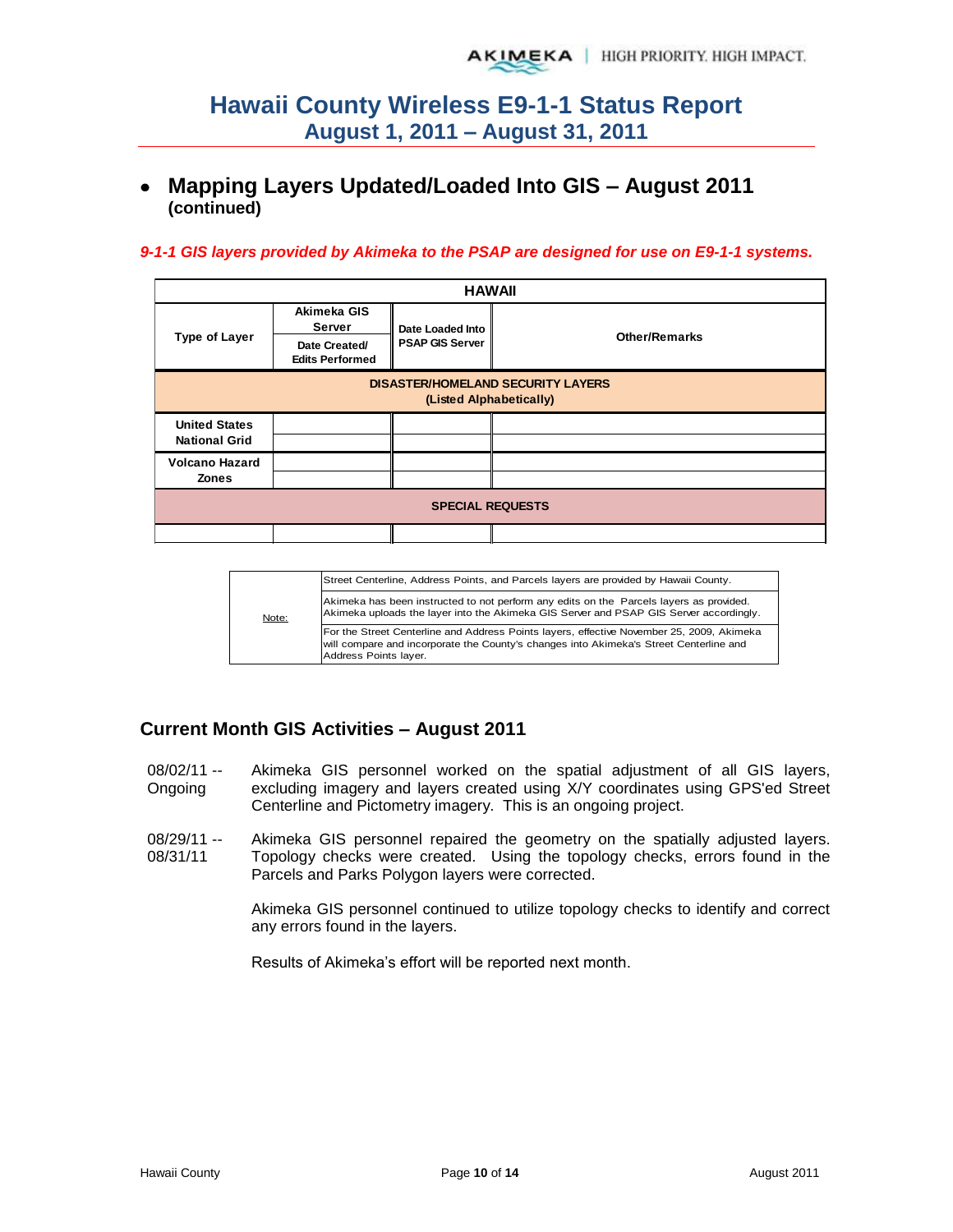# **Service Requests Transactions**

#### **Open Service Requests – August 2011 (July 28, 2011 – August 29, 2011)**

| #              | Date     | Ticket# | Description                            | Category                   | Urgency | <b>Comments</b>                                                                                                                                                                                              |
|----------------|----------|---------|----------------------------------------|----------------------------|---------|--------------------------------------------------------------------------------------------------------------------------------------------------------------------------------------------------------------|
| $\mathbf{1}$   | 05/25/10 | 220     | <b>MSAG Community Layer</b>            | 911 Map -- Other           | Low     | Hawai'i County Police reviewed Akimeka's 2008<br>MSAG Community layer data and would like to<br>redefine them. New boundaries for West Hawai`i<br>was received on May 16, 2010.                              |
|                |          |         |                                        |                            |         | Akimeka contacted the Hawai'i County PSAP to set<br>up a meeting to discuss, define and agree upon the<br>MSAG Communities to be used.                                                                       |
|                |          |         |                                        |                            |         | Akimeka E9-1-1 Support met with the Hawai'i<br>County PSAP on March 17, 2011 to discuss and<br>adjust the MSAG Communities layer. Research is<br>being done to ensure that the layer is properly<br>updated. |
|                |          |         |                                        |                            |         | Hawai'i County Police advised Akimeka in July 2011<br>that this project will be placed on hold pending a<br>meeting with other community sources.                                                            |
| $\mathfrak{p}$ | 06/03/10 | 225     | Verify addresses on Puako Beach Road   | MSAG - ANI/ALI Discrepancy | Normal  | Customer records were researched and update<br>requests were sent to Sprint via Intrado and<br>Hawaiian Telcom, Inc. (HTI).                                                                                  |
|                |          |         |                                        |                            |         | Record pending with telcos.                                                                                                                                                                                  |
| 3              | 02/11/11 | 312     | <b>Incorrect Information Displayed</b> | MSAG - ANI/ALI Discrepancy | Normal  | Sent inquiry to Intrado regarding street name change<br>and potential community name change.                                                                                                                 |
|                |          |         |                                        |                            |         | New boundary plan will affect this telephone number;<br>approvals are still pending.                                                                                                                         |
| $\overline{4}$ | 06/02/11 | 324     | <b>Incorrect Address</b>               | MSAG - ANI/ALI Discrepancy | Normal  | Correct address was confirmed; however Akimeka is<br>unable to input the address in the MSAG without a<br>telephone number.                                                                                  |
| 5              | 05/12/11 | 327     | Incorrect Address: TN = 808/982-3265   | MSAG - ANI/ALI Discrepancy | Normal  | Customer confirmed address and advised that she<br>will contact her service provider. Waiting for updated<br>information to be processed.                                                                    |
|                |          |         |                                        |                            |         | House number has been updated, however the<br>community is pending per a meeting with Hawai'i<br>County Police/Fire personnel.                                                                               |
| 6              | 06/28/11 | 341     | Incorrect Address: TN = 808/963-6309   | MSAG - ANI/ALI Discrepancy | Low     | Updated information has been requested through<br>Intrado 9-1-1Net. Waiting on HTI to update caller<br>information.                                                                                          |
|                |          |         |                                        |                            |         | Request has been sent to Intrado; verification is<br>pending.                                                                                                                                                |
| $\overline{7}$ | 08/18/11 | 354     | Address Change                         | MSAG - ANI/ALI Discrepancy | Normal  | Caller reported a change of address. E-mail sent to<br>Sergeant Matsumoto requesting existing caller<br>information needed for the address update.                                                           |

*Note: Open Service Requests reflect what is in pending status at the end of the report month.* 

Service Request #192 was closed in the month of August 2011. Based on Hawai`i County Police and Fire personnel inputs, the district boundaries were adjusted accordingly. District boundaries are currently up-to-date for Police and Fire personnel. Future adjusting may be required.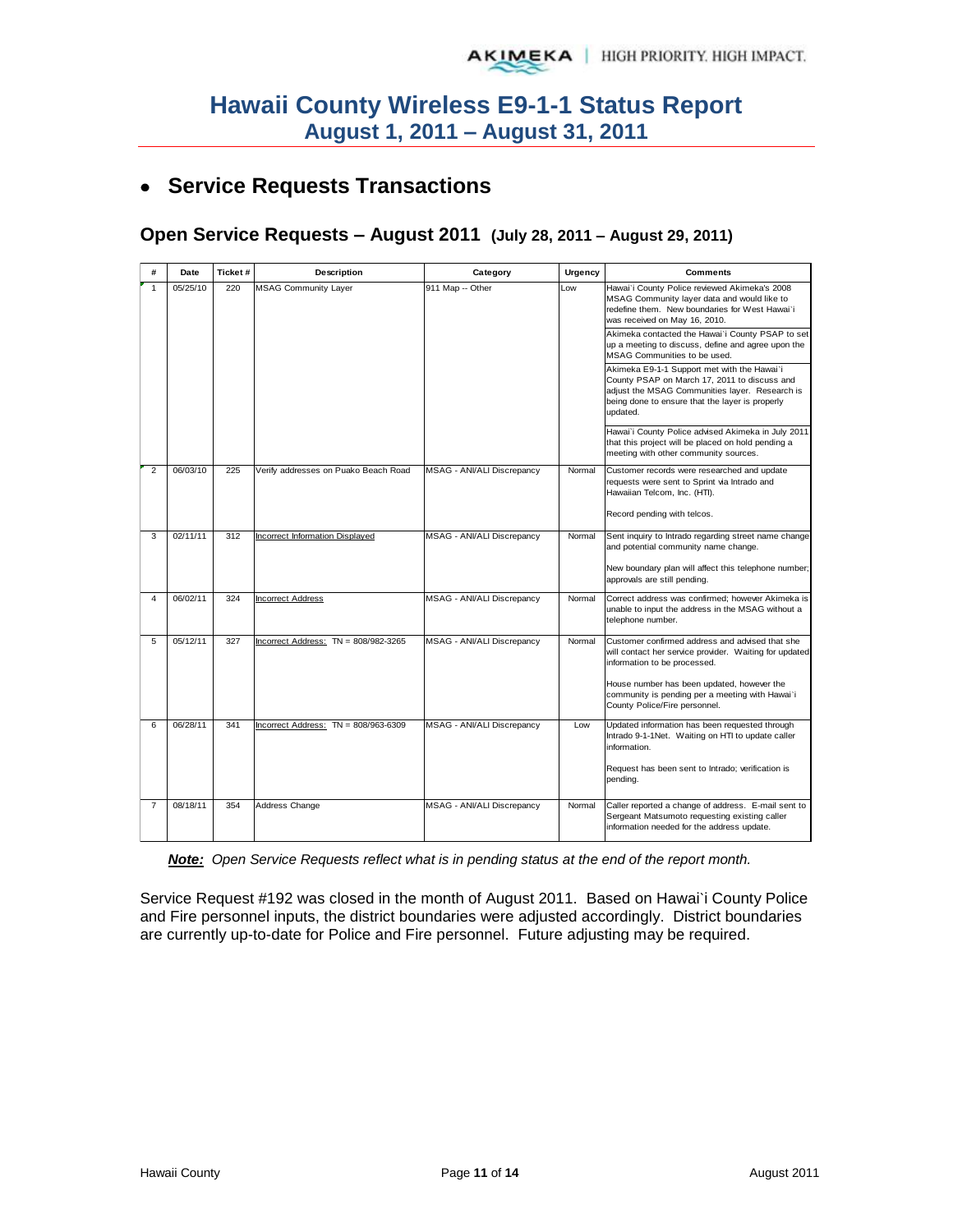# **Service Requests Transactions (continued)**

# **Year-to-Date (YTD) Summary – 2011**

| <b>HAWAII</b>  |                |               |      | <b>SERVICE REQUEST CATEGORIES</b> |         |                |          |                         |                         |                    |        |
|----------------|----------------|---------------|------|-----------------------------------|---------|----------------|----------|-------------------------|-------------------------|--------------------|--------|
| 2011           |                | <b>TOTAL</b>  |      |                                   | 911 Map | <b>MSAG</b>    |          |                         | <b>Request Training</b> | <b>Suggestions</b> |        |
|                | <b>Created</b> | <b>Closed</b> | Open | <b>Created</b>                    | Closed  | <b>Created</b> | Closed   | <b>Created</b>          | Closed                  | <b>Created</b>     | Closed |
| December       |                |               |      |                                   |         |                |          |                         |                         |                    |        |
| November       |                |               |      |                                   |         |                |          |                         |                         |                    |        |
| October        |                |               |      |                                   |         |                |          |                         |                         |                    |        |
| September      |                |               |      |                                   |         |                |          |                         |                         |                    |        |
| August         | 4              | 5             |      | $\Omega$                          |         | 4              | 4        | 0                       | 0                       | $\Omega$           | 0      |
| July           | 0              | 11            | 8    | $\Omega$                          | 0       | 0              | 11       | 0                       | 0                       | 0                  | 0      |
| June           | 12             |               | 19   |                                   |         | 11             | $\Omega$ | 0                       | 0                       | $\mathbf 0$        | 0      |
| May            | 8              | 5             | 8    |                                   |         |                | 4        | 0                       | $\Omega$                | $\Omega$           | 0      |
| April          | 0              | n             | 51   | U                                 | 0       | $\Omega$       | $\Omega$ | 0                       | $\Omega$                | $\Omega$           |        |
| March          | 0              | c             | 51   | U                                 | 0       |                | ◠        | 0                       | 0                       | $\Omega$           | n      |
| February       | 3              |               |      |                                   | 0       | 3              |          | 0                       | 0                       | C                  |        |
| January        | 19             | 21            |      |                                   | 0       | 19             | 21       | 0                       | 0                       | C                  |        |
| 2010 Carryover | 7              | 0             |      |                                   | 0       | 5              | $\Omega$ | 0                       | 0                       | 0                  | 0      |
| <b>TOTAL</b>   | 53             | 46            |      |                                   | 3       | 49             | 43       | $\overline{\mathbf{0}}$ |                         |                    | O      |



|                     | Category                | <b>Description</b>                                      |  |  |  |
|---------------------|-------------------------|---------------------------------------------------------|--|--|--|
|                     | 911 Map                 | Mapping computer not functioning or displaying properly |  |  |  |
| <b>Definitions:</b> | <b>MSAG</b>             | Discrepancies with 9-1-1 MSAG addresses                 |  |  |  |
|                     | <b>Request Training</b> | E-911 Operations training needs                         |  |  |  |
|                     | Suggestions             | Vehicle to share suggestions                            |  |  |  |

### **E9-1-1 Database Synchronization (Reference: NENA 71-501, Version 1.1 – NENA Information Document for Synchronizing Geographic Information System databases with MSAG & ALI)**

As part of Akimeka's value added services, Akimeka conducted the next quarterly database synchronization audit for Hawai'i County in August 2011.

The database synchronization effort included comparing Hawai`i County's 9-1-1 MSAG against its GIS Street Centerline data. A total number of 4,322 9-1-1 MSAG records were reviewed in the audit and analyzed. Results of the database synchronization audit completed on August 12, 2011 for Hawai`i County are reported below.

Database synchronization should be part of an ongoing and continuous process to ensure that the databases remain current and synchronized. Since neither database is static in nature, the synchronization process will never yield a 100 percent match rate. As such, NENA's recommended minimum match rate is 98%.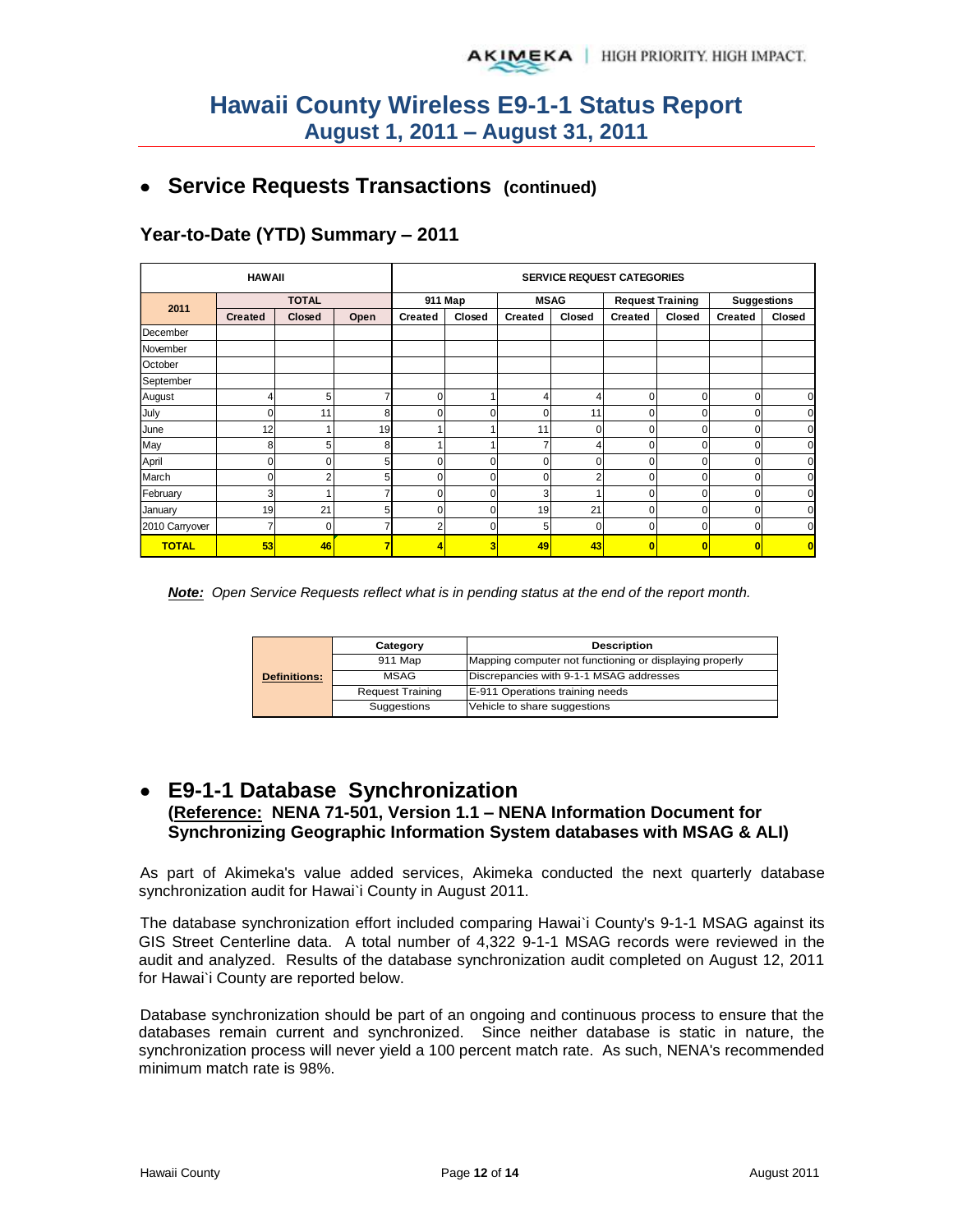#### **E9-1-1 Database Synchronization (continued) (Reference: NENA 71-501, Version 1.1 – NENA Information Document for Synchronizing Geographic Information System databases with MSAG & ALI)**

The database synchronization process is essential to monitor and ensure the level of accuracy of the E9-1-1 databases and prepare for Next Generation 9-1-1 (NG9-1-1). As such, Akimeka will perform database synchronization audits on a quarterly basis as part of its ongoing maintenance process. Results of the database synchronization audit will be included and reported in the Monthly Status Report (MSR) accordingly.

| 9-1-1 MSAG TO GIS STREET CENTERLINE<br><b>AUDIT COMPARISON RESULTS</b>               |     | As of January 16, 2008<br>9-1-1 MSAG<br><b>Notes</b><br>Dated 01-16-08 |       | As of February 11, 2011<br>9-1-1 MSAG<br>Dated 02-01-11 |       | As of May 31, 2011<br>9-1-1 MSAG<br>Dated 05-01-11 |       | As of August 12, 2011<br>9-1-1 MSAG<br>Dated 08-01-11 |       |
|--------------------------------------------------------------------------------------|-----|------------------------------------------------------------------------|-------|---------------------------------------------------------|-------|----------------------------------------------------|-------|-------------------------------------------------------|-------|
|                                                                                      |     |                                                                        |       |                                                         |       |                                                    |       |                                                       |       |
| <b>Total 9-1-1 MSAG Records Reviewed</b>                                             |     | 7,346                                                                  |       | 4,624                                                   |       | 4,343                                              |       | 4,322                                                 |       |
| Less: 9-1-1 MSAG Exception Records                                                   |     |                                                                        |       | 9                                                       | 0.2%  | 6                                                  | 0.1%  | 6                                                     | 0.1%  |
| Net 9-1-1 MSAG Records Eligible for Comparison                                       |     | 7,346                                                                  |       | 4,615                                                   |       | 4,337                                              |       | 4,316                                                 |       |
| Total 9-1-1 MSAG Records Match<br>(9-1-1 MSAG - GIS Match - No Corrections Required) |     | 269                                                                    | 3.7%  | 2,133                                                   | 46.2% | 2,464                                              | 56.8% | 2,850                                                 | 66.0% |
| 9-1-1 MSAG -- GIS No Match - Minor Correction Required                               | (2) |                                                                        |       | 1,689                                                   | 36.6% | 1,222                                              | 28.2% | 844                                                   | 19.6% |
| 9-1-1 MSAG -- GIS No Match - Major Correction Required                               | (3) |                                                                        |       | 0                                                       | 0.0%  | $\Omega$                                           | 0.0%  | $\Omega$                                              | 0.0%  |
| 9-1-1 MSAG Record With No GIS Record                                                 |     |                                                                        |       | 793                                                     | 17.2% | 651                                                | 15.0% | 622                                                   | 14.4% |
| Total 9-1-1 MSAG Records No Match                                                    |     | 7.077                                                                  | 96.3% | 2,482                                                   | 53.8% | 1,873                                              | 43.2% | 1,466                                                 | 34.0% |

### **Audit Summary Results – 2008 (Baseline) vs. 2011**

*Objective: NENA Recommended Match Rate = 98%* 

#### **Notes:**

- (1) An MSAG Record that will not have a corresponding GIS Street Centerline Record but is required for the routing of E9-1-1 calls (i.e., Emergency Call Box, Foreign Exchange Records, Wireless Shell Records, etc.). No further action is required.
- (2) An MSAG Record that requires minor MSAG attention in 9-1-1Net to correct MSAG Records (i.e., Reassignment of an MSAG Community, modification of the Site Address Range, assignment of an ESN, performing a combine or insert of an existing MSAG Record, etc.).
- (3) A Major Correction is one in which the correction will/or has resulted in an ALI fallout (Orphan ALI Record) and will require additional work effort to correct the problem.
- (4) An MSAG Record that does not have a corresponding GIS Record and will require additional research and validation. The GIS Section will assist with this effort.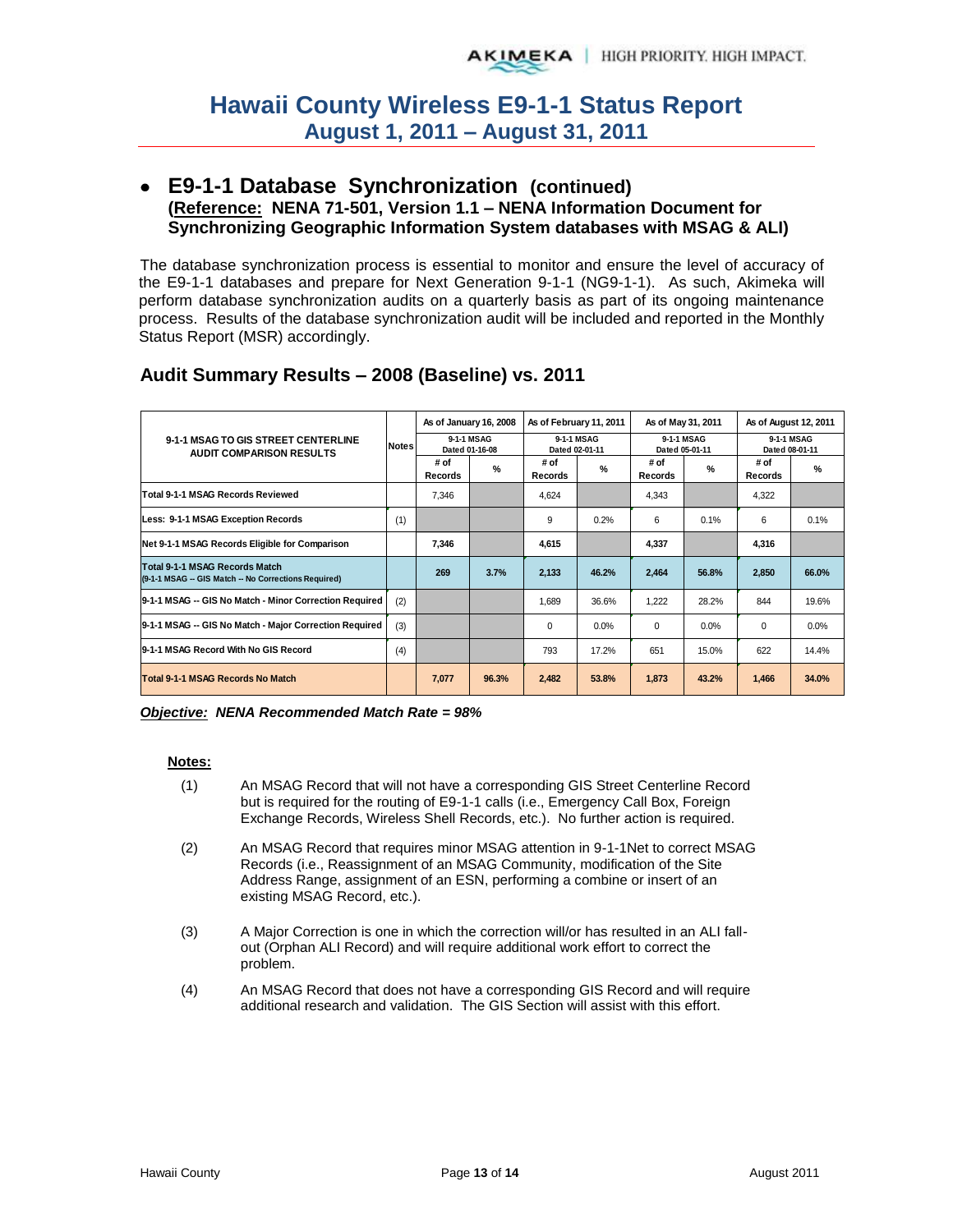**E9-1-1 Database Synchronization (continued) (Reference: NENA 71-501, Version 1.1 – NENA Information Document for Synchronizing Geographic Information System databases with MSAG & ALI)** 



**Audit Summary Results – August 1, 2011 vs. May 1, 2011 MSAG** 

**Hawai`i County's level of accuracy or 9-1-1 Match percentage improved from 56.8% as of May 1, 2011 to 66.0% as of August 1, 2011 -- which represents a 9.2 percentage point improvement and/or 15.7% improvement in address accuracy.** 

\* The total number of 701/709 MSAG Error Reports as of August 31, 2011 is at 72 - an increase of 20.0% from May 31, 2011 (from 60 to 72).

Eight (8) records are due to communities recognizing Mamalahoa Highway and Belt Road differently when in actuality these streets are the same. Twenty-five (25) records were assigned no house number which made the record invalid.

Address validation requests for customer telephone numbers (TN) were sent to the respective service provider. The respective service provider provided a tax map key (TMK) number for the ALI record. Akimeka researched multiple databases; however, a valid address was not attached to the TMK assignment. An invalid address will result in a No Record Found (NRF) condition during an actual 9-1-1 call.

- The total number of address ranges ending with either 999998 or 999999 further decreased by 33.0% from May 1, 2011 (from1,119 to 750). Approximately 369 MSAG street ranges were validated assigned a new "Low" and "High" number range and sent to 9-1-1Net.
- The total number of blank-to-blank address ranges decreased by 7.3% from May 1, 2011 (from 82 to 76). Address information for customers residing within six (6) blank-to-blank MSAG records were verified allowing Akimeka to provide and submit a valid address range.
- Ongoing maintenance is critical to ensure the database synchronized level of address accuracy is maintained. Additional work is needed to investigate and correct the identified No Match opportunities and database synchronization efforts will continue.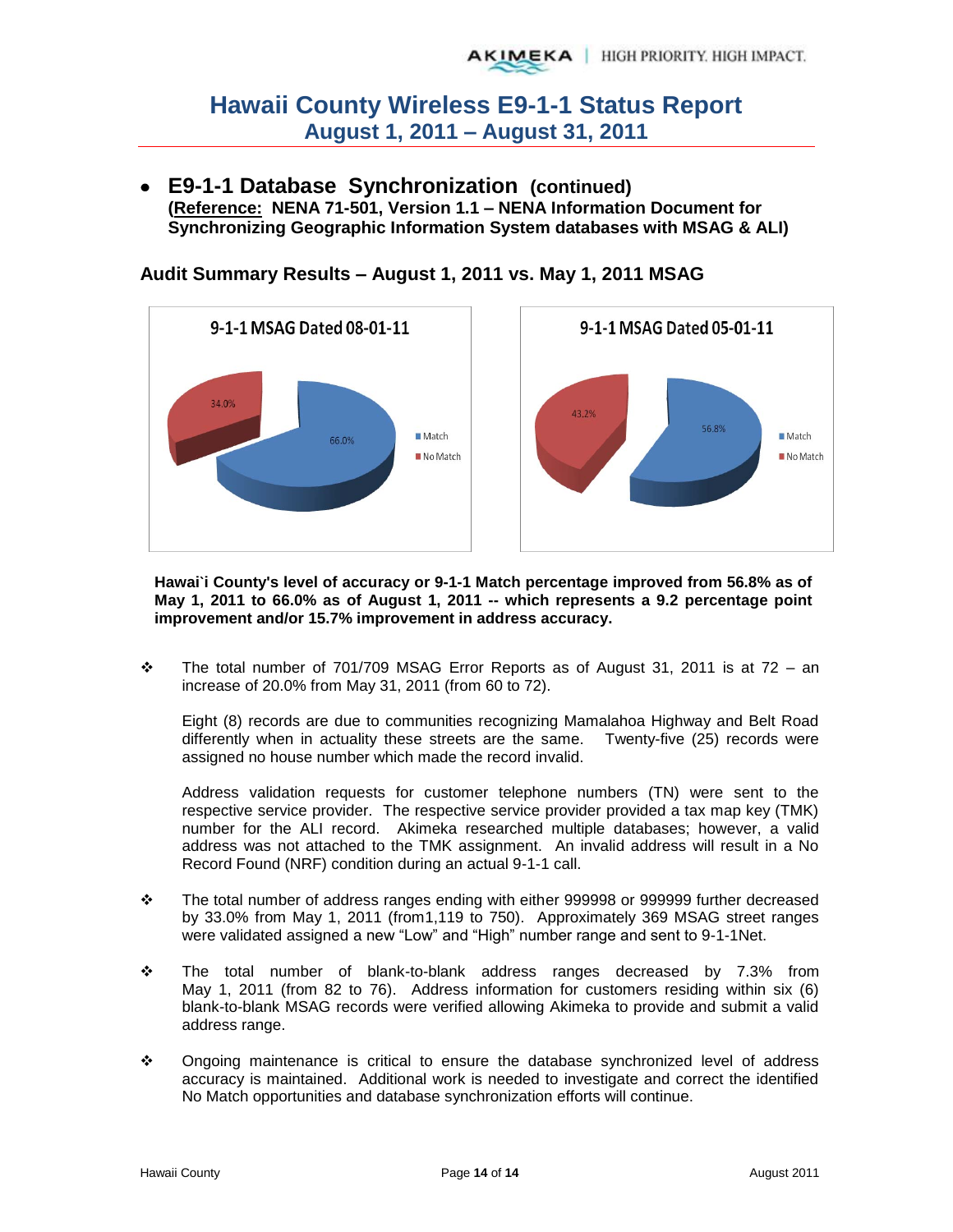# **PSAP Operations**

#### **9-1-1 Call Volume – August 2011**

| <b>PSAP</b>  | Total | <b>Wireline</b> | %     | <b>Wireless</b> | %     |  |
|--------------|-------|-----------------|-------|-----------------|-------|--|
| <b>KAUAI</b> | 3,444 | 1,048           | 30.5% | 2,391           | 69.5% |  |

### **9-1-1 Call Volume – Calendar Year 2011**

| <b>KAUAI</b>      |        |            |                                            |                 |                                            |                |                    |            |             |
|-------------------|--------|------------|--------------------------------------------|-----------------|--------------------------------------------|----------------|--------------------|------------|-------------|
|                   |        | Wireline   |                                            | <b>Wireless</b> |                                            | Admin          |                    | Abandoned  |             |
| 2011              | Total  | # of Calls | %to Total<br>Wireline &<br><b>Wireless</b> | # of Calls      | %to Total<br>Wireline &<br><b>Wireless</b> | # of Calls     | %to Total<br>Calls | # of Calls | % Abandoned |
| December          |        |            |                                            |                 |                                            |                |                    |            |             |
| November          |        |            |                                            |                 |                                            |                |                    |            |             |
| October           |        |            |                                            |                 |                                            |                |                    |            |             |
| September         |        |            |                                            |                 |                                            |                |                    |            |             |
| August            | 3,444  | 1,048      | 30.5%                                      | 2,391           | 69.5%                                      | 5              | 0.1%               | 695        | 20.2%       |
| July              | 3,248  | 1,117      | 34.4%                                      | 2,129           | 65.6%                                      | $\overline{2}$ | 0.1%               | 693        | 21.3%       |
| June              | 3,163  | 1,040      | 32.9%                                      | 2,123           | 67.1%                                      | 0              | 0.0%               | 705        | 22.3%       |
| May               | 3,015  | 1,115      | 37.0%                                      | 1,898           | 63.0%                                      | $\overline{2}$ | 0.1%               | 641        | 21.3%       |
| April             | 3,031  | 1,102      | 36.4%                                      | 1,925           | 63.6%                                      |                | 0.1%               | 643        | 21.2%       |
| March             | 3,166  | 1,103      | 34.9%                                      | 2,060           | 65.1%                                      | 3              | 0.1%               | 646        | 20.4%       |
| February          | 2,875  | 1,049      | 36.5%                                      | 1,822           | 63.5%                                      | 4              | 0.1%               | 554        | 19.3%       |
| January           | 2,907  | 1,018      | 35.0%                                      | 1,889           | 65.0%                                      | 0              | 0.0%               | 601        | 20.7%       |
| <b>TOTAL YTD</b>  | 24,849 | 8,592      | <b>34.6%</b>                               | 16,237          | 65.4%                                      | 20             | 0.1%               | 5,178      | 20.8%       |
| <b>AVG PER MO</b> | 3,106  | 1,074      |                                            | 2,030           |                                            | 3 <sup>1</sup> |                    | 647        |             |

*Note: Total Calls include Administrative calls that are not direct 9-1-1 calls.* 

#### **Notes:**

- $(1)$  Total call volumes include Administrative calls. (Administrative calls = Calls made between 9-1-1 positions but are not 9-1-1 calls.)
- (2) "Abandoned" calls represent the number of incoming 9-1-1 calls for which the caller had hung up before a call-taker answered.
- (3) "Abandoned" calls are included in the "Wireline" and "Wireless" counts respectively. The standard CML reports do not provide a break-out of "Abandoned" calls between "Wireline" and "Wireless" calls.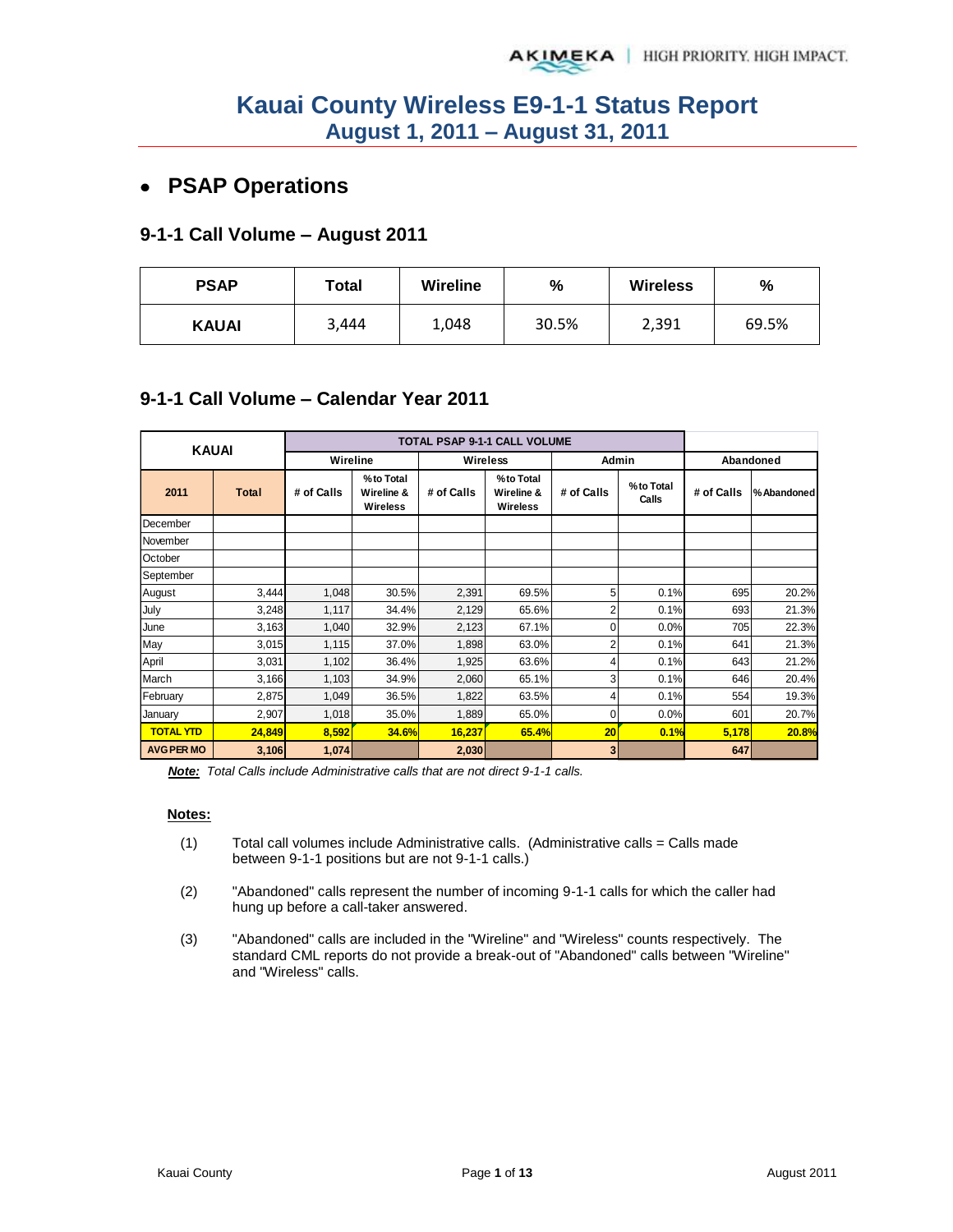### **PSAP Operations (continued)**

#### **Wireless Test – August 2011**

| Date     | <b>WSP</b>               | <b>Sites</b><br><b>Tested</b> | <b>Sectors</b><br><b>Tested</b> | <b>Tested By</b>       | Test<br>Pass/Fail |
|----------|--------------------------|-------------------------------|---------------------------------|------------------------|-------------------|
| 08/23/11 | <b>AT&amp;T Mobility</b> | 2                             | 6                               | Kauai PSAP/<br>Akimeka | Pass              |
| 08/30/11 | Sprint                   |                               |                                 | Kauai PSAP/<br>Akimeka | Pass              |

### **Current Month PSAP Operations Activities – August 2011**

- 08/01/11 -- Pending Akimeka personnel completed the Kauai County -- AT&T Mobility Annual Audit. Fiftyone (51) updates/corrections were needed based on the audit review and was returned to AT&T Mobility/Intrado. A response is still pending. Unfortunately, the Intrado Analyst who does the updates will be out of the office until September 6, 2011.
- 08/01/11 -- Pending Akimeka personnel requested Call Routing Sheets (CRSs) from Sprint on July 27, 2011 for the Annual Audit. Sprint returned the CRSs to Akimeka on July 28, 2011. Akimeka is currently conducting the annual audit review and validation.
- 08/01/11 -- Pending Akimeka personnel requested Call Routing Sheets (CRSs) from Nextel on July 27, 2011 for the Annual Audit. Nextel returned the CRSs to Akimeka on July 29, 2011. Akimeka is currently conducting the annual audit review and validation.
- 08/01/11 -- Pending T-Mobile returned the requested Call Routing Sheets (CRSs) to Akimeka on July 29, 2011 for the Annual Audit. Akimeka is currently conducting the annual audit review and validation.
- 08/02/11 On behalf of the Kauai County PSAP, Akimeka contacted Hawaiian Telcom, Inc. (HTI) regarding truncated (missing) digit on a No Record Found (NRF) condition. HTI reported that since the removal of the SEALI equipment, the telephone number is truncated at the last digit and Plant CML is aware of the trouble.
- 08/04/11 Akimeka completed the Verizon Wireless Annual Audit. Verizon Wireless confirmed that the one (1) error identified via the audit was corrected.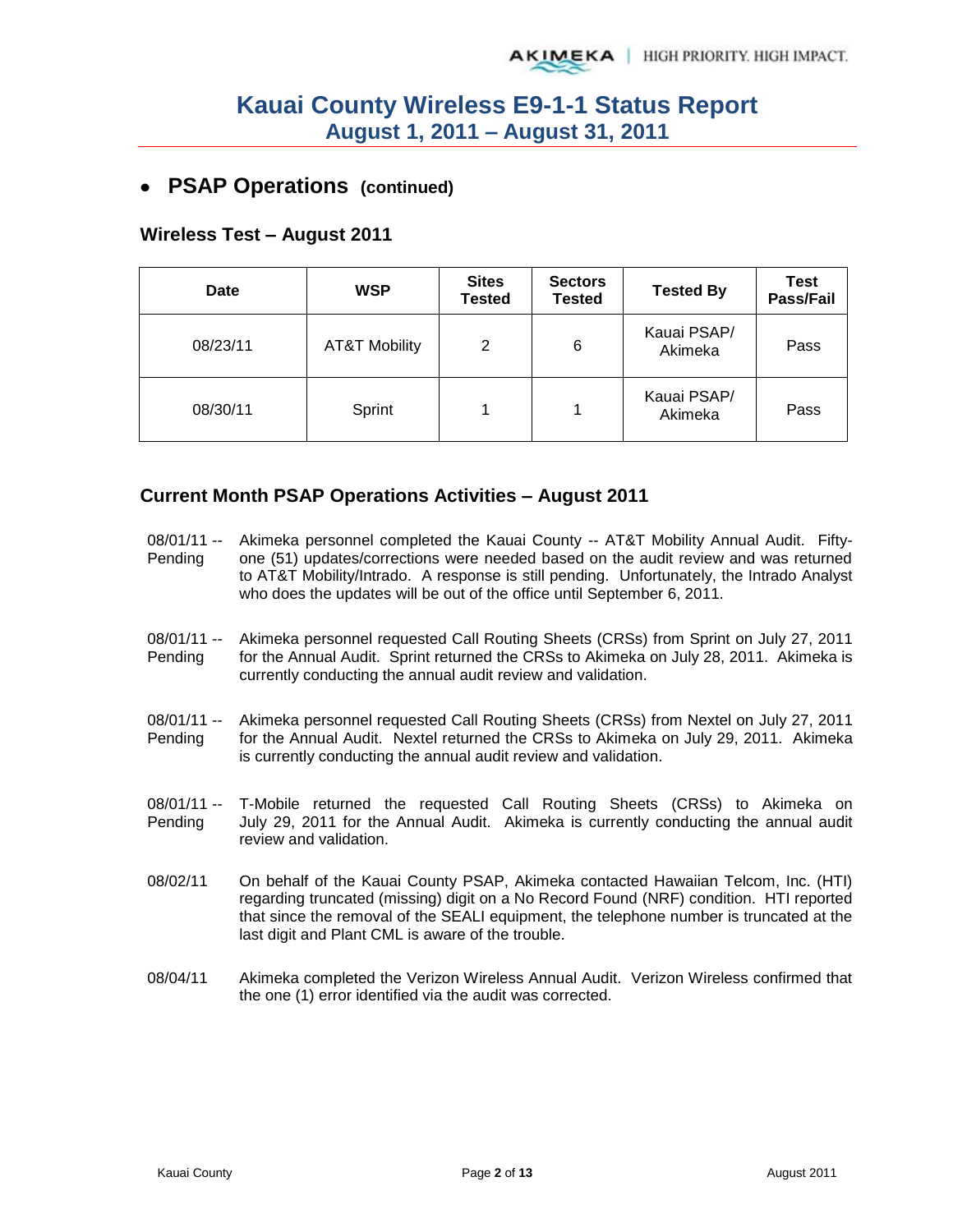## **PSAP Operations (continued)**

#### **Current Month PSAP Operations Activities – August 2011 (continued)**

- 08/08/11 Akimeka personnel met with Kauai County Police, Fire and EMS to establish Internal Response Areas (IRAs) in order for Akimeka to create the IRAs in GIS in support of Kauai County's VisionAir CAD project.
- 08/08/11 Akimeka personnel reset the Picture Quality on the HD visual monitors in the Kauai Dispatch Center.
- 08/17/11 Akimeka personnel assisted the Kauai County PSAP in reviewing the long distance billing for the outdial trunks.

#### **VisionAir CAD Project**

On August 3, 2011, Akimeka delivered a copy of Kauai County's Master Street Address Guide (MSAG) and a complete Kauai County 9-1-1 Geographic Information System (GIS) data library to the Next Generation ready CAD system provider, VisionAir, and GeoComm.

On August 17, 2011, GeoComm returned the results of their analysis as follows:

| <b>Comparison Analysis</b>                                                          | % Accuracy    |
|-------------------------------------------------------------------------------------|---------------|
| Site/Structure Layer (AddressPoints.shp) vs. Roads Layer<br>(StreetCenterlines.shp) | 97.12%        |
| MSAG vs. Site/Structure Layer (AddressPoints.shp)                                   | 97.52%        |
| MSAG vs. Roads Layer (StreetCenterlines.shp)                                        | $96.63\%$ (*) |

(\*) GeoComm reported 92.50% accuracy however did not adjust for the fifity (50) Emergency Callbox MSAG records. The remaining forty-one (41) MSAG records are pending adjustment in 9-1-1Net to ensure no ALI record fallouts occur in the ALI database.

GeoComm's  $3<sup>rd</sup>$  party independent review) reported results validate the Database Synchronization audit results reported by Akimeka at a **96.7%** accuracy level (based on the July 1, 2011 MSAG).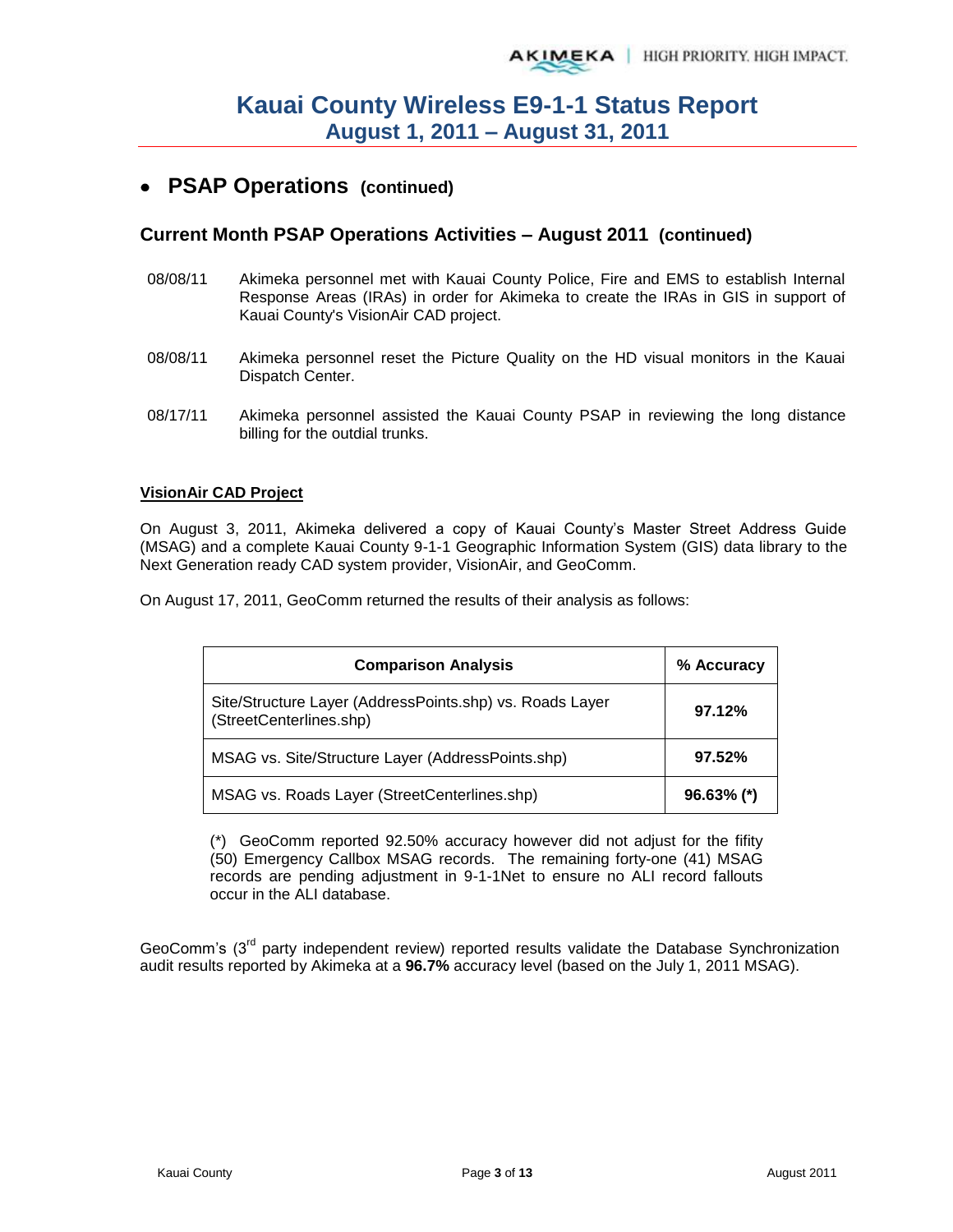## **PSAP Operations (continued)**

#### **Open Issues (To be Monitored and Tracked by Akimeka)**

#### *Updates as of August 31, 2011 are noted below:*

11/21/09 Akimeka will continue to monitor and track AT&T Mobility's open trouble ticket (11/21/09) for missing house number (HN), street and community information when transferring a WPH2 call or rebidding a WPH2 call. This issue was escalated to the State of Hawaii Wireless Enhanced 9-1-1 Board for action (August 2010). There have been no updates received to date. Unfortunately, the trouble is still occurring.

> Akimeka will provide status updates via the Monthly Status Report (MSR) when there are significant changes or updates as provided by the State of Hawaii Wireless Enhanced 9-1-1 Board and/or AT&T Mobility.

> *Update (4/30/11)* -- Hawaiian Telcom notified the Neighbor Island PSAPs that Intrado will be upgrading the ALI software to Version 5.0. A feature in this upgrade may potentially address the AT&T issue. This feature can be activated with the permission of all of the PSAPs across the State of Hawaii. This will be reviewed and discussed at the next Enhanced 9-1-1 Wireless Board Technical Committee meeting on May 10, 2011.

> **Update (5/31/11)** -- All PSAPs sent in a written confirmation to Hawaiian Telcom, Inc. (HTI) to proceed with the software 5.0 upgrade. Testing has been scheduled for Monday, June 6, 2011.

> *Update (6/30/11)* -- The ALI cache wireless option was installed by Hawaiian Telcom, Inc. (HTI) on June 5, 2011. Testing was conducted as scheduled on the Neighbor Islands on June 6, 2011. Testing began at 7:44 a.m. however, there was no improvement. House number (HN) and street and community information was still missing when transferring a WPH2 call or rebidding a WPH2 call. Akimeka contacted HTI to report the condition. HTI and Intrado addressed the issue and testing continued. Results of the re-bidding of a WPH1 to WPH2 (GSM) call displayed the tower information and city. However, when testing UMT to UMT calls, the tower information and city were missing. In addition, the COF fields remained constant at 271 meters for every Phase II test call received. Akimeka reported this to Intrado for review.

> In June 8, 2011, HTI notified the PSAPs that they believe the ALI caching trouble was resolved and all information sent on re-bids is in compliance with what is being sent by AT&T Mobility. As such, any additional discrepancy of calculated accuracy pertaining to the confidence factor (COF) should be reported to AT&T Mobility.

*Update (7/31/11)* – No further updates.

*Update (8/31/11)* – No further updates.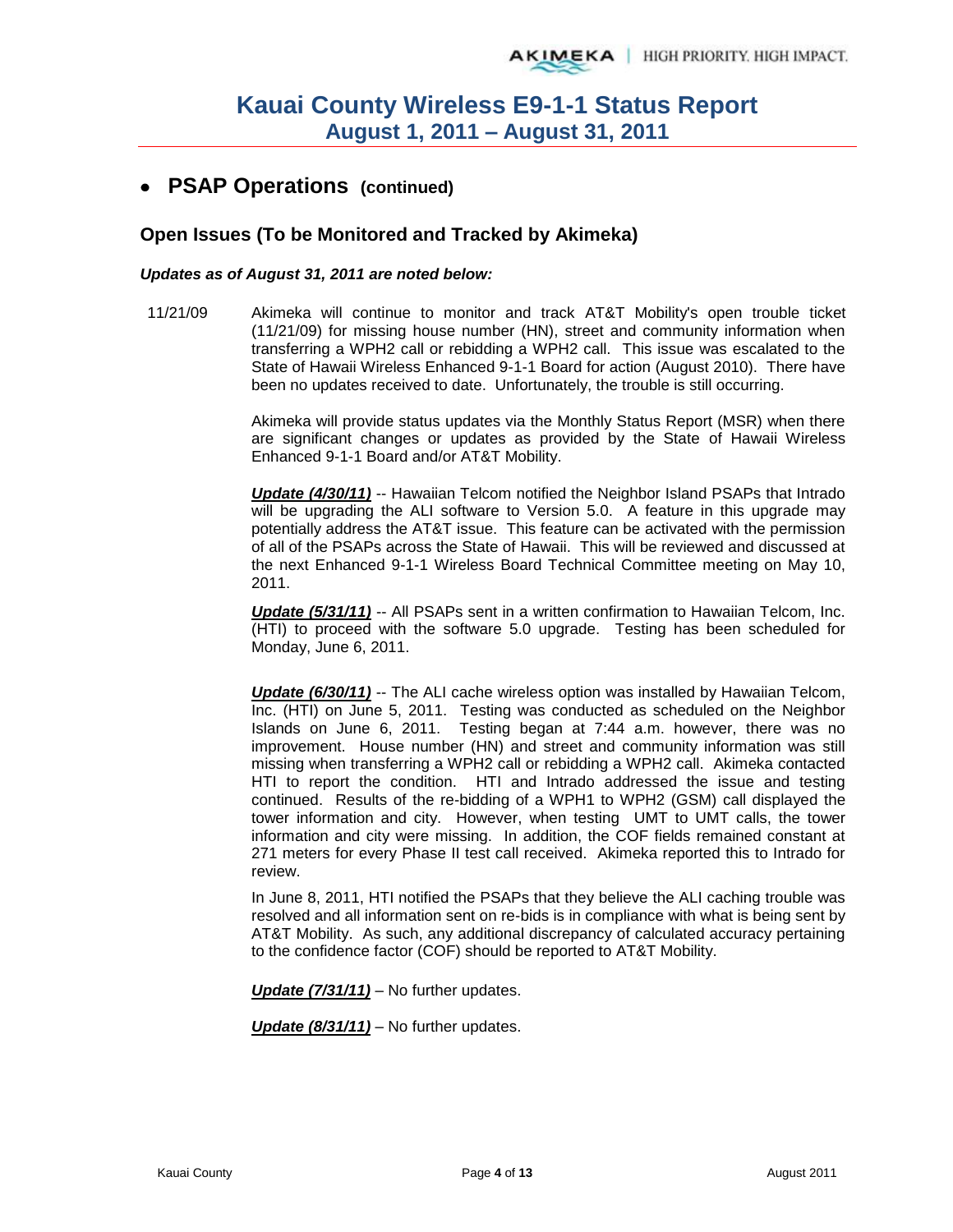### **PSAP Operations (continued)**

#### **Open Issues (To be Monitored and Tracked by Akimeka) (continued)**

#### *Updates as of August 31, 2011 are noted below:*

04/16/10 Akimeka personnel worked on a flowchart for the Neighbor Island PSAPs to document the flow of a Call Routing Spreadsheet (CRS) and Testing Validation Worksheet (TVW). It was discovered that different processes exist among the carriers.

> Akimeka created and submitted for review a DRAFT Call Routing Sheet (CRS) and Testing Validation Worksheet (TVW) process flowchart to the Neighbor Island PSAPs on December 20, 2010.

> *Update (4/30/11)* – Akimeka continued to work on the flowchart and incorporate the feedback received. An updated process flowchart is currently under review within Akimeka. Once approved, it will be shared with the Neighbor Island PSAPs.

*Update (5/31/11)* – In progress.

*Update (6/30/11)* – In progress.

*Update (7/31/11)* – In progress.

*Update (8/31/11)* – In progress. Personnel updates need to be incorporated.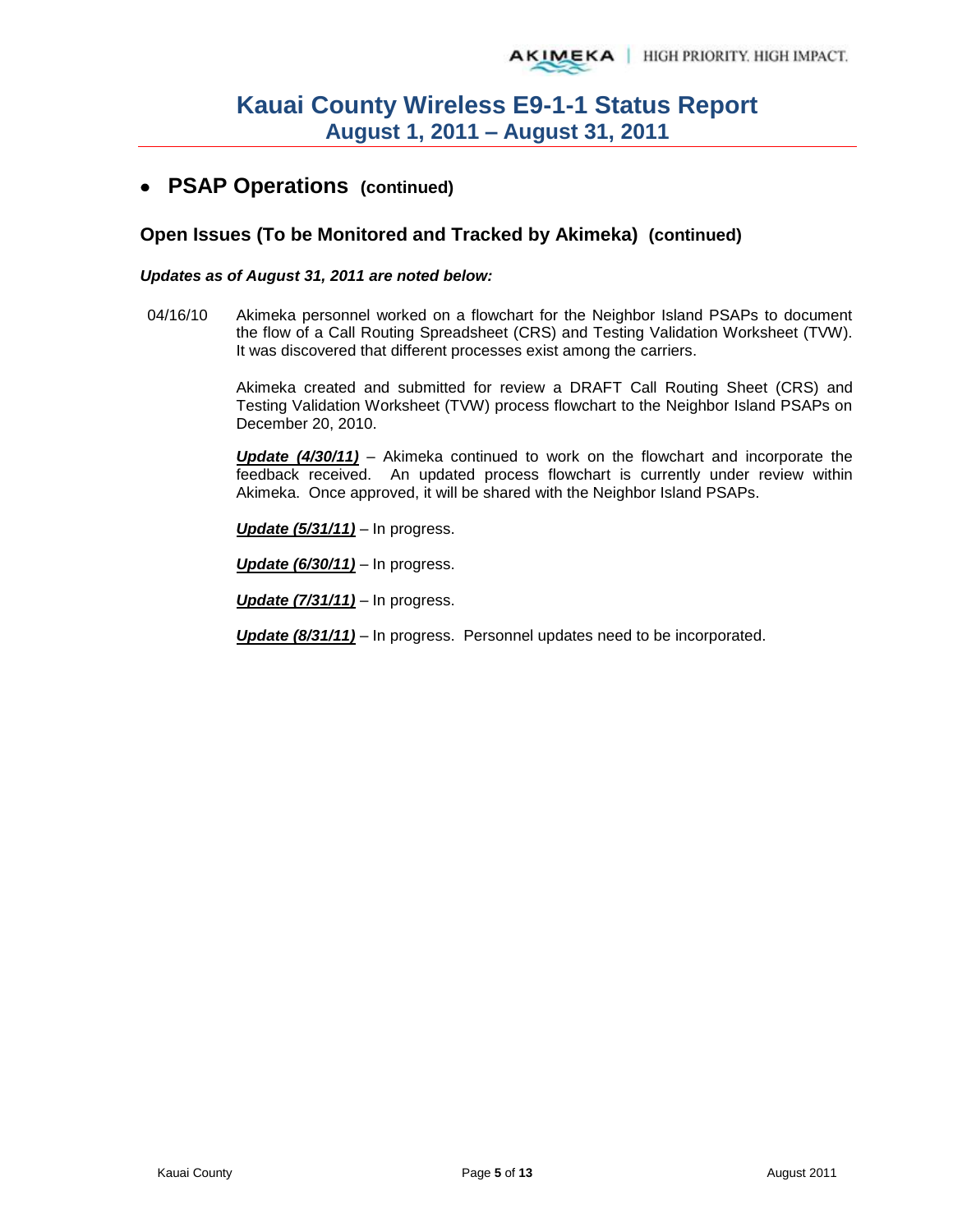# **MSAG**

### **Current Month – August 2011**

| 2011         |              |              |                                                                    |                 | 9-1-1NET REQUESTS |                |       |                              | In Suspended Status<br>Customer<br>as of Report Month End<br><b>Address</b> |                             |                        |  |  |                 |        |     |  |
|--------------|--------------|--------------|--------------------------------------------------------------------|-----------------|-------------------|----------------|-------|------------------------------|-----------------------------------------------------------------------------|-----------------------------|------------------------|--|--|-----------------|--------|-----|--|
|              |              |              |                                                                    |                 |                   |                |       |                              |                                                                             |                             |                        |  |  | <b>Customer</b> | Change | (b) |  |
| <b>PSAP</b>  | <b>TOTAL</b> | <b>Total</b> | Change                                                             | <b>Combined</b> | <b>Delete</b>     | Insert         | Split | <b>Addresses</b><br>Affected | <b>Requests</b><br>Submitted<br>(a)                                         | # of<br><b>Transactions</b> | <b>TNs</b><br>Affected |  |  |                 |        |     |  |
| <b>KAUAI</b> | 349          | 349          | 340                                                                |                 | 4                 | $\overline{2}$ |       | 10,283                       | 0.                                                                          | 27                          | 27                     |  |  |                 |        |     |  |
|              |              |              | Revised categories and report format changes effective April 2009. |                 |                   |                |       |                              |                                                                             |                             |                        |  |  |                 |        |     |  |

During the month of August 2011, 349 9-1-1Net requests were completed relating to the MSAG database, with 10,283 customer ANI/ALI records updated as a direct result. No ALI discrepancy reports were submitted to 9-1-1Net for updates and corrections. See attached spreadsheet for a detailed description of changes and additions.

On August 11, 2011, from 12:00 p.m. HST until 5:00 p.m. HST, Intrado's 911Net was down. No records could be processed or verified during this time.

#### *There are twenty-seven (27) records in Suspended status as of August 31, 2011, affecting 27 telephone numbers (TNs).*

- Nine (9) suspended records are due to the TNs not having a valid address in the ALI record. Address validation requests for each customer TN were sent to the respective service provider. The respective service provider provided a TMK number for the ALI record. Akimeka researched multiple databases, however, a valid address was not attached to the TMK assignment.
- Six (6) suspended records are due to the TNs not having a valid address in the ALI record. Address validation requests for each customer TN were sent to the respective service provider. The respective service provider provided a TMK number for the ALI record. Akimeka researched multiple databases, however, a valid address was not attached to the TMK assignment.
- Twelve (12) suspended records are due to the TNs being on State property and not having a valid address record. Address validation requests for each customer TN were sent to the respective service provider. The respective service provider provided a TMK number for the ALI record. Akimeka researched multiple databases, however, a valid address was not attached to the TMK assignment.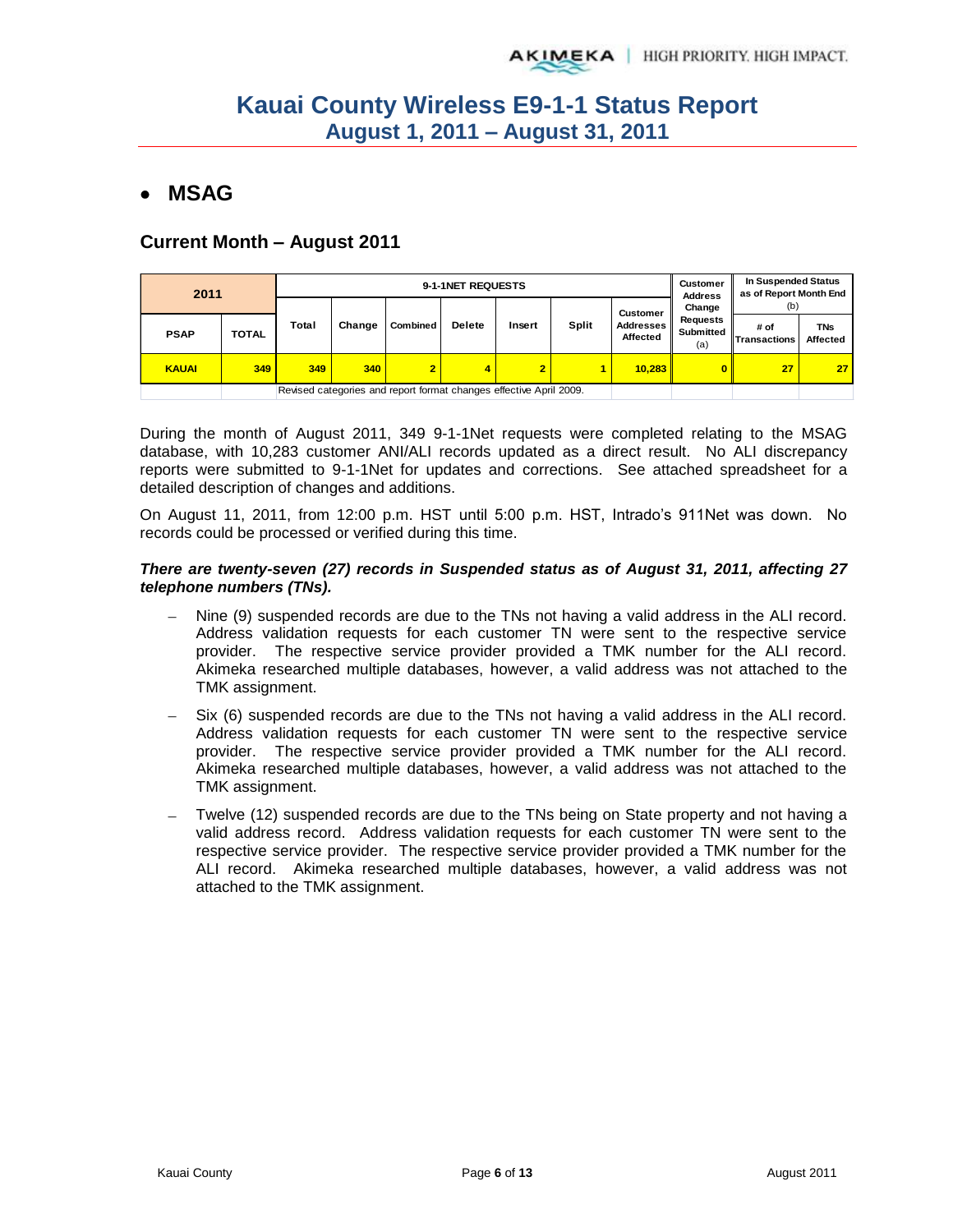### **MSAG (continued)**

### **Year-to-Date (YTD) Summary – 2011**

| <b>KAUAI</b>      |                                                     | 9-1-1NET REQUESTS |                |          |               | In Suspended Status<br>Customer<br>as of Report Month End<br><b>Address</b> |          |                                  |                                            |                             |                     |
|-------------------|-----------------------------------------------------|-------------------|----------------|----------|---------------|-----------------------------------------------------------------------------|----------|----------------------------------|--------------------------------------------|-----------------------------|---------------------|
|                   |                                                     |                   |                |          |               |                                                                             |          | Customer                         | Change                                     | (b)                         |                     |
| 2011              | <b>TOTAL</b>                                        | Total             | Change         | Combined | <b>Delete</b> | Insert                                                                      | Split    | <b>Addresses</b><br>Affected (*) | <b>Requests</b><br><b>Submitted</b><br>(a) | # of<br><b>Transactions</b> | <b>TNs Affected</b> |
| December          |                                                     |                   |                |          |               |                                                                             |          |                                  |                                            |                             |                     |
| November          |                                                     |                   |                |          |               |                                                                             |          |                                  |                                            |                             |                     |
| October           |                                                     |                   |                |          |               |                                                                             |          |                                  |                                            |                             |                     |
| September         |                                                     |                   |                |          |               |                                                                             |          |                                  |                                            |                             |                     |
| August            | 349                                                 | 349               | 340            |          | 4             | 2                                                                           |          | 10,283                           |                                            | 27                          | 27                  |
| July              | 34                                                  | 34                | 15             |          | 13            |                                                                             | 3        | 1,561                            |                                            |                             | 46                  |
| June              | 11                                                  | 10                |                |          | $\Omega$      | 3                                                                           | 0        | 916                              |                                            | 8                           | 525                 |
| May               | 14                                                  | 12                | $\overline{2}$ |          | $\Omega$      | 3                                                                           |          | 14                               |                                            | 0                           | C                   |
| April             | 42                                                  | 42                | 35             |          |               |                                                                             | $\Omega$ | 1,130                            |                                            | O                           | C                   |
| March             | 51                                                  | 51                | 31             |          | 4             | 4                                                                           | 10       | 769                              |                                            | O                           |                     |
| February          |                                                     | 4                 |                |          | $\Omega$      | U                                                                           |          | 297                              |                                            | $\Omega$                    |                     |
| January           | 137                                                 | 136               | 103            | 16       |               | 5                                                                           | 11       | 1,840                            |                                            | $\Omega$                    | $\Omega$            |
| <b>TOTAL YTD</b>  | 642                                                 | 638               | 535            | 28       | 23            | 19                                                                          | 33       | 16,810                           |                                            |                             |                     |
| <b>AVG PER MO</b> | <b>80</b>                                           | 80                | 67             |          | 3             | 2                                                                           |          | 2,101                            |                                            |                             |                     |
|                   | (*) Applies to Change, Delete and Insert categories |                   |                |          |               |                                                                             |          |                                  |                                            |                             |                     |

*Note: Revised categories and report format changes effective April 2009.* 

| <b>Definitions:</b> | (a) | [Represents customer address change requests submitted to Intrado to correct customer ANI/ALI<br>records, including those identified by Akimeka. |  |  |  |  |
|---------------------|-----|--------------------------------------------------------------------------------------------------------------------------------------------------|--|--|--|--|
|                     | (b) | Represents what is in suspension status at the end of the report month -- awaiting further action<br>by County, Telco, or Akimeka.               |  |  |  |  |

### **Emergency Service Number (ESN) 499 Clean-up Project**

In conjunction with the Database Synchronization effort for Kauai County, Akimeka reviewed Kauai County MSAG records that were assigned a "catch-all" ESN of 499. The purpose of the effort is to reassign all current ESN 499 MSAG records to a valid Kauai County ESN and ensure a valid MSAG address is assigned.

This clean-up effort will require the cooperation and assistance of Hawaiian Telcom, Inc. (HTI). A request was sent on July 26, 2011, to HTI by Akimeka on behalf of the Kauai County PSAP.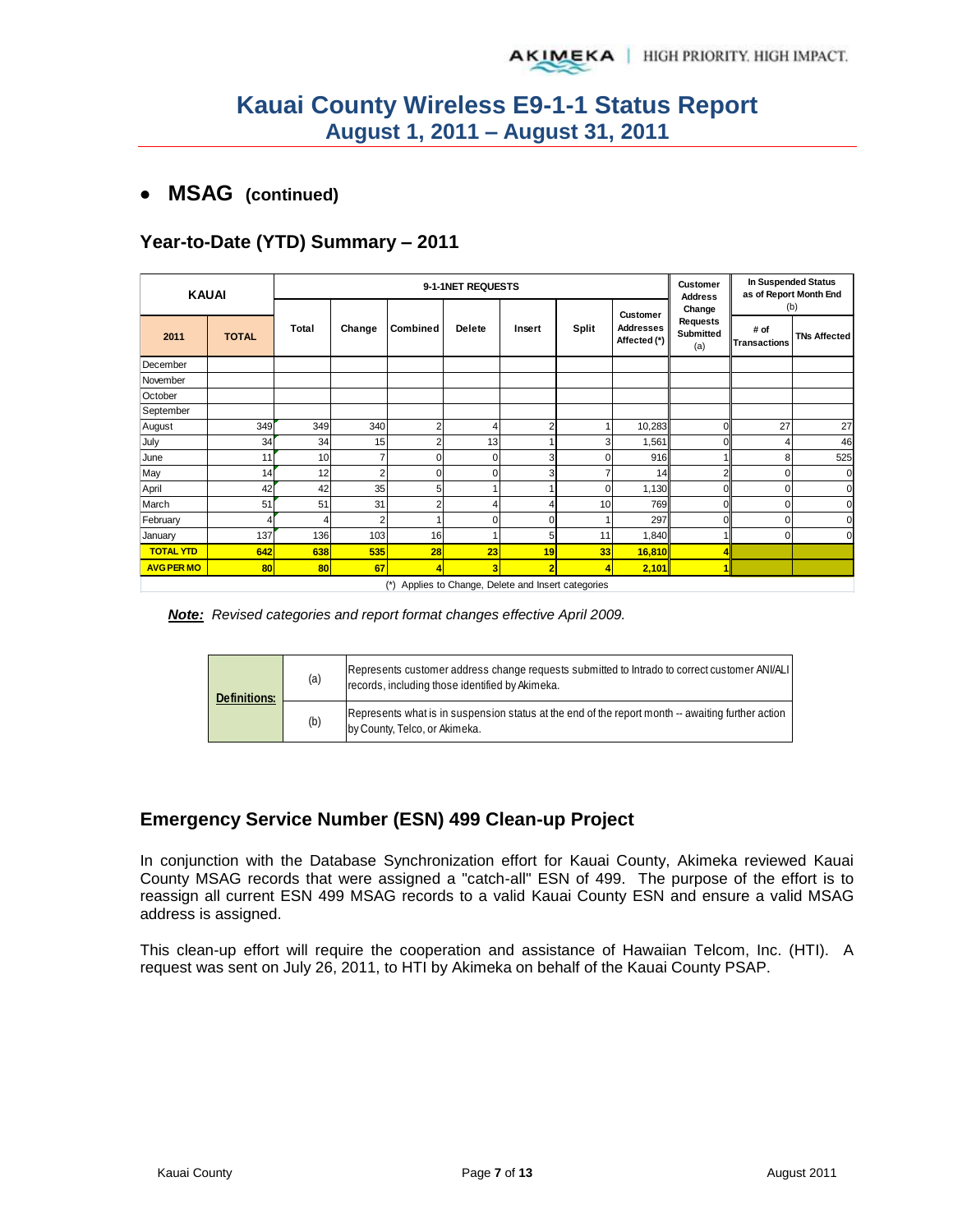### **MSAG (continued)**

### **Emergency Service Number (ESN) 499 Clean-up Project (continued)**

Below is the status update as of August 31, 2011:

| Invalid ANI/ALI Records<br><b>Requiring Corrective Action</b>                                                     | # of Invalid<br><b>Records</b> | # of<br><b>Records</b><br><b>Corrected</b> | %<br><b>Complete</b> |
|-------------------------------------------------------------------------------------------------------------------|--------------------------------|--------------------------------------------|----------------------|
| Missing Digit(s) in Address Point                                                                                 | 1,752                          | 0                                          | $0.0\%$              |
| Assigned to Fictitious Street Ranges<br>and Customers                                                             | 515                            | 0                                          | $0.0\%$              |
| Blank-to-Blank Ranges Without an<br>Assigned Customer or Address                                                  | 429                            | 0                                          | $0.0\%$              |
| Valid Address Point but Attached to the<br>Wrong Address Range, Street,<br><b>Customer or Combination Thereof</b> | 347                            | ∩                                          | $0.0\%$              |
| <b>TOTAL</b>                                                                                                      | 3,043                          | 0                                          | $0.0\%$              |

*There have been no updates to date pending a response from Hawaiian Telcom, Inc. (HTI).* 

#### **Mapping Layers Updated/Loaded Into GIS – August 2011**  $\bullet$

#### *9-1-1 GIS layers provided by Akimeka to the PSAP are designed for use on E9-1-1 systems.*

| <b>KAUAI</b>                                                          |                                         |                        |                                                                                        |  |  |  |
|-----------------------------------------------------------------------|-----------------------------------------|------------------------|----------------------------------------------------------------------------------------|--|--|--|
|                                                                       | Akimeka GIS<br>Server                   | Date Loaded Into       | <b>Other/Remarks</b>                                                                   |  |  |  |
| <b>Type of Layer</b>                                                  | Date Created/<br><b>Edits Performed</b> | <b>PSAP GIS Server</b> |                                                                                        |  |  |  |
| <b>CRITICAL 9-1-1 PUBLIC SAFETY LAYERS</b><br>(Listed Alphabetically) |                                         |                        |                                                                                        |  |  |  |
| <b>Address Points</b>                                                 | 08/26/11 -- 08/31/11                    |                        | Edited and added addresses per emails from Kauai County<br><b>Addressing Authority</b> |  |  |  |
|                                                                       |                                         | 08/25/11               |                                                                                        |  |  |  |
| <b>Common Place</b>                                                   |                                         |                        |                                                                                        |  |  |  |
| Name                                                                  |                                         |                        |                                                                                        |  |  |  |
| <b>Emergency</b>                                                      |                                         |                        |                                                                                        |  |  |  |
| <b>Callboxes</b>                                                      |                                         |                        |                                                                                        |  |  |  |

*accordingly.*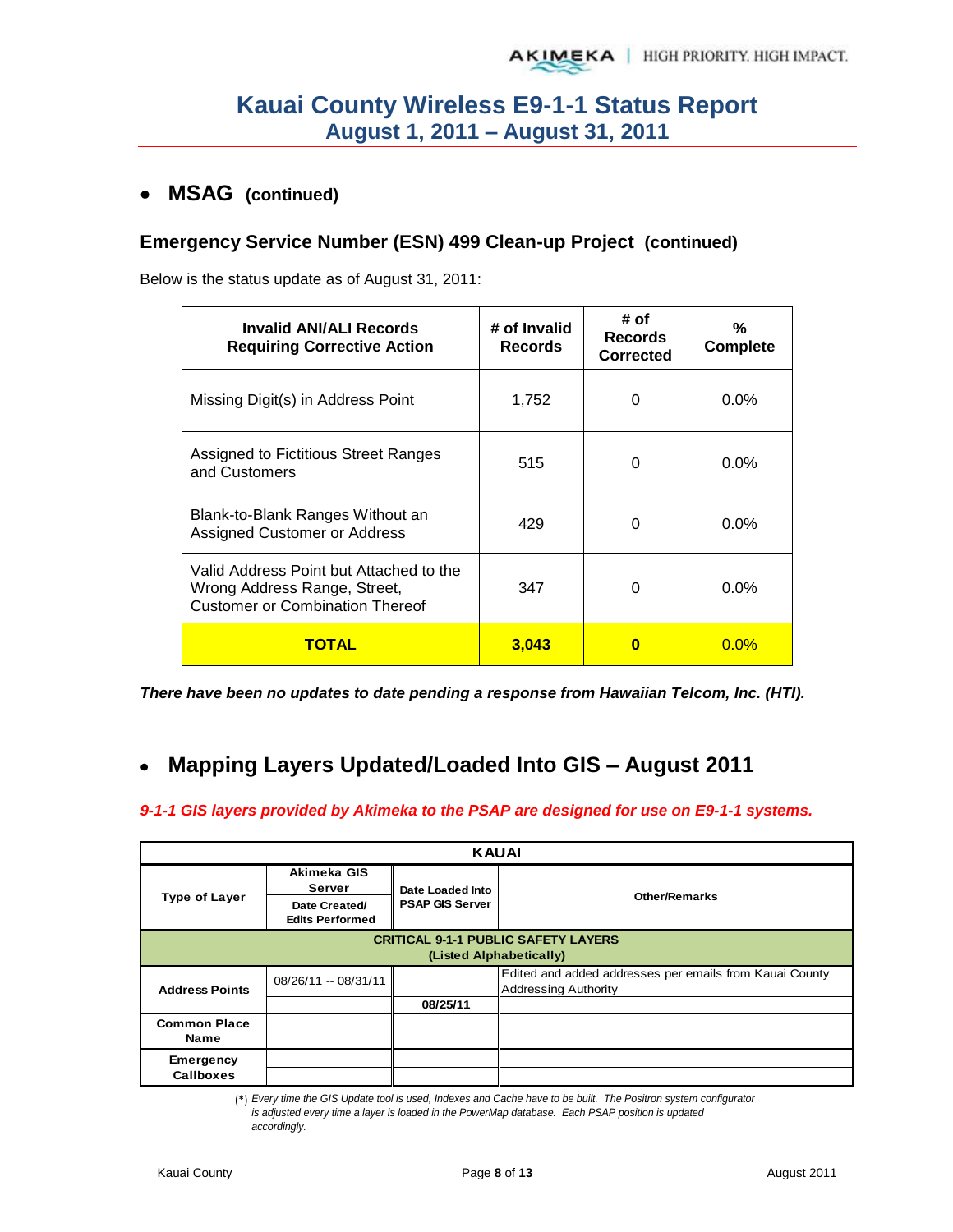#### **Mapping Layers Updated/Loaded Into GIS – August 2011**   $\bullet$ **(continued)**

#### *9-1-1 GIS layers provided by Akimeka to the PSAP are designed for use on E9-1-1 systems.*

|                                   | <b>KAUAI</b>                                                            |                                            |                                                                                                                                               |  |  |  |  |
|-----------------------------------|-------------------------------------------------------------------------|--------------------------------------------|-----------------------------------------------------------------------------------------------------------------------------------------------|--|--|--|--|
| <b>Type of Layer</b>              | Akimeka GIS<br><b>Server</b><br>Date Created/<br><b>Edits Performed</b> | Date Loaded Into<br><b>PSAP GIS Server</b> | <b>Other/Remarks</b>                                                                                                                          |  |  |  |  |
|                                   |                                                                         |                                            | <b>CRITICAL 9-1-1 PUBLIC SAFETY LAYERS</b>                                                                                                    |  |  |  |  |
|                                   |                                                                         | (Listed Alphabetically)                    |                                                                                                                                               |  |  |  |  |
| <b>Fire Beats</b>                 | 08/29/11                                                                |                                            | Corrected spelling for Kapaa Fire Station                                                                                                     |  |  |  |  |
|                                   |                                                                         | 08/25/11                                   |                                                                                                                                               |  |  |  |  |
| <b>Fire Districts</b>             |                                                                         |                                            |                                                                                                                                               |  |  |  |  |
|                                   |                                                                         |                                            | Renamed from "Fire Dispatch Group (Districts)"                                                                                                |  |  |  |  |
|                                   | 08/30/11                                                                |                                            |                                                                                                                                               |  |  |  |  |
| <b>Fire Response</b><br>Areas     | 08/29/11                                                                |                                            | Created a Fire Response Areas layer as determined by Kauai<br>County Fire personnel. This layer will be used in the VisionAir<br>CAD.         |  |  |  |  |
|                                   |                                                                         |                                            | Renamed "Fire ESZ" layer to "Fire Response Areas" layer                                                                                       |  |  |  |  |
| <b>Fire Stations</b>              |                                                                         | 08/25/11                                   |                                                                                                                                               |  |  |  |  |
|                                   | 08/02/11                                                                |                                            |                                                                                                                                               |  |  |  |  |
| <b>MSAG Address</b>               |                                                                         |                                            |                                                                                                                                               |  |  |  |  |
| <b>Points</b>                     |                                                                         |                                            |                                                                                                                                               |  |  |  |  |
| (aka Pseudo Address<br>Points)    |                                                                         |                                            |                                                                                                                                               |  |  |  |  |
|                                   |                                                                         |                                            |                                                                                                                                               |  |  |  |  |
| <b>MSAG</b>                       |                                                                         |                                            |                                                                                                                                               |  |  |  |  |
| <b>Communities</b><br>(aka Towns) |                                                                         |                                            |                                                                                                                                               |  |  |  |  |
|                                   |                                                                         |                                            |                                                                                                                                               |  |  |  |  |
| <b>Medic Beats</b>                |                                                                         |                                            | Renamed "EMS Zones" layer and "Medic Beat Boundaries"<br>layer to "Medic Beats" layer                                                         |  |  |  |  |
| <b>Medic Districts</b>            |                                                                         |                                            |                                                                                                                                               |  |  |  |  |
|                                   |                                                                         |                                            |                                                                                                                                               |  |  |  |  |
|                                   | 08/30/11 -- 08/31/11                                                    |                                            |                                                                                                                                               |  |  |  |  |
| <b>Medic Response</b><br>Areas    | 08/29/11                                                                |                                            | Created a Medic Response Areas layer as determined by<br>Kauai County Medic personnel. This layer will be used in the<br>VisionAir CAD.       |  |  |  |  |
| <b>Medic Stations</b>             |                                                                         | 08/25/11                                   |                                                                                                                                               |  |  |  |  |
| <b>Milepost Markers</b>           |                                                                         | 08/25/11                                   |                                                                                                                                               |  |  |  |  |
|                                   | 08/02/11                                                                |                                            |                                                                                                                                               |  |  |  |  |
| <b>Points of Interest</b>         | 08/02/11                                                                |                                            | Edited Condominiums, Libraries, Visitor Attractions, and<br><b>Shopping Centers</b>                                                           |  |  |  |  |
|                                   |                                                                         | 08/25/11                                   |                                                                                                                                               |  |  |  |  |
| <b>Police Beats</b>               | 08/12/11                                                                |                                            | Corrected boundary between Beat 256 and 250 as directed by<br>Kauai County Police personnel during a Police IRA meeting on<br>August 8, 2011. |  |  |  |  |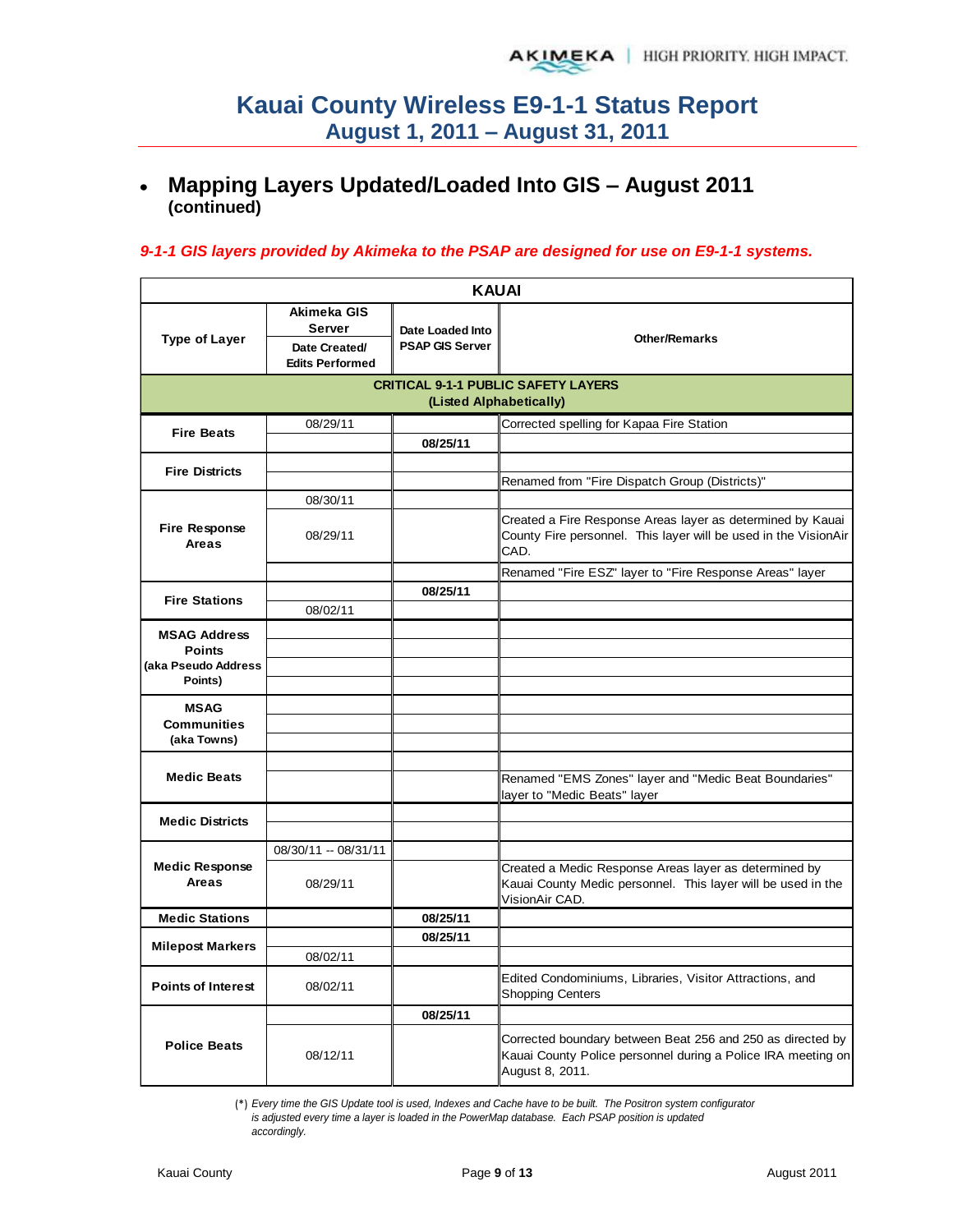#### **Mapping Layers Updated/Loaded Into GIS – August 2011**   $\bullet$ **(continued)**

#### *9-1-1 GIS layers provided by Akimeka to the PSAP are designed for use on E9-1-1 systems.*

| <b>KAUAI</b>                    |                                                                                                                                               |                         |                                                                                                                                                                                                              |  |  |  |
|---------------------------------|-----------------------------------------------------------------------------------------------------------------------------------------------|-------------------------|--------------------------------------------------------------------------------------------------------------------------------------------------------------------------------------------------------------|--|--|--|
| <b>Type of Layer</b>            | Akimeka GIS<br><b>Server</b><br>Date Loaded Into<br><b>Other/Remarks</b><br><b>PSAP GIS Server</b><br>Date Created/<br><b>Edits Performed</b> |                         |                                                                                                                                                                                                              |  |  |  |
|                                 |                                                                                                                                               | (Listed Alphabetically) | <b>CRITICAL 9-1-1 PUBLIC SAFETY LAYERS</b>                                                                                                                                                                   |  |  |  |
| <b>Police Districts</b>         |                                                                                                                                               |                         | Renamed from "Police District Boundaries"                                                                                                                                                                    |  |  |  |
|                                 | 08/29/11                                                                                                                                      |                         | Completed Police Response Areas layer                                                                                                                                                                        |  |  |  |
|                                 | 08/23/11                                                                                                                                      |                         |                                                                                                                                                                                                              |  |  |  |
|                                 | 08/15/11 -- 08/16/11                                                                                                                          |                         | Edited                                                                                                                                                                                                       |  |  |  |
| <b>Police Response</b><br>Areas | 08/12/11                                                                                                                                      |                         | Created a Police Response Areas layer. Boundaries were<br>determined by Kauai County Police personnel at a joint<br>meeting with Akimeka on August 8, 2011. This layer will be<br>used in the VisionAir CAD. |  |  |  |
|                                 |                                                                                                                                               |                         | Renamed "Police ESZ" layer to "Police Response Areas"<br>layer                                                                                                                                               |  |  |  |
|                                 |                                                                                                                                               |                         |                                                                                                                                                                                                              |  |  |  |
| <b>Police Stations</b>          |                                                                                                                                               | 08/25/11                |                                                                                                                                                                                                              |  |  |  |
|                                 | 08/02/11                                                                                                                                      |                         |                                                                                                                                                                                                              |  |  |  |
| <b>Schools</b>                  |                                                                                                                                               | 08/25/11                |                                                                                                                                                                                                              |  |  |  |
|                                 | 08/02/11                                                                                                                                      |                         |                                                                                                                                                                                                              |  |  |  |
| <b>Street Centerlines</b>       | 08/30/11                                                                                                                                      |                         | Street centerlines were split at intersections                                                                                                                                                               |  |  |  |
|                                 | 08/29/11                                                                                                                                      |                         | Extended the street range for Kapaka Street, Princeville                                                                                                                                                     |  |  |  |
| <b>Trails</b>                   |                                                                                                                                               |                         |                                                                                                                                                                                                              |  |  |  |
|                                 | 08/02/11                                                                                                                                      |                         |                                                                                                                                                                                                              |  |  |  |
|                                 | 08/31/11                                                                                                                                      |                         | <b>AT&amp;T Mobility Annual Audit</b>                                                                                                                                                                        |  |  |  |
|                                 |                                                                                                                                               | 08/25/11                |                                                                                                                                                                                                              |  |  |  |
| <b>WSP Cell Towers</b>          | 08/17/11                                                                                                                                      |                         | Sprint, Nextel, and T-Mobile                                                                                                                                                                                 |  |  |  |
|                                 | 08/02/11                                                                                                                                      |                         | Sprint, Nextel, and T-Mobile                                                                                                                                                                                 |  |  |  |
|                                 | 08/01/11                                                                                                                                      |                         | <b>AT&amp;T Mobility</b>                                                                                                                                                                                     |  |  |  |
|                                 |                                                                                                                                               | (Listed Alphabetically) | <b>OTHER SUPPORTING 9-1-1 PUBLIC SAFETY LAYERS</b>                                                                                                                                                           |  |  |  |
|                                 |                                                                                                                                               | 08/25/11                |                                                                                                                                                                                                              |  |  |  |
| <b>Churches</b>                 | 08/02/11 -- 08/03/11                                                                                                                          |                         | Edited existing point features that had no geometry                                                                                                                                                          |  |  |  |
| <b>Gas Stations</b>             |                                                                                                                                               | 08/25/11                |                                                                                                                                                                                                              |  |  |  |
|                                 | 08/02/11                                                                                                                                      |                         |                                                                                                                                                                                                              |  |  |  |
|                                 |                                                                                                                                               | 08/25/11                |                                                                                                                                                                                                              |  |  |  |
| Food & Beverage                 | 08/02/11 -- 08/03/11                                                                                                                          |                         | Edited existing point features that had no geometry                                                                                                                                                          |  |  |  |
|                                 |                                                                                                                                               |                         | Renamed "Restaurant" layer to "Food & Beverage" layer to<br>include bakeries, cafes, food factories, etc.                                                                                                    |  |  |  |
| <b>Hospitals</b>                |                                                                                                                                               | 08/25/11                |                                                                                                                                                                                                              |  |  |  |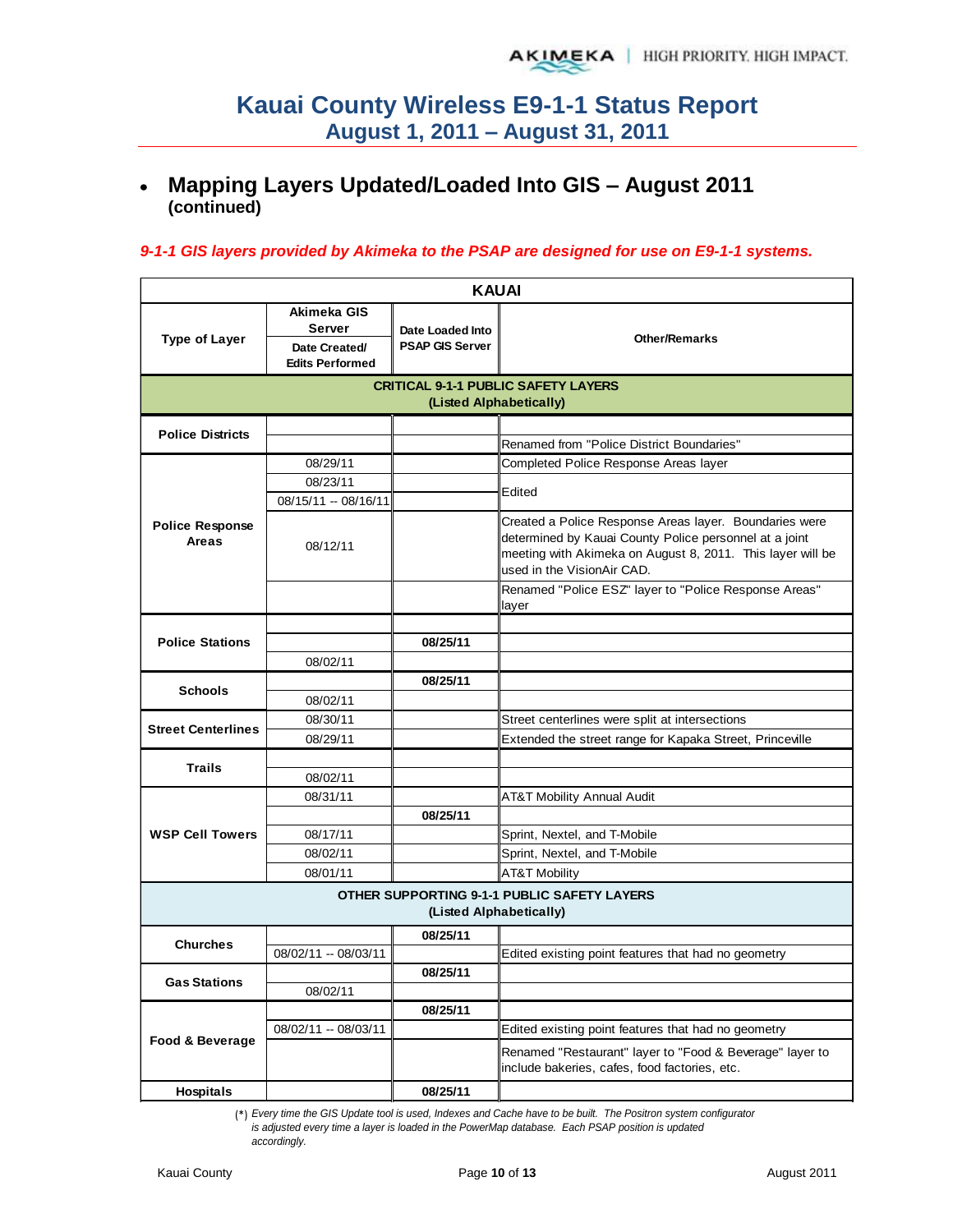#### **Mapping Layers Updated/Loaded Into GIS – August 2011**   $\bullet$ **(continued)**

#### *9-1-1 GIS layers provided by Akimeka to the PSAP are designed for use on E9-1-1 systems.*

|                           |                                                                         |                                            | <b>KAUAI</b>                                                                        |
|---------------------------|-------------------------------------------------------------------------|--------------------------------------------|-------------------------------------------------------------------------------------|
| <b>Type of Layer</b>      | Akimeka GIS<br><b>Server</b><br>Date Created/<br><b>Edits Performed</b> | Date Loaded Into<br><b>PSAP GIS Server</b> | <b>Other/Remarks</b>                                                                |
|                           |                                                                         | 08/25/11                                   |                                                                                     |
| Lodging                   | 08/02/11                                                                |                                            |                                                                                     |
|                           |                                                                         |                                            | Renamed "Hotel" layer to "Lodging" layer                                            |
|                           |                                                                         | 08/25/11                                   |                                                                                     |
| <b>Medical Facilities</b> | 08/02/11                                                                |                                            |                                                                                     |
| <b>Parcels</b>            |                                                                         |                                            |                                                                                     |
|                           | 08/02/11                                                                |                                            |                                                                                     |
| <b>Parks</b>              |                                                                         |                                            | Renamed from "National and State Parks". Kauai does not<br>have any National Parks. |
| Parks Polygon             |                                                                         |                                            |                                                                                     |
| <b>Post Offices</b>       | 08/02/11                                                                |                                            |                                                                                     |
|                           |                                                                         | 08/25/11                                   |                                                                                     |
| <b>Subdivisions</b>       | 08/02/11                                                                |                                            |                                                                                     |
|                           |                                                                         |                                            | <b>DISASTER/HOMELAND SECURITY LAYERS</b><br>(Listed Alphabetically)                 |
| <b>Airports</b>           |                                                                         | 07/29/11                                   |                                                                                     |
|                           |                                                                         | 08/25/11                                   |                                                                                     |
| <b>Bridges</b>            | 08/02/11                                                                |                                            |                                                                                     |
| Coastline                 |                                                                         |                                            |                                                                                     |
| <b>Coastal Names</b>      |                                                                         |                                            |                                                                                     |
|                           |                                                                         | 08/25/11                                   |                                                                                     |
| <b>Communications</b>     | 08/02/11                                                                |                                            |                                                                                     |
|                           |                                                                         |                                            | Renamed "Radio Towers" layer to "Communications" layer                              |
| Emergency                 |                                                                         | 08/25/11                                   |                                                                                     |
| <b>Shelters</b>           | 08/02/11                                                                |                                            |                                                                                     |
| <b>Hydrology Layers</b>   |                                                                         |                                            |                                                                                     |
| - Dams                    |                                                                         | 08/25/11                                   |                                                                                     |
|                           | 08/02/11                                                                |                                            |                                                                                     |
| - Ponds                   |                                                                         |                                            |                                                                                     |
| - Streams                 |                                                                         | 08/25/11                                   |                                                                                     |
| (Includes Rivers)         | 08/02/11                                                                |                                            |                                                                                     |
| - Waterfalls              |                                                                         |                                            |                                                                                     |

(\*) *Every time the GIS Update tool is used, Indexes and Cache have to be built. The Positron system configurator* 

*is adjusted every time a layer is loaded in the PowerMap database. Each PSAP position is updated accordingly.*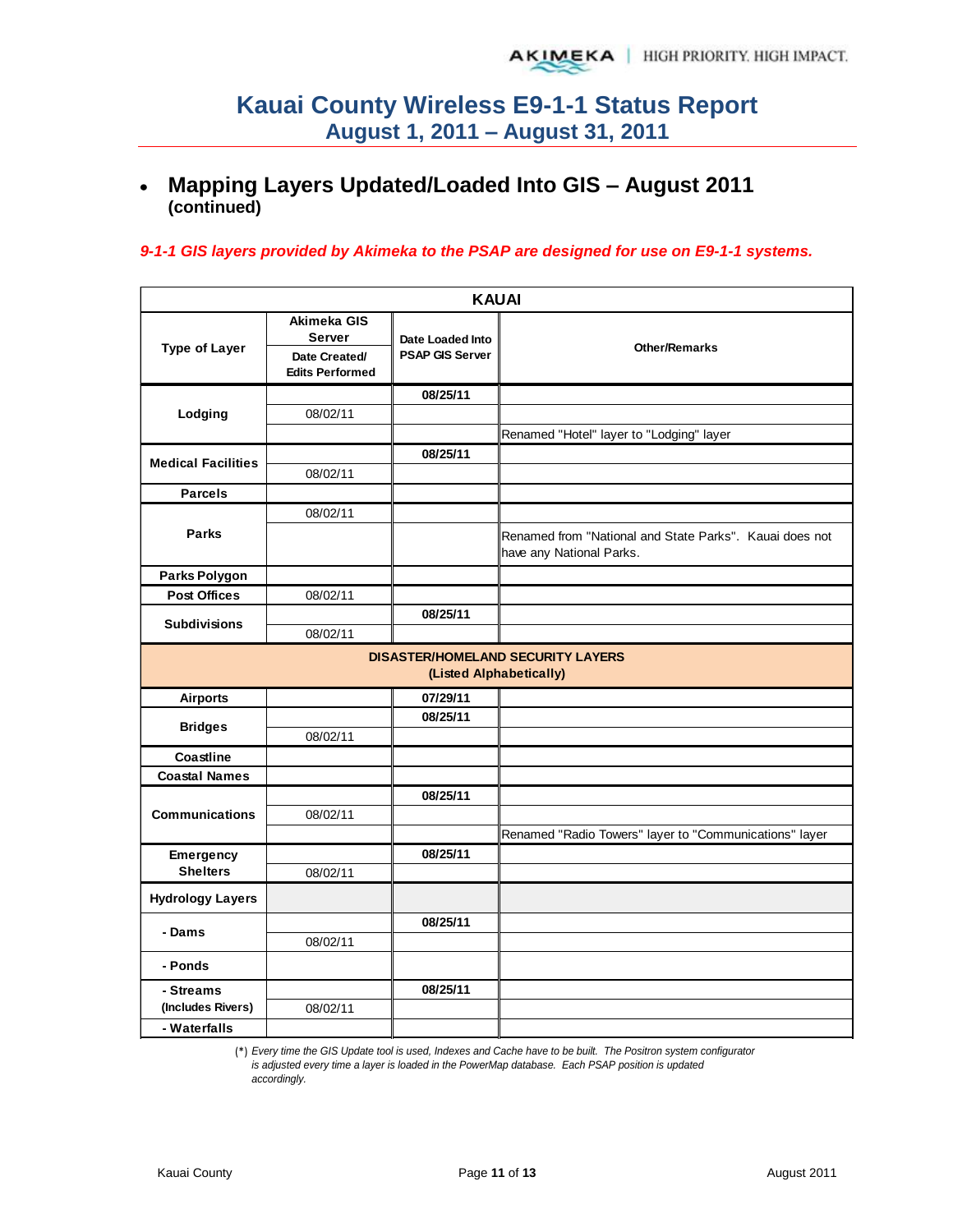## **Mapping Layers Updated/Loaded Into GIS – August 2011 (continued)**

#### *9-1-1 GIS layers provided by Akimeka to the PSAP are designed for use on E9-1-1 systems.*

| <b>KAUAI</b>                                                        |                                         |                        |                      |  |  |  |
|---------------------------------------------------------------------|-----------------------------------------|------------------------|----------------------|--|--|--|
|                                                                     | Akimeka GIS<br>Server                   | Date Loaded Into       | <b>Other/Remarks</b> |  |  |  |
| <b>Type of Layer</b>                                                | Date Created/<br><b>Edits Performed</b> | <b>PSAP GIS Server</b> |                      |  |  |  |
| <b>DISASTER/HOMELAND SECURITY LAYERS</b><br>(Listed Alphabetically) |                                         |                        |                      |  |  |  |
| Tsunami                                                             |                                         |                        |                      |  |  |  |
| <b>Evacuation Zones</b>                                             | 08/02/11                                |                        |                      |  |  |  |
| <b>United States</b>                                                |                                         |                        |                      |  |  |  |
| <b>National Grid</b>                                                |                                         |                        |                      |  |  |  |
| <b>SPECIAL REQUESTS</b>                                             |                                         |                        |                      |  |  |  |
|                                                                     |                                         |                        |                      |  |  |  |
|                                                                     |                                         |                        |                      |  |  |  |

(\*) *Every time the GIS Update tool is used, Indexes and Cache have to be built. The Positron system configurator is adjusted every time a layer is loaded in the PowerMap database. Each PSAP position is updated accordingly.*

**Note:** The Parcels layer is provided by Kauai County. Akimeka performs edits on the spatial information of the layer for 9-1-1 purposes. Changes to the attribute table are made when needed. The Parcels layer uploaded to the PSAP GIS Server is intended for 9-1-1 purposes only and should not be disseminated to other county agencies.

### **Current Month GIS Activities – August 2011**

- 08/12/11 Akimeka delivered the Kauai Hill Shade layer as requested by Geocomm via Akimeka's ftp site.
- 08/31/11 Akimeka GIS personnel created a point file from the Street Centerlines layer in order to get X/Y coordinates for the start and end of each street centerline segment. This was a request from and is a requirement for Deccan International's automated moveup software in support of Kauai County's new CAD system.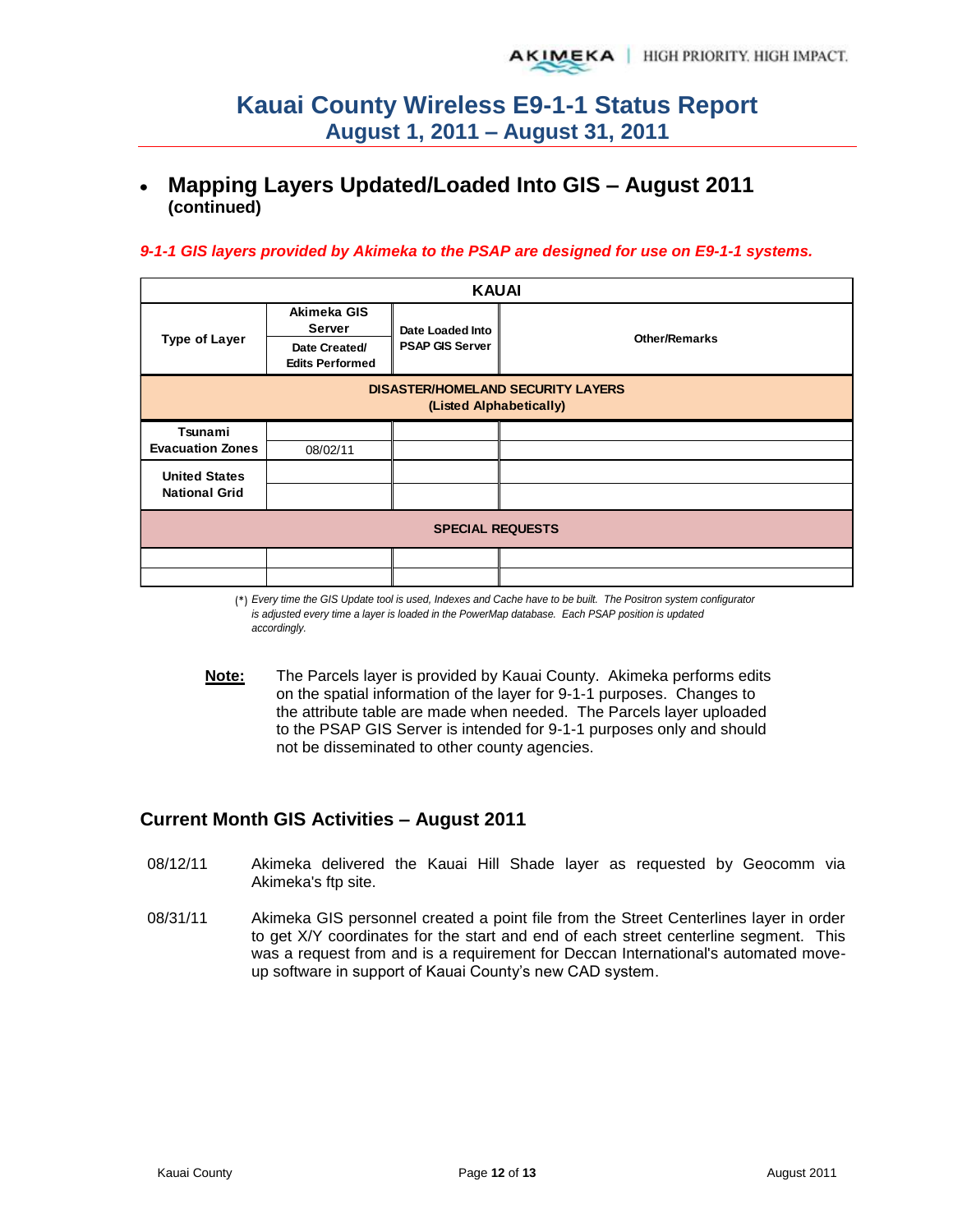# **Service Requests Transactions**

#### **Open Service Requests – August 2011 (July 28, 2011 – August 29, 2011)**

| $\mathbf{u}$ | Date | Ticket# | <b>Description</b> | Category | Urgency | Comments |
|--------------|------|---------|--------------------|----------|---------|----------|
|              |      |         | <b>NONE</b>        |          |         |          |
|              |      |         |                    |          |         |          |

*Note: Open Service Requests reflect what is in pending status at the end of the report month.*

### **Year-to-Date (YTD) Summary – 2011**

|              | <b>KAUAI</b>   |              |      |                | <b>SERVICE REQUEST CATEGORIES</b> |                |             |                         |             |                    |        |  |
|--------------|----------------|--------------|------|----------------|-----------------------------------|----------------|-------------|-------------------------|-------------|--------------------|--------|--|
| 2011         |                | <b>TOTAL</b> |      |                | 911 Map                           |                | <b>MSAG</b> | <b>Request Training</b> |             | <b>Suggestions</b> |        |  |
|              | <b>Created</b> | Closed       | Open | <b>Created</b> | Closed                            | <b>Created</b> | Closed      | <b>Created</b>          | Closed      | Created            | Closed |  |
| December     |                |              |      |                |                                   |                |             |                         |             |                    |        |  |
| November     |                |              |      |                |                                   |                |             |                         |             |                    |        |  |
| October      |                |              |      |                |                                   |                |             |                         |             |                    |        |  |
| September    |                |              |      |                |                                   |                |             |                         |             |                    |        |  |
| August       |                | $\Omega$     | U    | 0              | $\Omega$                          | 0              | 0           | 0                       | $\Omega$    | $\Omega$           | 0      |  |
| July         |                |              |      | 0              | 0                                 | 0              |             | 0                       | 0           | 0                  |        |  |
| June         |                | 0            |      |                | 0                                 |                | 0           |                         | 0           | 0                  | 0      |  |
| May          |                | $\Omega$     |      |                | $\Omega$                          | 0              | 0           | 0                       | 0           | 0                  | 0      |  |
| April        |                | $\mathbf{0}$ |      | 0              | 0                                 | 0              | 0           | 0                       | $\mathbf 0$ | $\Omega$           | 0      |  |
| March        |                | 0            |      | 0              | $\Omega$                          | 0              | 0           |                         | $\Omega$    | 0                  |        |  |
| February     |                | $\Omega$     | ∩    | $\Omega$       | $\Omega$                          | 0              | 0           | 0                       | $\Omega$    | $\Omega$           | n      |  |
| January      |                | <sup>0</sup> |      |                | 0                                 | 0              | 0           | 0                       | 0           | $\Omega$           |        |  |
| <b>TOTAL</b> |                |              | n    | n              | $\mathbf{0}$                      | 1              |             | $\bf{0}$                | O           | O                  |        |  |

*Note: Open Service Requests reflect what is in pending status at the end of the report month.* 

|                     | Category                | <b>Description</b>                                      |  |  |  |
|---------------------|-------------------------|---------------------------------------------------------|--|--|--|
| <b>Definitions:</b> | 911 Map                 | Mapping computer not functioning or displaying properly |  |  |  |
|                     | MSAG                    | Discrepancies with 9-1-1 MSAG addresses                 |  |  |  |
|                     | <b>Request Training</b> | E-911 Operations training needs                         |  |  |  |
|                     | Suggestions             | Vehicle to share suggestions                            |  |  |  |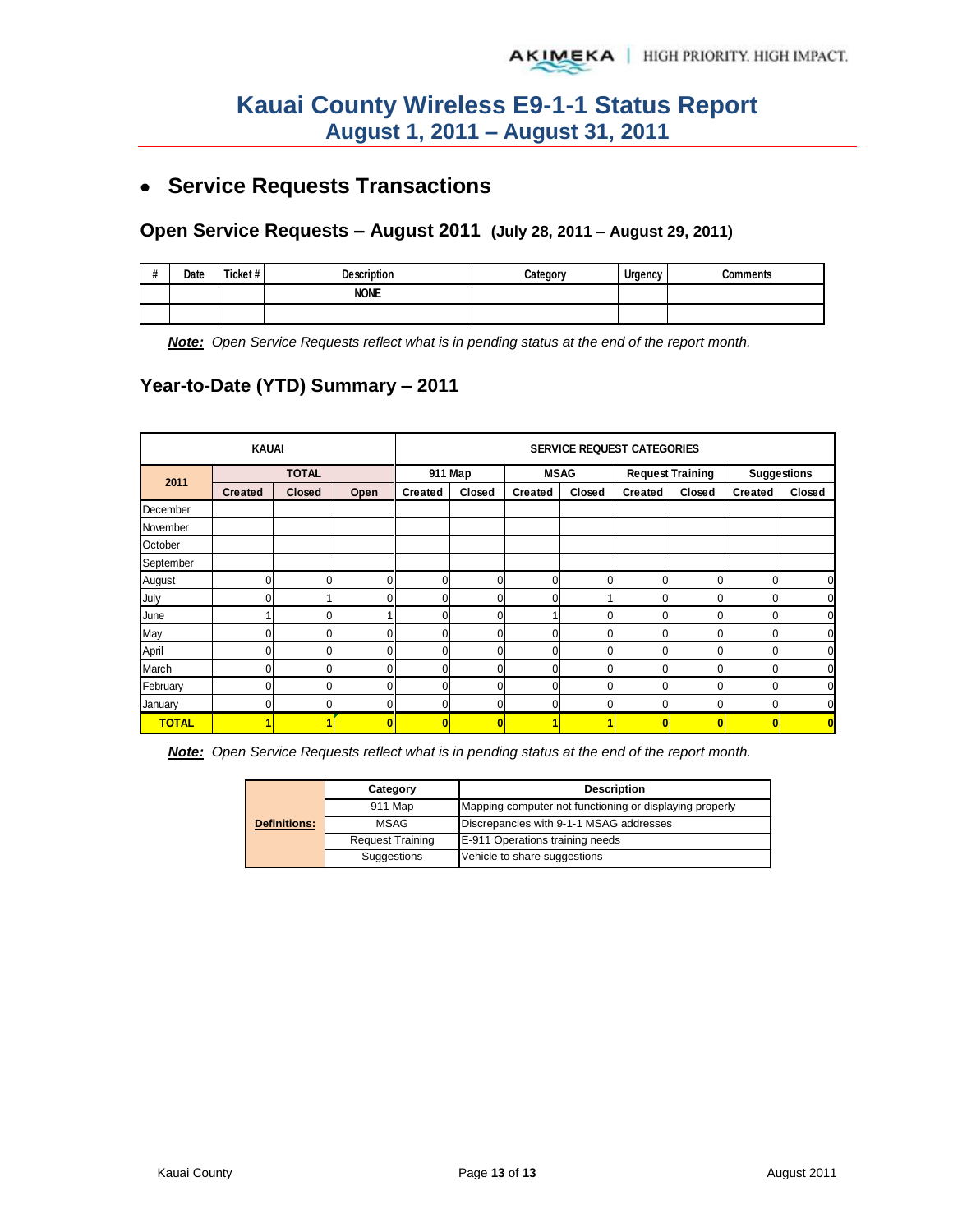# **PSAP Operations**

# **9-1-1 Call Volume – August 2011**

| <b>PSAP</b>    | Total | Wireline | %     | <b>Wireless</b> | %     |
|----------------|-------|----------|-------|-----------------|-------|
| MAUI (*)       | 8,436 | 2,895    | 34.3% | 5,541           | 65.7% |
| <b>MOLOKAI</b> | 284   | 147      | 51.8% | 137             | 48.2% |

*(\*) Totals are based on calls to Primary PSAP.* 

### **9-1-1 Call Volume – Calendar Year 2011**

| <b>MAUI PSAP</b>  |              |            |                                     |            | <b>TOTAL PSAP 9-1-1 CALL VOLUME</b> |            |                    |            |                         |
|-------------------|--------------|------------|-------------------------------------|------------|-------------------------------------|------------|--------------------|------------|-------------------------|
|                   |              | Wireline   |                                     |            | Wireless                            | Admin      |                    |            | Abandoned               |
| 2011              | <b>Total</b> | # of Calls | %to Total<br>Wireline &<br>Wireless | # of Calls | %to Total<br>Wireline &<br>Wireless | # of Calls | %to Total<br>Calls | # of Calls | % Abandoned<br>of Total |
| December          |              |            |                                     |            |                                     |            |                    |            |                         |
| November          |              |            |                                     |            |                                     |            |                    |            |                         |
| October           |              |            |                                     |            |                                     |            |                    |            |                         |
| September         |              |            |                                     |            |                                     |            |                    |            |                         |
| August            | 8,436        | 2,895      | 34.3%                               | 5,541      | 65.7%                               | $\Omega$   | 0.0%               | 1,503      | 17.8%                   |
| July              | 8,467        | 2,900      | 34.3%                               | 5,544      | 65.7%                               | 23         | 0.3%               | 1,405      | 16.6%                   |
| June              | 7,612        | 2,457      | 32.3%                               | 5,152      | 67.7%                               | 3          | 0.0%               | 1,324      | 17.4%                   |
| May               | 8,144        | 2,632      | 32.3%                               | 5,507      | 67.7%                               | 5          | 0.1%               | 1,296      | 15.9%                   |
| April             | 7,736        | 2,638      | 34.1%                               | 5,096      | 65.9%                               | 2          | 0.0%               | 1,400      | 18.1%                   |
| March             | 8,144        | 2,812      | 34.6%                               | 5,322      | 65.4%                               | 10         | 0.1%               | 1,301      | 16.0%                   |
| February          | 6,998        | 2,493      | 35.7%                               | 4,498      | 64.3%                               | 7          | 0.1%               | 1,154      | 16.5%                   |
| January           | 8,025        | 2,757      | 34.4%                               | 5,268      | 65.6%                               | 0          | 0.0%               | 1,290      | 16.1%                   |
| <b>TOTAL YTD</b>  | 63,562       | 21,584     | <b>34.0%</b>                        | 41,928     | 66.0%                               | 50         | 0.1%               | 10,673     | 16.8%                   |
| <b>AVG PER MO</b> | 7,945        | 2,698      |                                     | 5,241      |                                     | 6          |                    | 1,334      |                         |

*Note: Total Calls include Administrative calls that are not direct 9-1-1 calls.*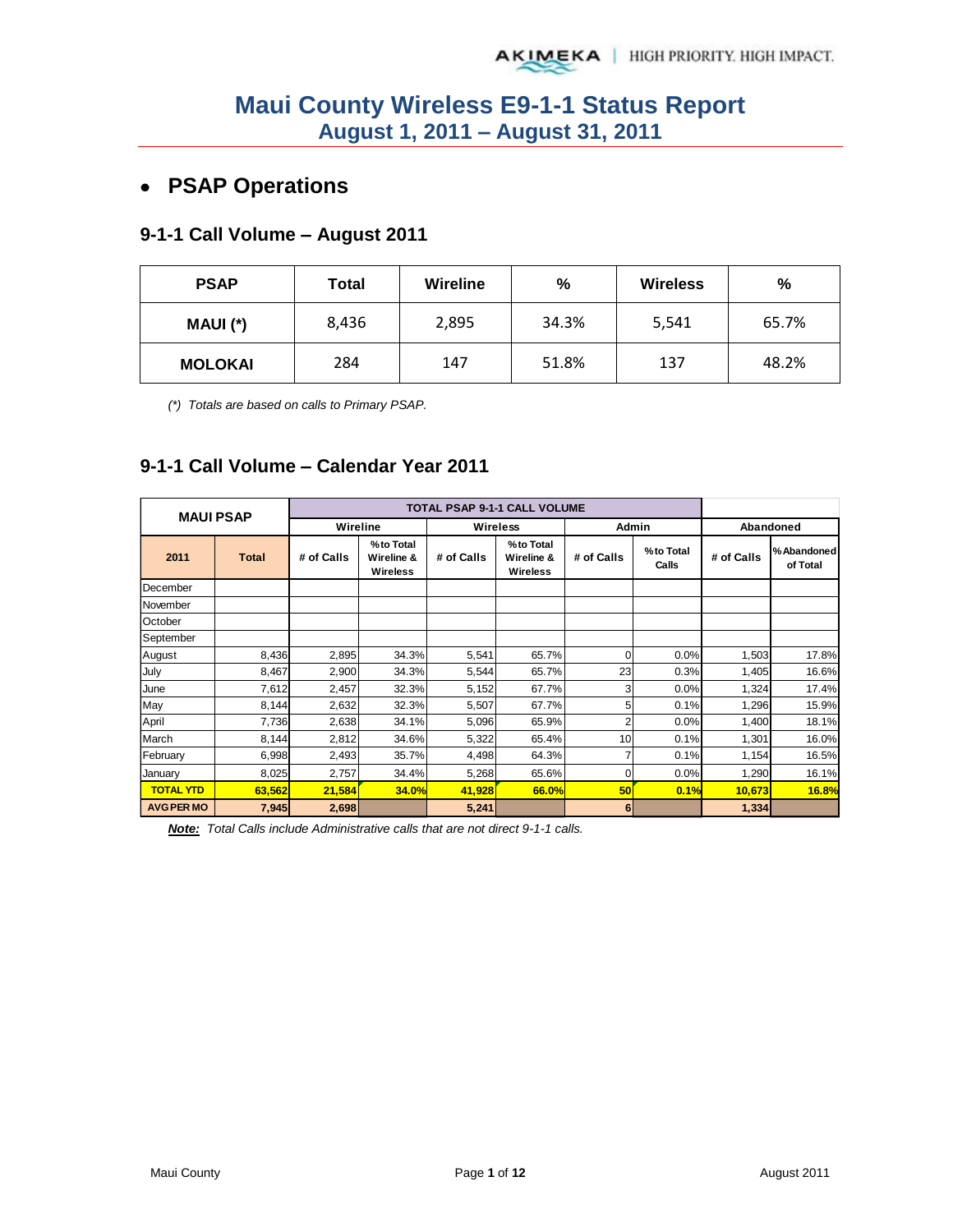#### **PSAP Operations (continued)**   $\bullet$

| <b>MOLOKAI PSAP</b> |              |            |                                     | <b>TOTAL PSAP 9-1-1 CALL VOLUME</b> |                                     |            |                    |            |                         |
|---------------------|--------------|------------|-------------------------------------|-------------------------------------|-------------------------------------|------------|--------------------|------------|-------------------------|
|                     |              | Wireline   |                                     | <b>Wireless</b>                     |                                     | Admin      |                    | Abandoned  |                         |
| 2011                | <b>Total</b> | # of Calls | %to Total<br>Wireline &<br>Wireless | # of Calls                          | %to Total<br>Wireline &<br>Wireless | # of Calls | %to Total<br>Calls | # of Calls | % Abandoned<br>of Total |
| December            |              |            |                                     |                                     |                                     |            |                    |            |                         |
| November            |              |            |                                     |                                     |                                     |            |                    |            |                         |
| October             |              |            |                                     |                                     |                                     |            |                    |            |                         |
| September           |              |            |                                     |                                     |                                     |            |                    |            |                         |
| August              | 284          | 147        | 51.8%                               | 137                                 | 48.2%                               | 0          | 0.0%               | 35         | 12.3%                   |
| July                | 297          | 182        | 61.3%                               | 115                                 | 38.7%                               | 0          | 0.0%               | 35         | 11.8%                   |
| June                | 340          | 180        | 52.9%                               | 160                                 | 47.1%                               | 0          | 0.0%               | 41         | 12.1%                   |
| May                 | 283          | 181        | 64.2%                               | 101                                 | 35.8%                               |            | 0.4%               | 39         | 13.8%                   |
| April               | 233          | 133        | 57.1%                               | 100                                 | 42.9%                               | ი          | 0.0%               | 37         | 15.9%                   |
| March               | 330          | 211        | 63.9%                               | 119                                 | 36.1%                               | 0          | 0.0%               | 58         | 17.6%                   |
| February            | 203          | 134        | 66.0%                               | 69                                  | 34.0%                               | 0          | 0.0%               | 29         | 14.3%                   |
| January             | 289          | 178        | 61.6%                               | 111                                 | 38.4%                               | 0          | 0.0%               | 47         | 16.3%                   |
| <b>TOTAL YTD</b>    | 2,259        | 1,346      | <b>59.6%</b>                        | 912                                 | 40.4%                               |            | 0.0%               | 321        | 14.2%                   |
| <b>AVG PER MO</b>   | 282          | 168        |                                     | 114                                 |                                     | $\bf{0}$   |                    | 40         |                         |

# **9-1-1 Call Volume – Calendar Year 2011 (continued)**

*Note: Total Calls include Administrative calls that are not direct 9-1-1 calls.* 

#### **Notes:**

- (1) Total call volumes include Administrative calls. (Administrative calls = Calls made between 911 positions but are not 911 calls.)
- (2) "Abandoned" calls represent the number of incoming 9-1-1 calls for which the caller had hung up before a call-taker answered.
- (3) "Abandoned" calls are included in the "Wireline" and "Wireless" counts respectively. The standard CML reports do not provide a break-out of "Abandoned" calls between "Wireline" and "Wireless" calls.

| Date     | <b>WSP</b>    | <b>Island</b> | <b>Sites</b><br>Tested         | <b>Sectors</b><br><b>Tested</b> | <b>Tested By</b>      | <b>Test</b><br>Pass/Fail |  |
|----------|---------------|---------------|--------------------------------|---------------------------------|-----------------------|--------------------------|--|
|          |               | Maui          | 4                              | 1                               | Maui PSAP/            | Pass                     |  |
| 08/04/11 | Nextel        |               | Network Connectivity (5 Tests) |                                 | Akimeka               |                          |  |
| 08/22/11 | AT&T Mobility | Maui          | 4                              | 13                              | Maui PSAP/<br>Akimeka | Pass                     |  |
| 08/22/11 | AT&T Mobility | Maui          | 4                              | 5                               | Maui PSAP/<br>Akimeka | Fail                     |  |

#### **Wireless Test – August 2011**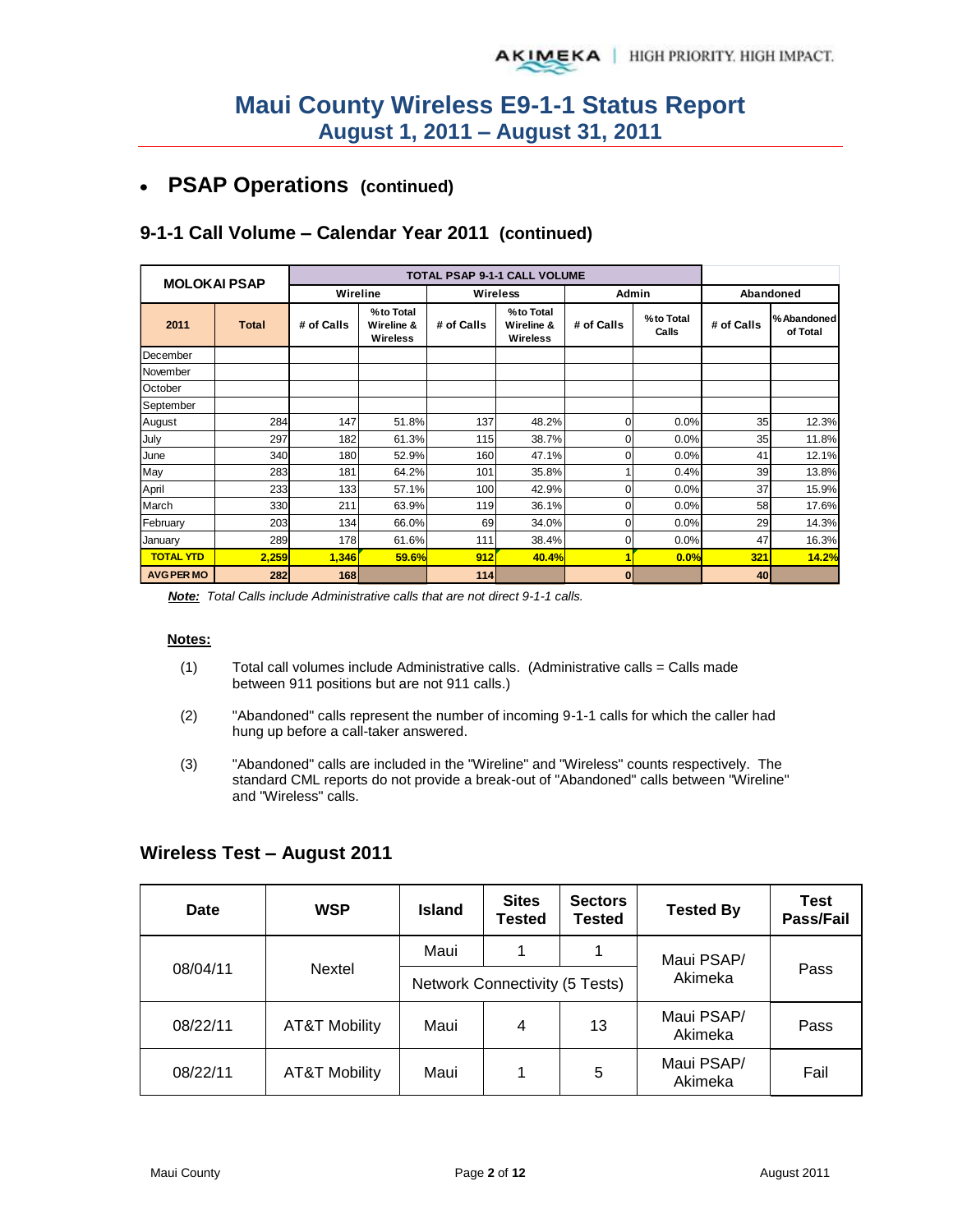## **PSAP Operations (continued)**

#### **Current Month PSAP Operations Activities – August 2011**

- 08/01/11 -- Pending Akimeka personnel completed the Maui County -- AT&T Mobility Annual Audit. Six (6) updates/corrections were needed based on the audit review and was returned to AT&T Mobility/Intrado. A response is still pending. Unfortunately, the Intrado Analyst who does the updates will be out of the office until September 6, 2011.
- 08/01/11 -- Pending Akimeka personnel requested Call Routing Sheets (CRSs) from Nextel on July 27, 2011 for the Annual Audit. Nextel returned the CRSs to Akimeka on August 1, 2011. Akimeka is currently conducting the annual audit review and validation.
- 08/01/11 -- Pending Akimeka personnel requested Call Routing Sheets (CRSs) from Sprint on July 27, 2011 for the Annual Audit. Sprint returned the CRSs to Akimeka on August 1, 2011. Akimeka is currently conducting the annual audit review and validation.
- 08/01/11 -- Pending T-Mobile returned the requested Call Routing Sheets (CRSs) to Akimeka on July 29, 2011 for the Annual Audit. Akimeka is currently conducting the annual audit review and validation.
- 08/01/11 Akimeka personnel provided additional addresses and telephone numbers for the emergency callboxes on Maui to Tom Heinrich of Global Systems.
- 08/02/11 On behalf of the Maui County PSAP, Akimeka contacted Hawaiian Telcom, Inc. (HTI) regarding truncated (missing) digit on a No Record Found condition. HTI reported that since the removal of the SEALI equipment, the telephone number is truncated at the last digit and Plant CML is aware of the trouble.
- 08/04/11 Akimeka completed the Verizon Wireless Annual Audit. Verizon Wireless confirmed that the one (1) error identified via the audit was corrected.
- 08/24/11 On behalf of the Maui PSAP, Akimeka personnel reviewed testing procedures with AT&T Mobility due to towers not being ready on a requested test date.
- 08/30/11 -- 08/31/11 Akimeka personnel responded to the Maui Dispatch Center to assist with trouble shooting and repair of their 9-1-1 recording system.

The trouble was reported to Akimeka by the Maui Dispatch Supervisor who was assigned to reproduce a 9-1-1 call. The position where the 9-1-1 call was received was not recording any 9-1-1 calls for several months. Akimeka verified that the audio feed was present at Hawaiian Telcom, Inc's (HTI's) punch blocks using tone generators. Tests were performed on the Recording Systems punch blocks and wiring harness that is connected directly into the recorder. It was assumed that the audio signal was lost withing the cable that feeds the recorder. The wiring for the silent channel was re-punched to a spare position on the punch block. The recording system's staff, reconfigured the software to the original channel position name. All audio tests were successful and the recording system was restored.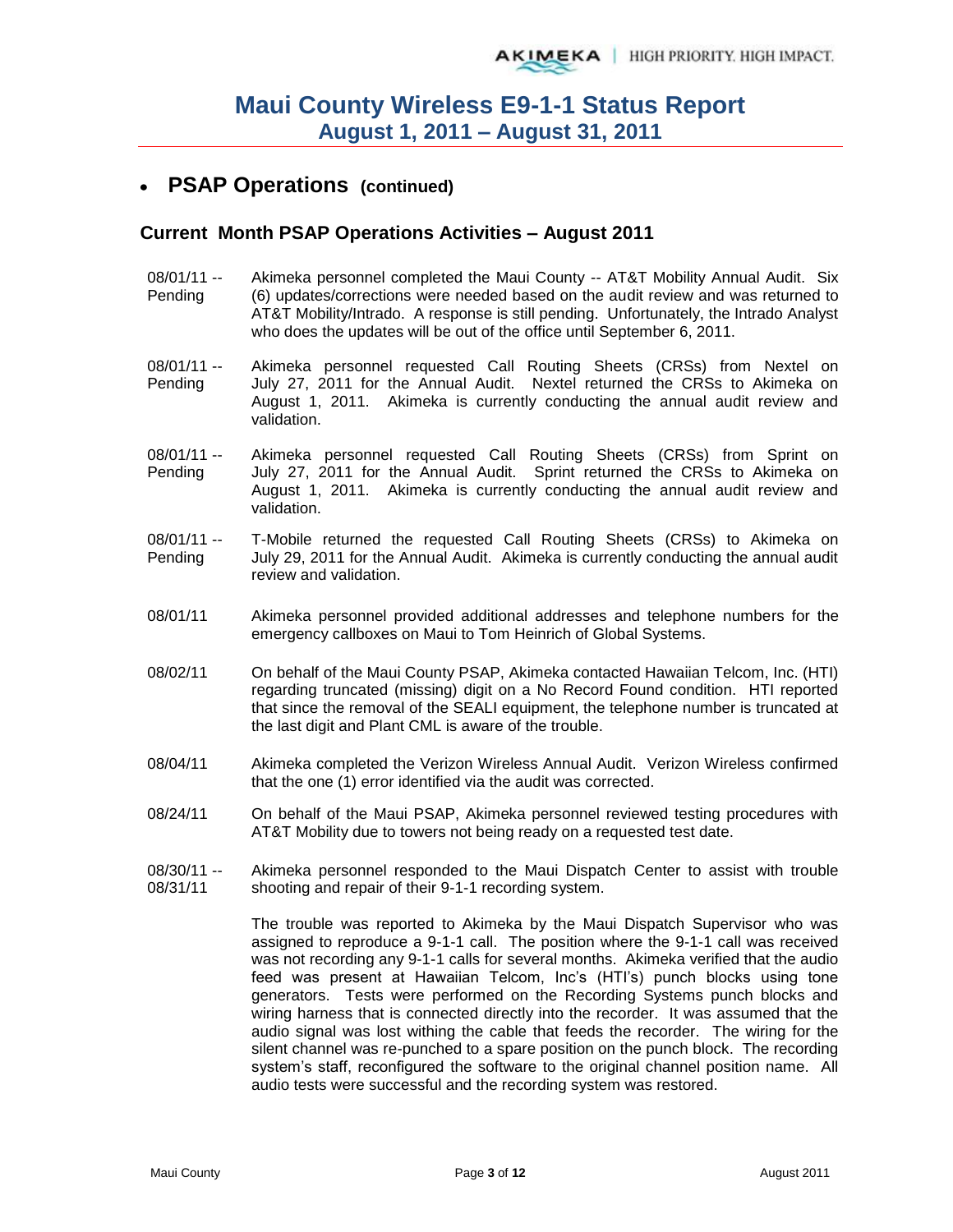# **PSAP Operations (continued)**

#### **Open Issues (To be Monitored and Tracked by Akimeka)**

#### *Updates as of August 31, 2011 are noted below:*

11/21/09 Akimeka will continue to monitor and track AT&T Mobility's open trouble ticket (11/21/09) for missing house number (HN), street and community information when transferring a WPH2 call or rebidding a WPH2 call. This issue was escalated to the State of Hawaii Wireless Enhanced 9-1-1 Board for action (August 2010). There have been no updates received to date. Unfortunately, the trouble is still occurring.

> Akimeka will provide status updates via the Monthly Status Report (MSR) when there are significant changes or updates as provided by the State of Hawaii Wireless Enhanced 9-1-1 Board and/or AT&T Mobility.

> *Update (4/30/11)* -- Hawaiian Telcom notified the Neighbor Island PSAPs that Intrado will be upgrading the ALI software to Version 5.0. A feature in this upgrade may potentially address the AT&T issue. This feature can be activated with the permission of all of the PSAPs across the State of Hawaii. This will be reviewed and discussed at the next Enhanced 9-1-1 Wireless Board Technical Committee meeting on May 10, 2011.

> **Update (5/31/11)** -- All PSAPs sent in a written confirmation to Hawaiian Telcom, Inc. (HTI) to proceed with the software 5.0 upgrade. Testing has been scheduled for Monday, June 6, 2011.

> **Update (6/30/11)** -- The ALI cache wireless option was installed by Hawaiian Telcom, Inc. (HTI) on June 5, 2011. Testing was conducted as scheduled on the Neighbor Islands on June 6, 2011. Testing began at 7:44 a.m. however, there was no improvement. House number (HN) and street and community information was still missing when transferring a WPH2 call or rebidding a WPH2 call. Akimeka contacted HTI to report the condition. HTI and Intrado addressed the issue and testing continued. Results of the re-bidding of a WPH1 to WPH2 (GSM) call displayed the tower information and city. However, when testing UMT to UMT calls, the tower information and city were missing. In addition, the COF fields remained constant at 271 meters for every Phase II test call received. Akimeka reported this to Intrado for review.

> On June 8, 2011, HTI notified the PSAPs that they believe the ALI caching trouble was resolved and all information sent on re-bids is in compliance with what is being sent by AT&T Mobility. As such, any additional discrepancy of calculated accuracy pertaining to the confidence factor (COF) should be reported to AT&T Mobility.

*Update (7/31/11)* – No further updates.

*Update (8/31/11)* – No further updates.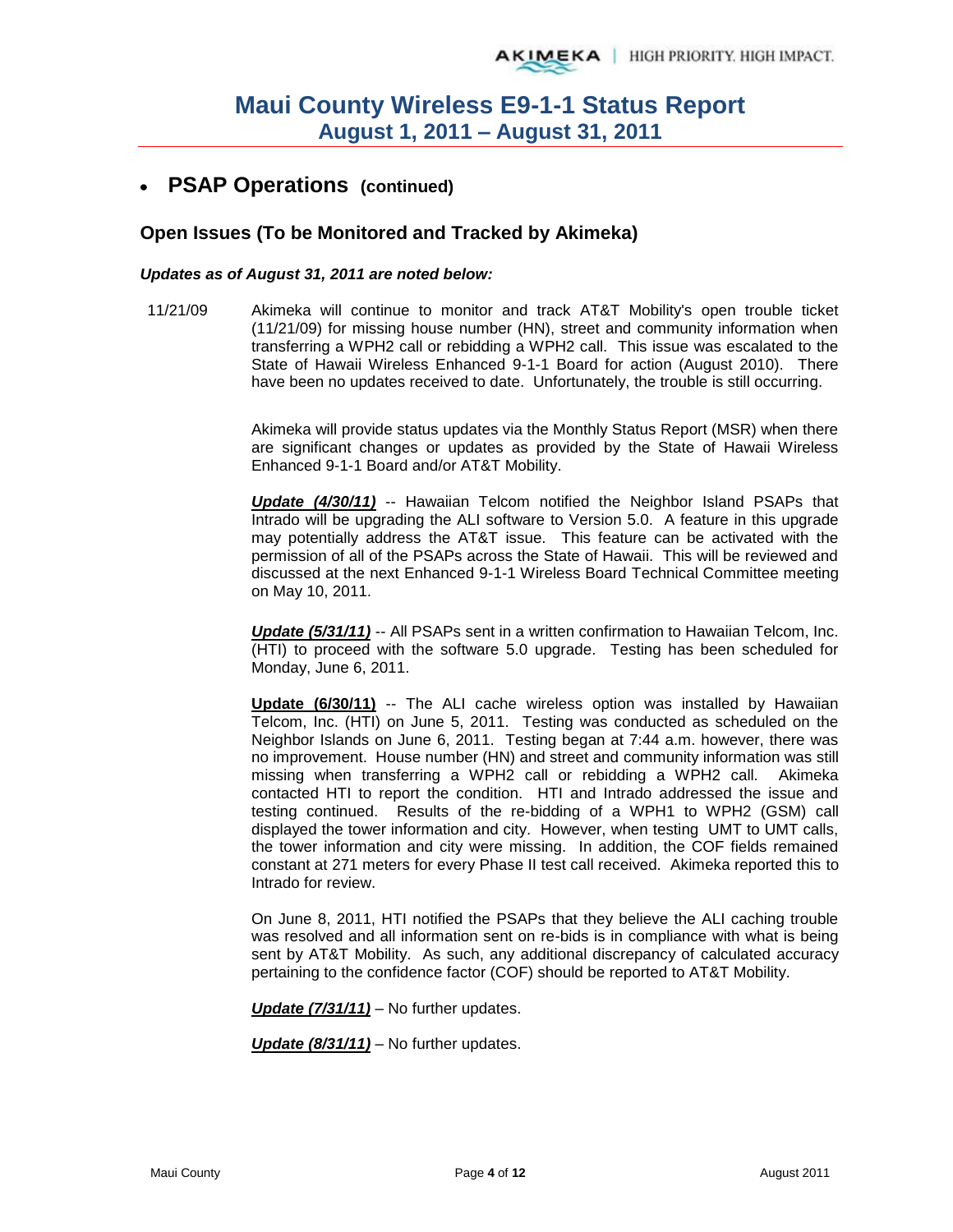#### **PSAP Operations (continued)**   $\bullet$

#### **Open Issues (To be Monitored and Tracked by Akimeka)**

#### *Updates as of July 31, 2011 are noted below: (continued)*

04/16/10 Akimeka personnel worked on a flowchart for the Neighbor Island PSAPs to document the flow of a Call Routing Spreadsheet (CRS) and Testing Validation Worksheet (TVW). It was discovered that different processes exist among the carriers.

> Akimeka created and submitted for review a DRAFT Call Routing Sheet (CRS) and Testing Validation Worksheet (TVW) process flowchart to the Neighbor Island PSAPs on December 20, 2010.

> *Update (4/30/11)* – Akimeka continued to work on the flowchart and incorporate the feedback received. An updated process flowchart is currently under review within Akimeka. Once approved, it will be shared with the Neighbor Island PSAPs.

*Update (5/31/11)* – In progress.

*Update (6/30/11)* – In progress.

*Update (7/31/11)* – In progress.

*Update (8/31/11)* – In progress. Personnel updates need to be incorporated.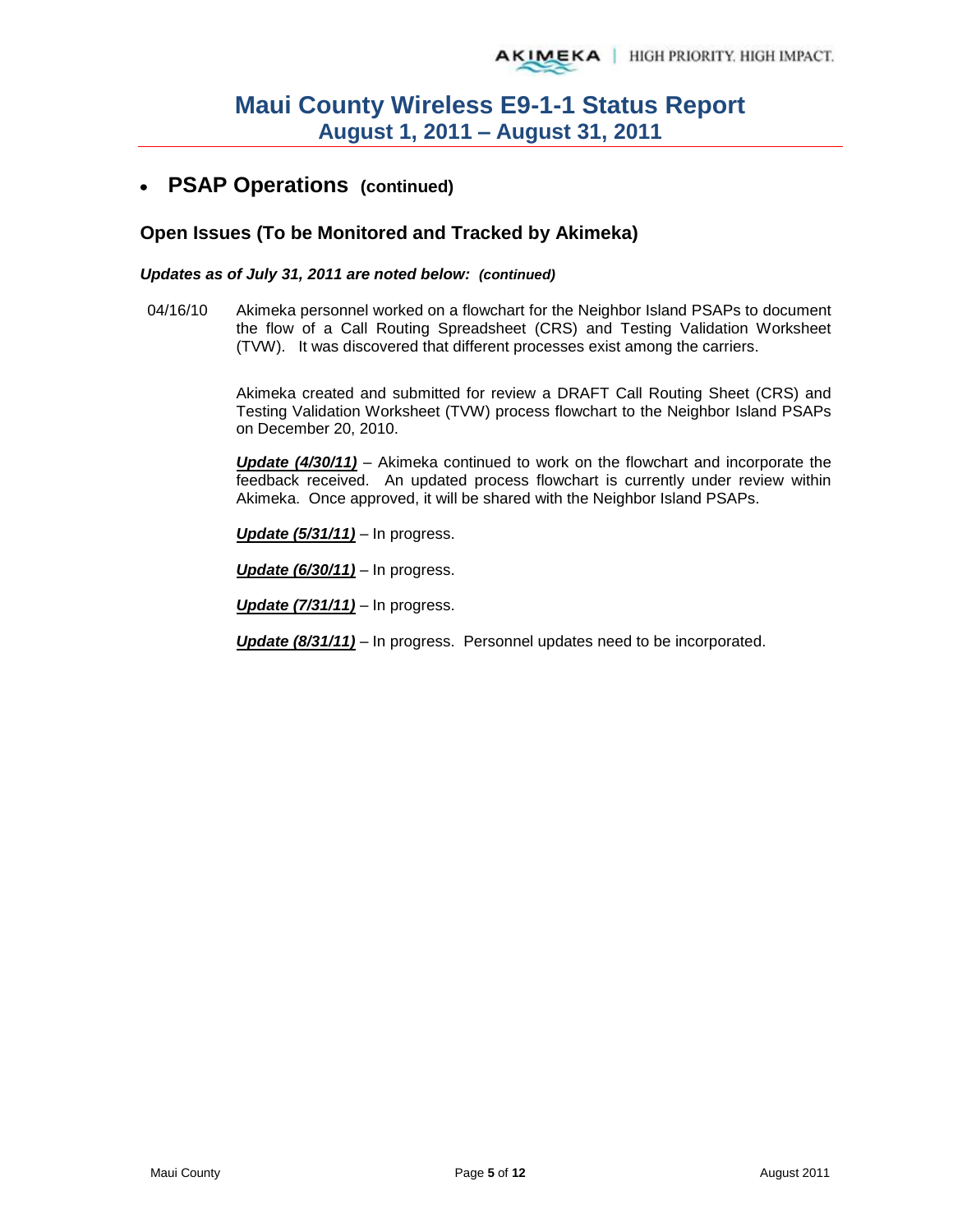# **MSAG**

#### **Current Month – August 2011**

| 2011               |              |       |        | 9-1-1NET REQUESTS |               | Customer<br><b>Address</b> | In Suspended Status<br>as of Report Month End                      |                                          |                                               |                                     |                        |
|--------------------|--------------|-------|--------|-------------------|---------------|----------------------------|--------------------------------------------------------------------|------------------------------------------|-----------------------------------------------|-------------------------------------|------------------------|
| <b>PSAP</b>        | <b>TOTAL</b> | Total | Change | Combined          | <b>Delete</b> | Insert                     | Split                                                              | <b>Customer</b><br>Addresses<br>Affected | Change<br><b>Requests</b><br>Submitted<br>(a) | (b)<br># of<br><b>ITransactions</b> | <b>TNs</b><br>Affected |
| <b>MAUI COUNTY</b> | 414          | 413   | 346    | 7                 | 14            | 10 <sup>1</sup>            | 36                                                                 | 14.651                                   |                                               | 14                                  | 14                     |
|                    |              |       |        |                   |               |                            | Revised categories and report format changes effective April 2009. |                                          |                                               |                                     |                        |

During the month of August 2011, 413 9-1-1Net requests were completed relating to the Maui County MSAG database, with 14,651 customer ANI/ALI records updated as a direct result. One (1) ALI discrepancy report was submitted to 9-1-1Net for updates and corrections, as needed, and monitored for completion. See attached spreadsheet for a detailed description of changes and additions.

On August 11, 2011, from 12:00 p.m. HST until 5:00 p.m. HST, Intrado's 911Net was down. No records could be processed or verified during this time.

#### *There are fourteen (14) records in Suspended status as of August 31, 2011, affecting fourteen (14) telephone numbers (TNs).*

- Fourteen (14) suspended records are due to the TNs not having a valid address in the ALI record. Address validation requests for each customer TN were sent to the respective service provider. The respective service provider provided a TMK number for the ALI record. Akimeka researched multiple databases, however, a valid address was not attached to the TMK assignment.

| <b>MAUI COUNTY</b> |              |       |        |          | 9-1-1NET REQUESTS |                |       |                                  | <b>In Suspended Status</b><br>Customer<br>as of Report Month End |                             |                     |
|--------------------|--------------|-------|--------|----------|-------------------|----------------|-------|----------------------------------|------------------------------------------------------------------|-----------------------------|---------------------|
|                    |              |       |        |          |                   |                |       | Customer                         | <b>Address</b><br>Change                                         | (b)                         |                     |
| 2011               | <b>TOTAL</b> | Total | Change | Combined | <b>Delete</b>     | Insert         | Split | <b>Addresses</b><br>Affected (*) | <b>Requests</b><br><b>Submitted</b><br>(a)                       | # of<br><b>Transactions</b> | <b>TNs Affected</b> |
| December           |              |       |        |          |                   |                |       |                                  |                                                                  |                             |                     |
| November           |              |       |        |          |                   |                |       |                                  |                                                                  |                             |                     |
| October            |              |       |        |          |                   |                |       |                                  |                                                                  |                             |                     |
| September          |              |       |        |          |                   |                |       |                                  |                                                                  |                             |                     |
| August             | 414          | 413   | 346    |          | 14                | 10             | 36    | 14,651                           |                                                                  | 14                          | 14                  |
| July               | 674          | 674   | 295    | 357      | 14                | 8              | 0     | 10,216                           | $\Omega$                                                         |                             |                     |
| June               | 320          | 317   | 160    | 80       | 11                | 66             | 0     | 6,307                            | 3                                                                |                             | 2                   |
| May                | 160          | 157   | 111    | 5        | 37                |                | n     | 7,920                            | 3                                                                |                             | C                   |
| April              | 828          | 819   | 293    | 453      | 24                | 5              | 44    | 10,109                           | 9                                                                |                             | c                   |
| March              | 505          | 473   | 141    | 310      | 4                 | 3              | 15    | 6,292                            | 32                                                               |                             |                     |
| February           | 159          | 159   | 147    | 9        |                   | $\overline{ }$ | n     | 1,395                            | $\Omega$                                                         |                             |                     |
| January            | 365          | 365   | 153    | 145      | 9                 |                | 54    | 1,348                            | $\Omega$                                                         |                             | $\Omega$            |
| <b>TOTAL YTD</b>   | 3,425        | 3,377 | 1,646  | 1,366    | 114               | 102            | 149   | 58,238                           | 48                                                               |                             |                     |
| <b>AVG PER MO</b>  | 428          | 422   | 206    | 171      | 14                | 13             | 19    | 7,280                            | 6II                                                              |                             |                     |

# **Year-to-Date (YTD) – 2011**

(\*) Applies to Change, Delete and Insert categories *Note: Revised categories and report format changes effective April 2009.* 

| <b>Definitions:</b> | (a) | Represents customer address change requests submitted to Intrado to correct customer ANI/ALI<br>records, including those identified by Akimeka. |
|---------------------|-----|-------------------------------------------------------------------------------------------------------------------------------------------------|
|                     | (b) | Represents what is in suspension status at the end of the report month -- awaiting further action<br>by County, Telco, or Akimeka.              |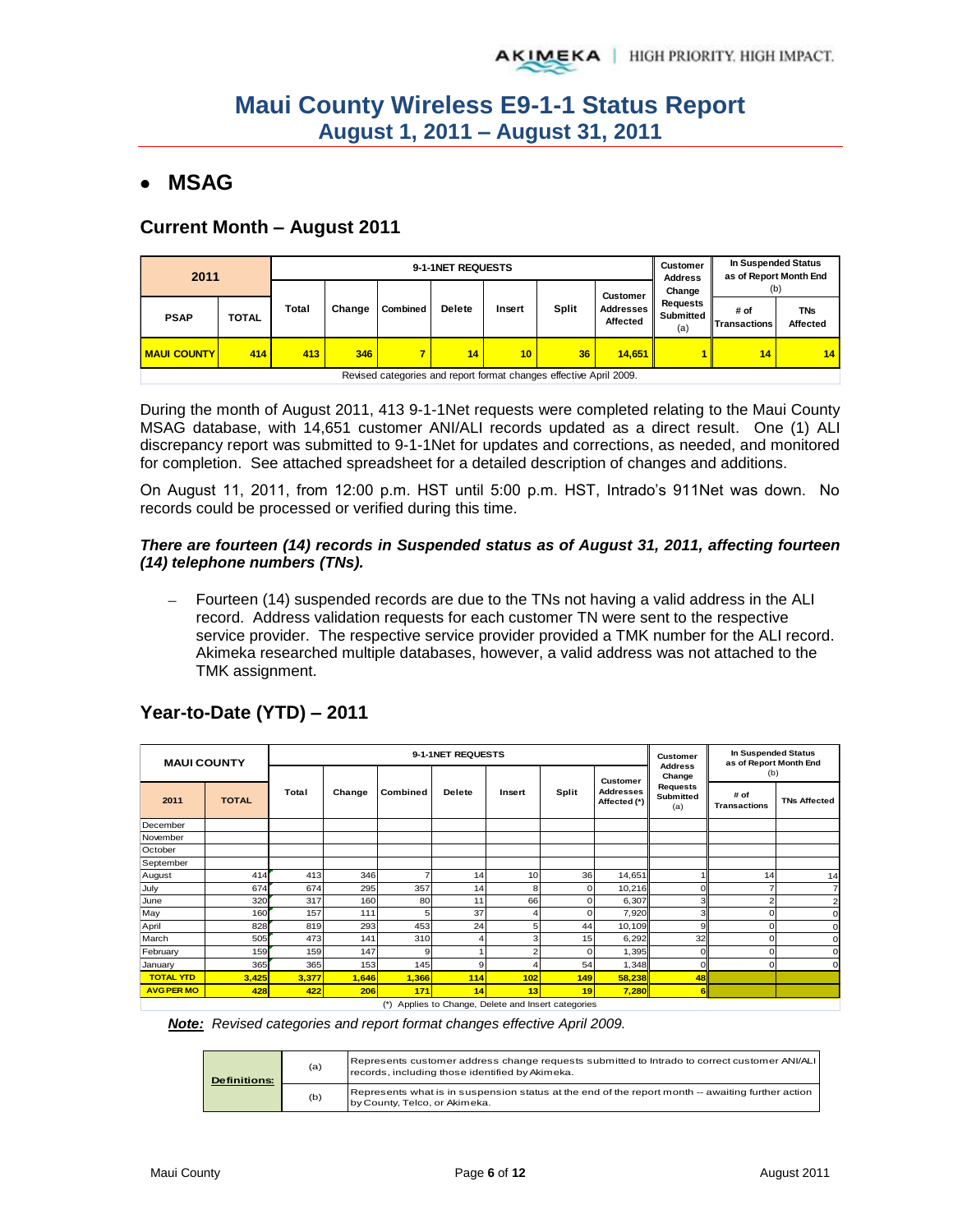### **MSAG (continued)**

### **Emergency Service Number (ESN) Project Status – August 2011 Year-to-Date**

| Island  | Total # of Street<br>Segments | # of Street Segments<br><b>Assigned New ESNs</b> | % Complete |
|---------|-------------------------------|--------------------------------------------------|------------|
| Maui    | 5,000                         | 300                                              | 6%         |
| Lanai   | 112                           | <b>Not Started</b>                               | $0\%$      |
| Molokai | 500                           | 420                                              | 84%        |

The ESN project is done on a per street segment basis. Street segments require research in both 9-1-1Net and Maui County GIS before a new ESN can be assigned. Verifying a street segment's address range and community prevents ESN overlapping and mislabeling. Once the street segment is verified in both MSAG and GIS – to ensure database synchronization – a request to update the ESN field in 9-1-1Net is sent.

*This is an ongoing project that will cover all communities.* 

#### **Mapping Layers Updated/Loaded Into GIS – August 2011**  $\bullet$

#### *9-1-1 GIS layers provided by Akimeka to the PSAP are designed for use on E9-1-1 systems.*

|                                                                       | <b>MAUI COUNTY</b> |                                                                  |                                            |                                                                                            |  |  |  |  |  |
|-----------------------------------------------------------------------|--------------------|------------------------------------------------------------------|--------------------------------------------|--------------------------------------------------------------------------------------------|--|--|--|--|--|
| <b>Type of Layer</b>                                                  | Island             | Akimeka GIS<br>Server<br>Date Created/<br><b>Edits Performed</b> | Date Loaded Into<br><b>PSAP GIS Server</b> | <b>Other/Remarks</b>                                                                       |  |  |  |  |  |
| <b>CRITICAL 9-1-1 PUBLIC SAFETY LAYERS</b><br>(Listed Alphabetically) |                    |                                                                  |                                            |                                                                                            |  |  |  |  |  |
|                                                                       | Maui               |                                                                  | 08/30/11                                   |                                                                                            |  |  |  |  |  |
| <b>Address Points</b>                                                 | Molokai            | 08/29/11                                                         |                                            | <b>Added Address Point</b>                                                                 |  |  |  |  |  |
|                                                                       | Maui               | 08/29/11                                                         |                                            | Added Common Names and Address Points as requested by<br>Maui Dispatch                     |  |  |  |  |  |
|                                                                       | Maui               | 08/09/11 -- 08/10/11                                             |                                            | Added and corrected Common Names as requested by Maui<br>Dispatch for their Intergraph CAD |  |  |  |  |  |
| <b>MSAG Address</b>                                                   |                    |                                                                  |                                            |                                                                                            |  |  |  |  |  |
| <b>Points</b>                                                         |                    |                                                                  |                                            |                                                                                            |  |  |  |  |  |
| (aka Pseudo Address<br>Points)                                        |                    |                                                                  |                                            |                                                                                            |  |  |  |  |  |
|                                                                       |                    |                                                                  |                                            |                                                                                            |  |  |  |  |  |
| <b>MSAG</b><br><b>Communities</b>                                     |                    |                                                                  |                                            |                                                                                            |  |  |  |  |  |
| (aka Towns)                                                           |                    |                                                                  |                                            |                                                                                            |  |  |  |  |  |
| Emergency                                                             |                    |                                                                  |                                            |                                                                                            |  |  |  |  |  |
| <b>Callboxes</b>                                                      |                    |                                                                  |                                            |                                                                                            |  |  |  |  |  |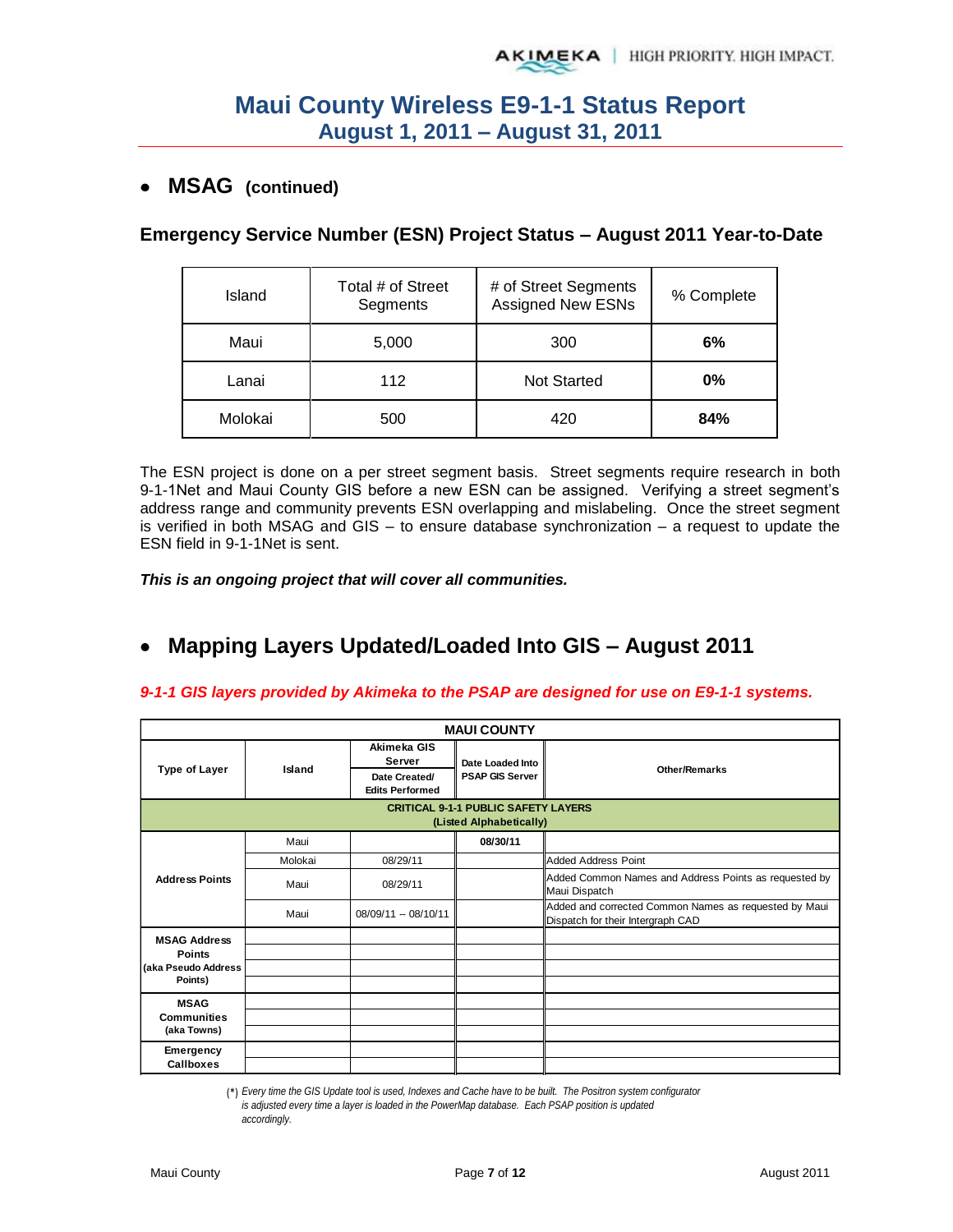# **Mapping Layers Updated/Loaded Into GIS – August 2011**

#### *9-1-1 GIS layers provided by Akimeka to the PSAP are designed for use on E9-1-1 systems.*

|                                 |                                                                       |                                                                  | <b>MAUI COUNTY</b>                         |                                                                                          |  |  |  |  |  |
|---------------------------------|-----------------------------------------------------------------------|------------------------------------------------------------------|--------------------------------------------|------------------------------------------------------------------------------------------|--|--|--|--|--|
| <b>Type of Layer</b>            | Island                                                                | Akimeka GIS<br>Server<br>Date Created/<br><b>Edits Performed</b> | Date Loaded Into<br><b>PSAP GIS Server</b> | <b>Other/Remarks</b>                                                                     |  |  |  |  |  |
|                                 | <b>CRITICAL 9-1-1 PUBLIC SAFETY LAYERS</b><br>(Listed Alphabetically) |                                                                  |                                            |                                                                                          |  |  |  |  |  |
| <b>Fire Beats</b>               |                                                                       |                                                                  |                                            |                                                                                          |  |  |  |  |  |
|                                 |                                                                       |                                                                  |                                            | Renamed from "Fire Beat Boundaries". Includes Fire Zones.                                |  |  |  |  |  |
| <b>Fire Districts</b>           |                                                                       |                                                                  |                                            |                                                                                          |  |  |  |  |  |
|                                 |                                                                       |                                                                  |                                            | Renamed from "Fire Dispatch Group (Districts)"                                           |  |  |  |  |  |
| Fire Response<br>Areas          |                                                                       |                                                                  |                                            | Renamed "Fire ESZ" layer to "Fire Response Areas" layer.<br>Includes Fire Sub-zones.     |  |  |  |  |  |
|                                 |                                                                       |                                                                  |                                            |                                                                                          |  |  |  |  |  |
| <b>Fire Stations</b>            |                                                                       |                                                                  |                                            |                                                                                          |  |  |  |  |  |
| <b>Major Roads</b>              |                                                                       |                                                                  |                                            |                                                                                          |  |  |  |  |  |
|                                 |                                                                       |                                                                  |                                            |                                                                                          |  |  |  |  |  |
|                                 | Maui                                                                  |                                                                  | 08/30/11                                   |                                                                                          |  |  |  |  |  |
| <b>Medic Beats</b>              | Maui                                                                  | 08/09/11                                                         |                                            | For Intergraph CAD                                                                       |  |  |  |  |  |
|                                 |                                                                       |                                                                  |                                            | Renamed "EMS Zones" layer and "Medic Beat Boundaries"                                    |  |  |  |  |  |
|                                 |                                                                       |                                                                  |                                            | layer to "Medic Beats" layer                                                             |  |  |  |  |  |
| <b>Medic Districts</b>          |                                                                       |                                                                  |                                            | Renamed from "Medic Dispatch Group (Districts)"                                          |  |  |  |  |  |
| <b>Medic Response</b>           |                                                                       |                                                                  |                                            |                                                                                          |  |  |  |  |  |
| Areas                           |                                                                       |                                                                  |                                            | Renamed from "Medic ESZ"                                                                 |  |  |  |  |  |
| <b>Medic Stations</b>           |                                                                       |                                                                  |                                            |                                                                                          |  |  |  |  |  |
| <b>Milepost Markers</b>         |                                                                       |                                                                  |                                            |                                                                                          |  |  |  |  |  |
| <b>Points of Interest</b>       |                                                                       |                                                                  |                                            |                                                                                          |  |  |  |  |  |
| <b>Police Beat</b>              |                                                                       |                                                                  |                                            |                                                                                          |  |  |  |  |  |
| <b>Boundaries</b>               |                                                                       |                                                                  |                                            | Renamed from "Police Beat Boundaries"                                                    |  |  |  |  |  |
| <b>Police Districts</b>         |                                                                       |                                                                  |                                            | Renamed from "Police Dispatch Group (Districts)"                                         |  |  |  |  |  |
|                                 |                                                                       |                                                                  |                                            |                                                                                          |  |  |  |  |  |
| <b>Police Response</b><br>Areas |                                                                       |                                                                  |                                            | Renamed "Police ESZ" layer to "Police Response Areas"                                    |  |  |  |  |  |
|                                 |                                                                       |                                                                  |                                            | layer. Includes Police Reporting Areas.                                                  |  |  |  |  |  |
| <b>Police Stations</b>          |                                                                       |                                                                  |                                            |                                                                                          |  |  |  |  |  |
| <b>Schools</b>                  |                                                                       |                                                                  |                                            |                                                                                          |  |  |  |  |  |
|                                 | Maui                                                                  |                                                                  | 08/30/11                                   |                                                                                          |  |  |  |  |  |
|                                 | Molokai                                                               | 08/29/11                                                         |                                            | Corrected one (1) street segment name                                                    |  |  |  |  |  |
| <b>Street Centerlines</b>       | Maui                                                                  | 08/29/11                                                         |                                            | Added street centerlines and corrected street names from<br>data sent by Maui County GIS |  |  |  |  |  |
|                                 | Maui                                                                  | 08/09/11                                                         |                                            | Removed alias street names as requested by Maui Dispatch<br>for the Intergraph CAD       |  |  |  |  |  |
|                                 | Maui/Molokai                                                          | 08/04/11 -- 08/05/11                                             |                                            | Updated ESN field for Maui County street centerlines                                     |  |  |  |  |  |
| <b>Trails</b>                   |                                                                       |                                                                  |                                            |                                                                                          |  |  |  |  |  |
| <b>WSP Cell Towers</b>          | Maui                                                                  |                                                                  | 08/30/11                                   |                                                                                          |  |  |  |  |  |
|                                 | Maui                                                                  | 08/16/11                                                         |                                            | <b>AT&amp;T Mobility</b>                                                                 |  |  |  |  |  |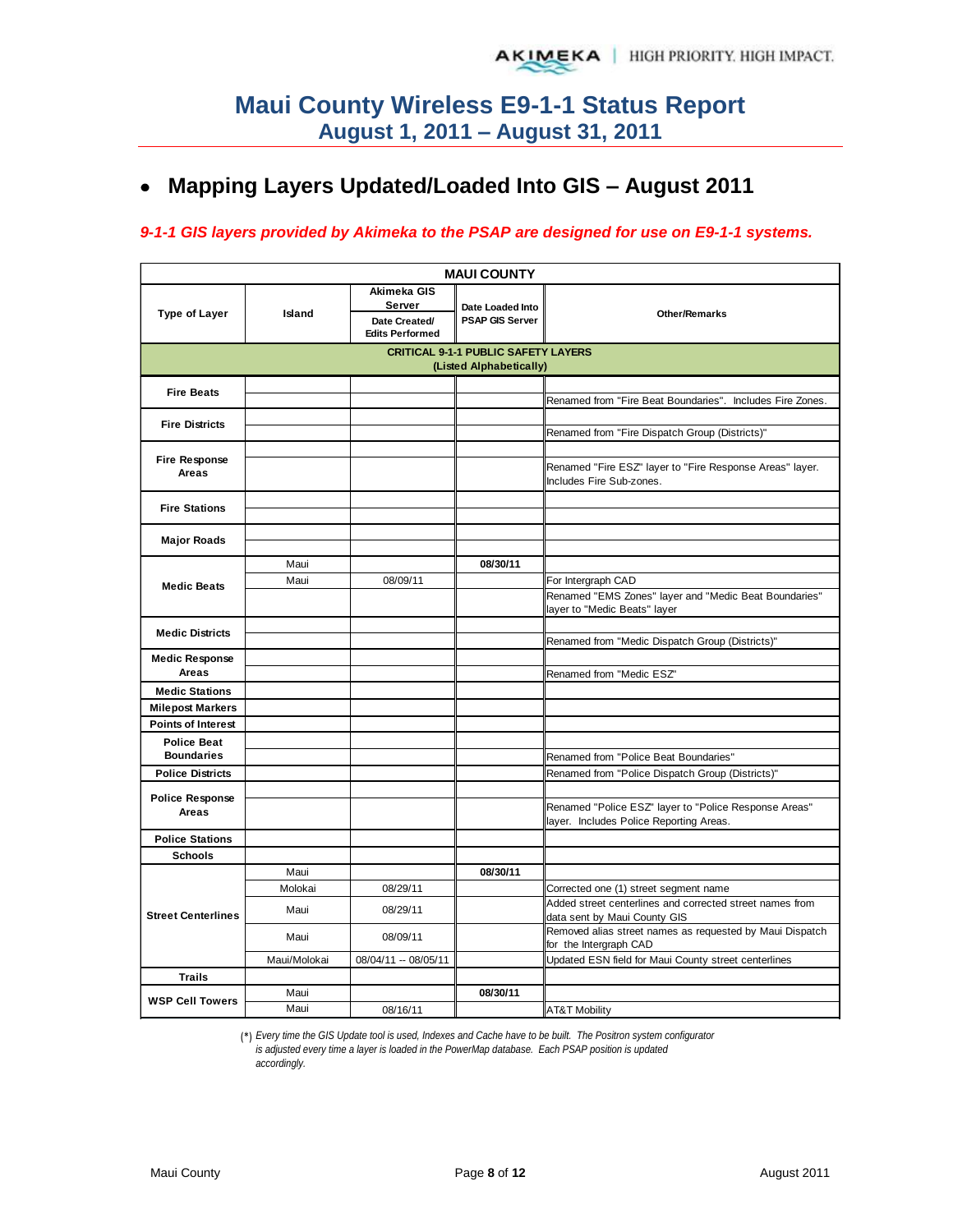# **Mapping Layers Updated/Loaded Into GIS – August 2011 (continued)**

#### *9-1-1 GIS layers provided by Akimeka to the PSAP are designed for use on E9-1-1 systems.*

| <b>MAUI COUNTY</b>                                                     |        |                                                                  |                                                                     |                                                                                                           |  |  |  |  |  |  |
|------------------------------------------------------------------------|--------|------------------------------------------------------------------|---------------------------------------------------------------------|-----------------------------------------------------------------------------------------------------------|--|--|--|--|--|--|
| <b>Type of Layer</b>                                                   | Island | Akimeka GIS<br>Server<br>Date Created/<br><b>Edits Performed</b> | Date Loaded Into<br><b>PSAP GIS Server</b>                          | <b>Other/Remarks</b>                                                                                      |  |  |  |  |  |  |
| OTHER SUPPORTING 9-1-1 PUBLIC SAFETY LAYERS<br>(Listed Alphabetically) |        |                                                                  |                                                                     |                                                                                                           |  |  |  |  |  |  |
| <b>Churches</b>                                                        |        |                                                                  | 08/30/11                                                            |                                                                                                           |  |  |  |  |  |  |
| <b>Gas Stations</b>                                                    |        |                                                                  |                                                                     |                                                                                                           |  |  |  |  |  |  |
| Food & Beverage                                                        |        |                                                                  |                                                                     | Renamed "Restaurant" layer to "Food & Beverage" layer to<br>include bakeries, cafes, food factories, etc. |  |  |  |  |  |  |
| Hospitals                                                              |        |                                                                  |                                                                     |                                                                                                           |  |  |  |  |  |  |
| Lodging                                                                |        |                                                                  |                                                                     | Renamed "Hotel" layer to "Lodging" layer                                                                  |  |  |  |  |  |  |
| <b>Medical Facilities</b>                                              |        |                                                                  |                                                                     |                                                                                                           |  |  |  |  |  |  |
| <b>Parcels</b>                                                         |        |                                                                  |                                                                     |                                                                                                           |  |  |  |  |  |  |
| Parks                                                                  |        |                                                                  |                                                                     |                                                                                                           |  |  |  |  |  |  |
| (Includes National                                                     |        |                                                                  |                                                                     |                                                                                                           |  |  |  |  |  |  |
| Parks)                                                                 |        |                                                                  |                                                                     | Renamed from "National and State Parks"                                                                   |  |  |  |  |  |  |
| Park Polygon                                                           |        |                                                                  |                                                                     |                                                                                                           |  |  |  |  |  |  |
| <b>Post Offices</b>                                                    |        |                                                                  |                                                                     |                                                                                                           |  |  |  |  |  |  |
| <b>Subdivisions</b>                                                    |        |                                                                  |                                                                     |                                                                                                           |  |  |  |  |  |  |
|                                                                        |        |                                                                  | <b>DISASTER/HOMELAND SECURITY LAYERS</b><br>(Listed Alphabetically) |                                                                                                           |  |  |  |  |  |  |
| <b>Airports</b>                                                        |        |                                                                  |                                                                     |                                                                                                           |  |  |  |  |  |  |
| <b>Bridges</b>                                                         |        |                                                                  |                                                                     |                                                                                                           |  |  |  |  |  |  |
| Coastline                                                              |        |                                                                  |                                                                     |                                                                                                           |  |  |  |  |  |  |
| <b>Coastal Names</b>                                                   |        |                                                                  |                                                                     |                                                                                                           |  |  |  |  |  |  |
| Emergency                                                              |        |                                                                  |                                                                     |                                                                                                           |  |  |  |  |  |  |
| <b>Shelters</b>                                                        |        |                                                                  |                                                                     |                                                                                                           |  |  |  |  |  |  |
| <b>Helipads</b>                                                        |        |                                                                  |                                                                     |                                                                                                           |  |  |  |  |  |  |
| <b>Hydrology Layers</b>                                                |        |                                                                  |                                                                     |                                                                                                           |  |  |  |  |  |  |
| - Dams                                                                 |        |                                                                  |                                                                     |                                                                                                           |  |  |  |  |  |  |
| - Ponds                                                                |        |                                                                  |                                                                     |                                                                                                           |  |  |  |  |  |  |
| - Streams                                                              |        |                                                                  |                                                                     |                                                                                                           |  |  |  |  |  |  |
| (Includes Rivers)                                                      |        |                                                                  |                                                                     |                                                                                                           |  |  |  |  |  |  |
| - Waterfalls                                                           |        |                                                                  |                                                                     |                                                                                                           |  |  |  |  |  |  |
| Ocean Rescue<br><b>Boundaries</b>                                      |        |                                                                  |                                                                     | Renamed and includes Radius - Two Mile and Radius - Three<br>Mile                                         |  |  |  |  |  |  |
| Tsunami<br><b>Evacuation Zones</b>                                     |        |                                                                  |                                                                     |                                                                                                           |  |  |  |  |  |  |
|                                                                        |        |                                                                  |                                                                     |                                                                                                           |  |  |  |  |  |  |
| <b>United States</b><br><b>National Grid</b>                           |        |                                                                  |                                                                     |                                                                                                           |  |  |  |  |  |  |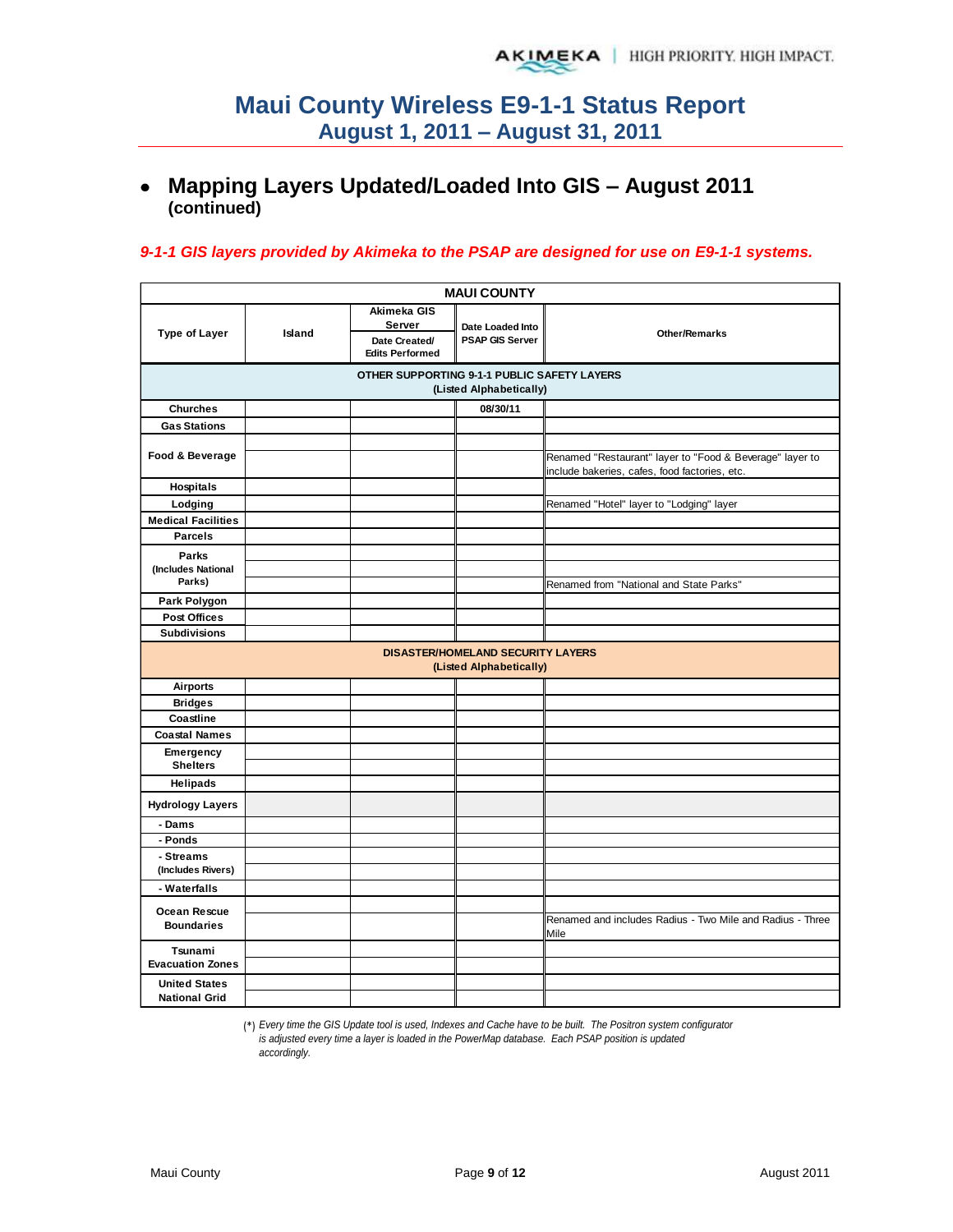# **Mapping Layers Updated/Loaded Into GIS – August 2011 (continued)**

#### *9-1-1 GIS layers provided by Akimeka to the PSAP are designed for use on E9-1-1 systems.*

| <b>MAUI COUNTY</b>       |        |                                         |                        |                                  |  |  |  |  |  |
|--------------------------|--------|-----------------------------------------|------------------------|----------------------------------|--|--|--|--|--|
|                          |        | Akimeka GIS<br>Server                   | Date Loaded Into       |                                  |  |  |  |  |  |
| <b>Type of Layer</b>     | Island | Date Created/<br><b>Edits Performed</b> | <b>PSAP GIS Server</b> | <b>Other/Remarks</b>             |  |  |  |  |  |
| <b>SPECIAL REQUESTS</b>  |        |                                         |                        |                                  |  |  |  |  |  |
| <b>Gate Codes</b>        |        |                                         |                        |                                  |  |  |  |  |  |
| <b>HCS Monsanto</b>      |        |                                         |                        |                                  |  |  |  |  |  |
| <b>Fields</b>            |        |                                         |                        | Renamed from "Cane Fields" layer |  |  |  |  |  |
| <b>Tow Jurisdictions</b> |        |                                         |                        |                                  |  |  |  |  |  |

(\*) *Every time the GIS Update tool is used, Indexes and Cache have to be built. The Positron system configurator is adjusted every time a layer is loaded in the PowerMap database. Each PSAP position is updated accordingly.*

**Note:** The Parcels layer is provided by Maui County. Akimeka performs edits on the spatial information of the layer for 9-1-1 purposes. Changes to the attribute table are made when needed. The Parcels layer uploaded to the PSAP GIS server is intended for 9-1-1 purposes only and should not be disseminated to other county agencies.

#### **Current Month GIS Activities – August 2011**

08/09/11 -- 08/11/11 Akimeka personnel prepared data and map for the Intergraph CAD map push. Data included Address Points, Street Centerlines and Medic ESZs. Intergraph CAD map push was completed on August 11, 2011.

- 08/22/11 Akimeka coordinated the implementation of the 100% delivery to the Maui County PSAP of the Pictometry Imagery. During the implementation process, it was discovered that some of the Positron machines lost connectivity to the GIS Server due to an "IP Conflict". After conducting numerous tests, Akimeka discovered that the Positron switch needed to be replaced. Maui IT supplied Akimeka with a new switch, which was replaced and all "IP Conflicts" were resolved.
- 08/23/11 -- 08/24/11 Akimeka personnel attended Pictometry's User Training and Administrative and Advanced Training.
- Note: No updates to the Positron Map were pushed to the Molokai GIS Server since all of the changes were Intergraph CAD related.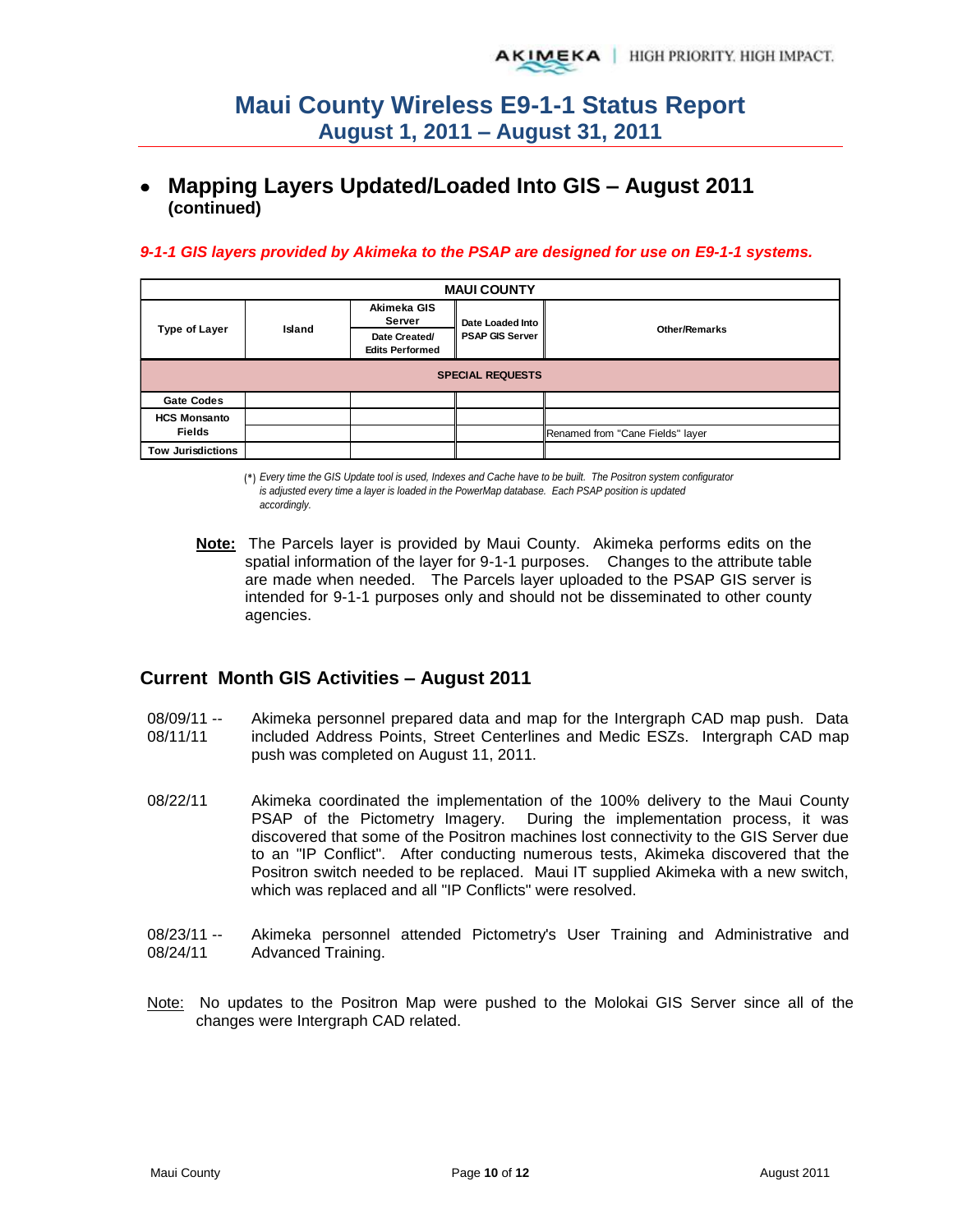# **Service Requests Transactions**

#### **Open Service Requests – August 2011 (July 28, 2011 – August 29, 2011)**

| <b>MAUI PSAP</b> |         |             |          |         |                 |
|------------------|---------|-------------|----------|---------|-----------------|
| Date             | Ticket# | Description | Category | Urgency | <b>Comments</b> |
|                  |         | <b>NONE</b> |          |         |                 |
|                  |         |             |          |         |                 |

*Note: Open Service Requests reflect what is in pending status at the end of the report month.* 

| <b>MOLOKAI PSAP</b> |         |             |          |         |          |
|---------------------|---------|-------------|----------|---------|----------|
| Date                | Ticket# | Description | Category | Urgency | Comments |
|                     |         | <b>NONE</b> |          |         |          |
|                     |         |             |          |         |          |

*Note: Open Service Requests reflect what is in pending status at the end of the report month.* 

### **Year-to-Date (YTD) Summary – 2011**

| <b>MAUI PSAP</b> |                |               | <b>SERVICE REQUEST CATEGORIES</b> |                |        |                |        |                         |             |                    |             |
|------------------|----------------|---------------|-----------------------------------|----------------|--------|----------------|--------|-------------------------|-------------|--------------------|-------------|
| 2011             | <b>TOTAL</b>   |               |                                   | 911 Map        |        | <b>MSAG</b>    |        | <b>Request Training</b> |             | <b>Suggestions</b> |             |
|                  | <b>Created</b> | <b>Closed</b> | Open                              | <b>Created</b> | Closed | <b>Created</b> | Closed | Created                 | Closed      | <b>Created</b>     | Closed      |
| December         |                |               |                                   |                |        |                |        |                         |             |                    |             |
| November         |                |               |                                   |                |        |                |        |                         |             |                    |             |
| October          |                |               |                                   |                |        |                |        |                         |             |                    |             |
| September        |                |               |                                   |                |        |                |        |                         |             |                    |             |
| August           | 2              | 2             |                                   | 0              | 0      |                |        | 0                       | 0           |                    |             |
| July             | $\mathbf 0$    | 3             |                                   |                | 0      | 0              | 3      | 0                       | 0           |                    | $\mathbf 0$ |
| June             | 3              | O             | 3                                 | 0              | 0      | 3              | 0      | $\Omega$                | 0           |                    | $\mathbf 0$ |
| May              | $\overline{2}$ | 2             |                                   |                |        |                |        | 0                       | 0           |                    | $\mathbf 0$ |
| April            | 0              |               |                                   |                | O      | n              | U      | $\Omega$                | 0           |                    | $\mathbf 0$ |
| March            | $\overline{2}$ |               |                                   |                |        |                |        | ŋ                       | 0           |                    | $\mathbf 0$ |
| February         | 0              |               |                                   |                |        |                | ŋ      | O                       | 0           |                    | $\mathbf 0$ |
| January          | 0              |               |                                   |                | 0      |                |        | 0                       | 0           |                    | $\mathbf 0$ |
| 2010 Carryover   | 4              | O             |                                   |                | 0      |                | O      | O                       | $\mathbf 0$ |                    | $\mathbf 0$ |
| <b>TOTAL</b>     | 10             | 10            |                                   |                | 2      |                | ,      | 0                       | O           |                    | 1           |

*Note: Open Service Requests reflect what is in pending status at the end of the report month.*